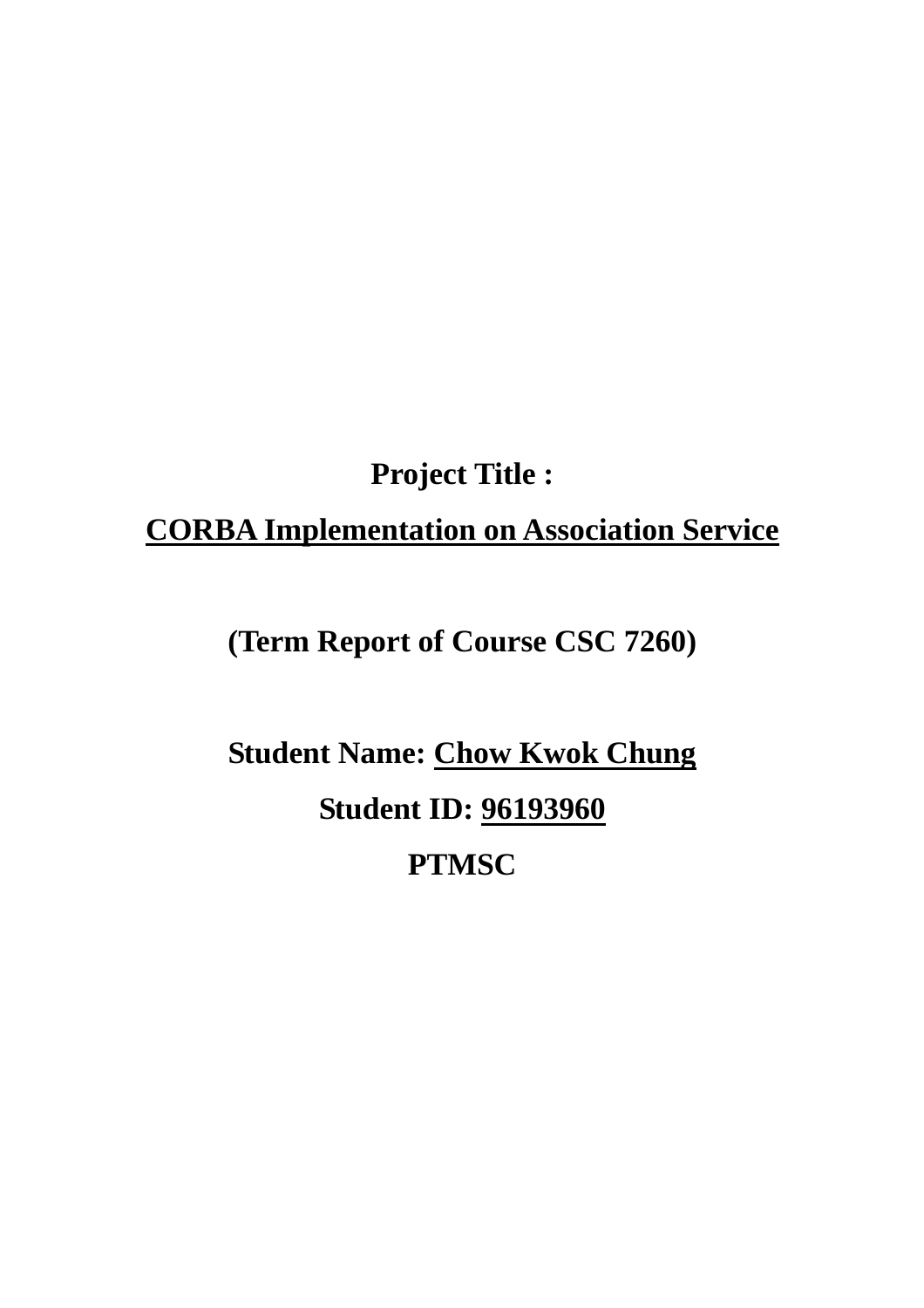# **Table of Content**

| 1.           |                                                                 |                                                                    |  |  |  |  |
|--------------|-----------------------------------------------------------------|--------------------------------------------------------------------|--|--|--|--|
|              |                                                                 |                                                                    |  |  |  |  |
|              |                                                                 |                                                                    |  |  |  |  |
|              |                                                                 |                                                                    |  |  |  |  |
|              |                                                                 |                                                                    |  |  |  |  |
|              |                                                                 |                                                                    |  |  |  |  |
| 2.           | DISTRIBUTED COMPUTER SYSTEM AND CENTRALIZED COMPUTER SYSTEM. 11 |                                                                    |  |  |  |  |
|              | 2.1                                                             |                                                                    |  |  |  |  |
|              | 2.2                                                             |                                                                    |  |  |  |  |
|              | 2.3                                                             | DIFFERENCE BETWEEN THE CENTRALIZED COMPUTER SYSTEM AND DISTRIBUTED |  |  |  |  |
|              |                                                                 |                                                                    |  |  |  |  |
|              |                                                                 |                                                                    |  |  |  |  |
| 3.           |                                                                 |                                                                    |  |  |  |  |
|              | 3.1                                                             |                                                                    |  |  |  |  |
|              | 3.2                                                             |                                                                    |  |  |  |  |
|              | 3.3                                                             |                                                                    |  |  |  |  |
|              | 3.4                                                             |                                                                    |  |  |  |  |
| $\mathbf{4}$ |                                                                 |                                                                    |  |  |  |  |
|              | 4.1                                                             |                                                                    |  |  |  |  |
|              | 4.1.1                                                           |                                                                    |  |  |  |  |
|              | 4.1.1.1                                                         |                                                                    |  |  |  |  |
|              | 4.1.2                                                           |                                                                    |  |  |  |  |
|              | 4.1.3                                                           |                                                                    |  |  |  |  |
|              | 4.1.4                                                           |                                                                    |  |  |  |  |
|              | 4.1.5                                                           |                                                                    |  |  |  |  |
|              | 4.1.5.1                                                         |                                                                    |  |  |  |  |
|              | 4.1.5.1.2                                                       |                                                                    |  |  |  |  |
|              | 4.1.5.2                                                         |                                                                    |  |  |  |  |
|              | 4.2                                                             |                                                                    |  |  |  |  |
|              | 4.2.1                                                           |                                                                    |  |  |  |  |
|              | 4.2.2                                                           |                                                                    |  |  |  |  |
|              | 4.2.3                                                           |                                                                    |  |  |  |  |
|              | 4.2.4                                                           |                                                                    |  |  |  |  |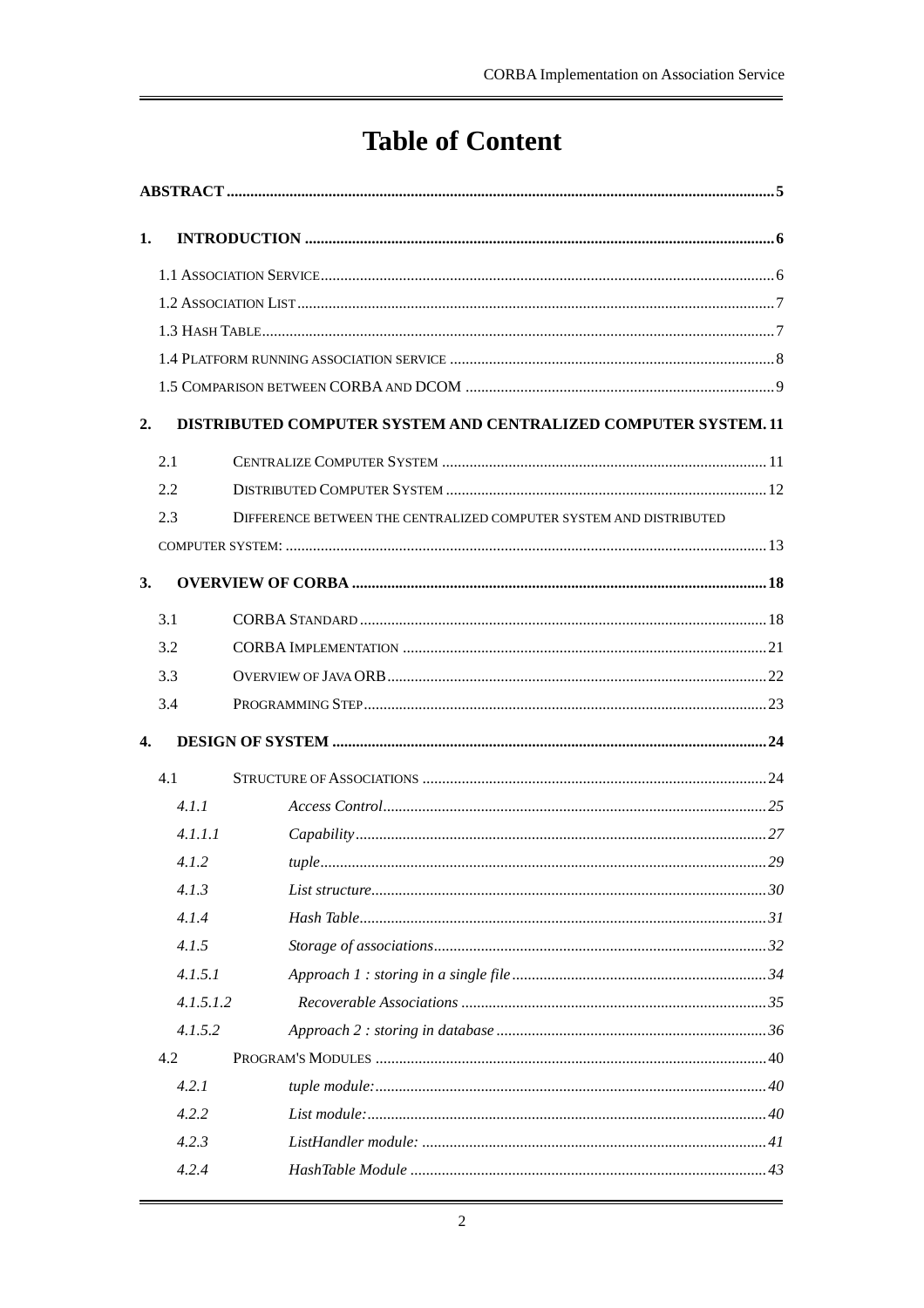|    | 4.2.5      |                                                                        |  |  |  |  |  |
|----|------------|------------------------------------------------------------------------|--|--|--|--|--|
|    | 4.2.6      |                                                                        |  |  |  |  |  |
|    | 4.2.7      |                                                                        |  |  |  |  |  |
|    | 4.2.8      |                                                                        |  |  |  |  |  |
|    | 4.2.8.1    |                                                                        |  |  |  |  |  |
|    | 4.2.8.2    |                                                                        |  |  |  |  |  |
|    | 4.2.8.3    |                                                                        |  |  |  |  |  |
|    | 4.2.8.4    |                                                                        |  |  |  |  |  |
|    | 4.2.8.5    |                                                                        |  |  |  |  |  |
|    | 4.2.8.6    |                                                                        |  |  |  |  |  |
|    | 4.2.8.7    |                                                                        |  |  |  |  |  |
|    | 4.3        |                                                                        |  |  |  |  |  |
|    | 4.3.1      |                                                                        |  |  |  |  |  |
|    | 4.3.2      | Phase II : Construct a program in Client-Server based approach59       |  |  |  |  |  |
|    | 4, 3, 2, 1 |                                                                        |  |  |  |  |  |
|    | 4.3.2.2    |                                                                        |  |  |  |  |  |
|    | 4.3.2.3    |                                                                        |  |  |  |  |  |
|    | 4.3.2.4    |                                                                        |  |  |  |  |  |
|    | 4.3.2.5    |                                                                        |  |  |  |  |  |
|    | 4.3.3      | Phase III: Permanent and Recoverable Attributes of the Associations 68 |  |  |  |  |  |
|    | 4.3.3.1    |                                                                        |  |  |  |  |  |
| 5. |            |                                                                        |  |  |  |  |  |
| 6. |            |                                                                        |  |  |  |  |  |
|    | 6.1        |                                                                        |  |  |  |  |  |
|    | 6.2        |                                                                        |  |  |  |  |  |
|    | 6.3        |                                                                        |  |  |  |  |  |
|    | 6.4        |                                                                        |  |  |  |  |  |
|    | 6.5        |                                                                        |  |  |  |  |  |
| 7. |            |                                                                        |  |  |  |  |  |
|    | 7.1        |                                                                        |  |  |  |  |  |
|    | 7.2        |                                                                        |  |  |  |  |  |
|    | 7.3        |                                                                        |  |  |  |  |  |
|    | 7.4        |                                                                        |  |  |  |  |  |
| 8. |            |                                                                        |  |  |  |  |  |
|    |            |                                                                        |  |  |  |  |  |
|    |            |                                                                        |  |  |  |  |  |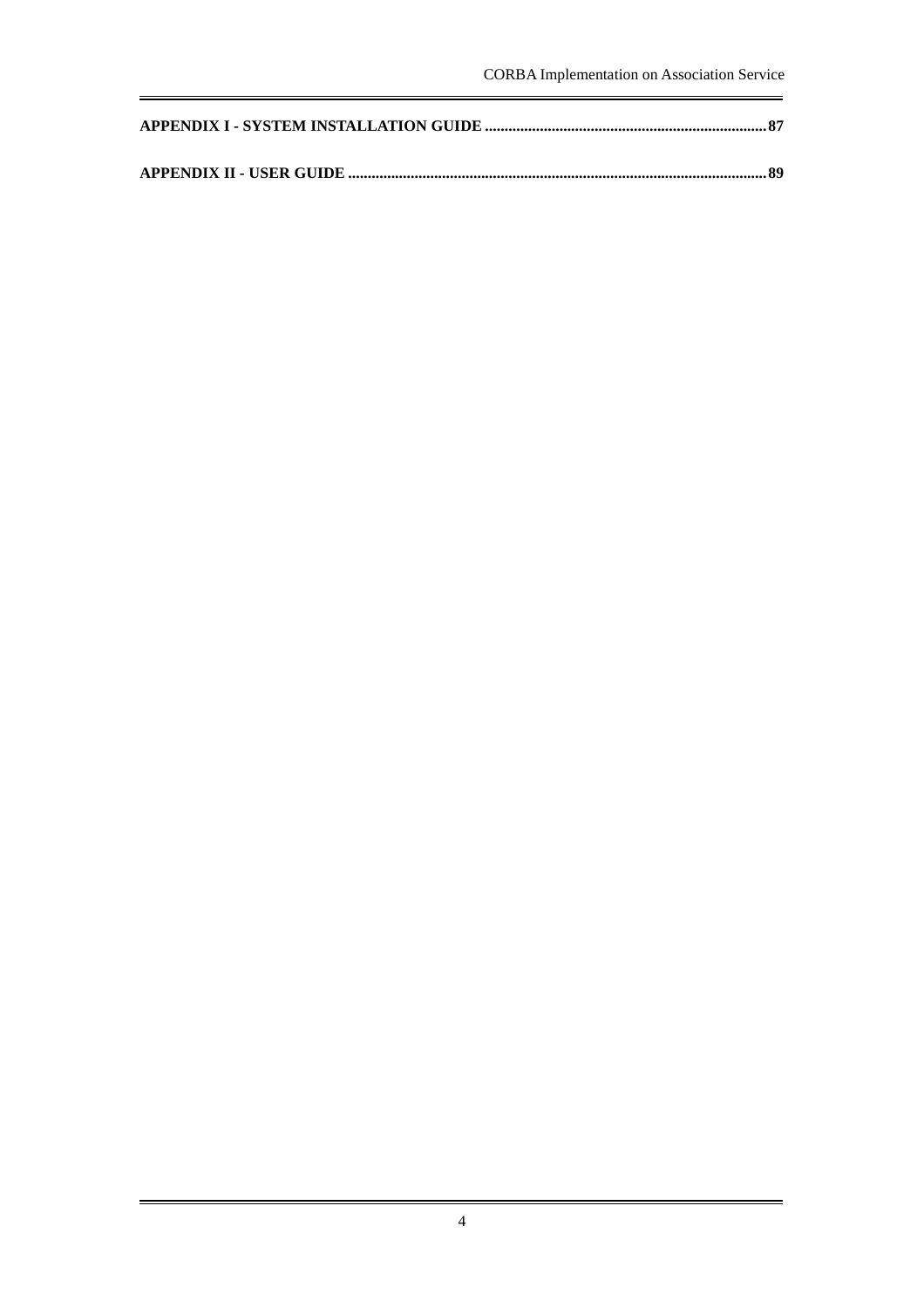### **Abstract**

Association service is a software entity running in a distributed computer system to provide a service on a mapping between a key and a value. The "key" is in form of a string and the "value" is a sequence of bytes. In other words, the "value" may be a simple text or a binary data such as image or audio.

It applies CORBA standard and the Visigenic's VisiBroker for CORBA Implementation in client-server based approach. The design of the system is broken into several phases. During the development of the system, the first step is to create a single program, which consisted of a number of modules, running on a single machine. Afterwards, the single program is broken down to be client side program and sever side program, both of them are ported to the distributed computer system and linked by Object Request Broker (ORB). More and more features have been added step by step. The final version of association service has included capability for access control and the associations with permanent and recoverable attributes.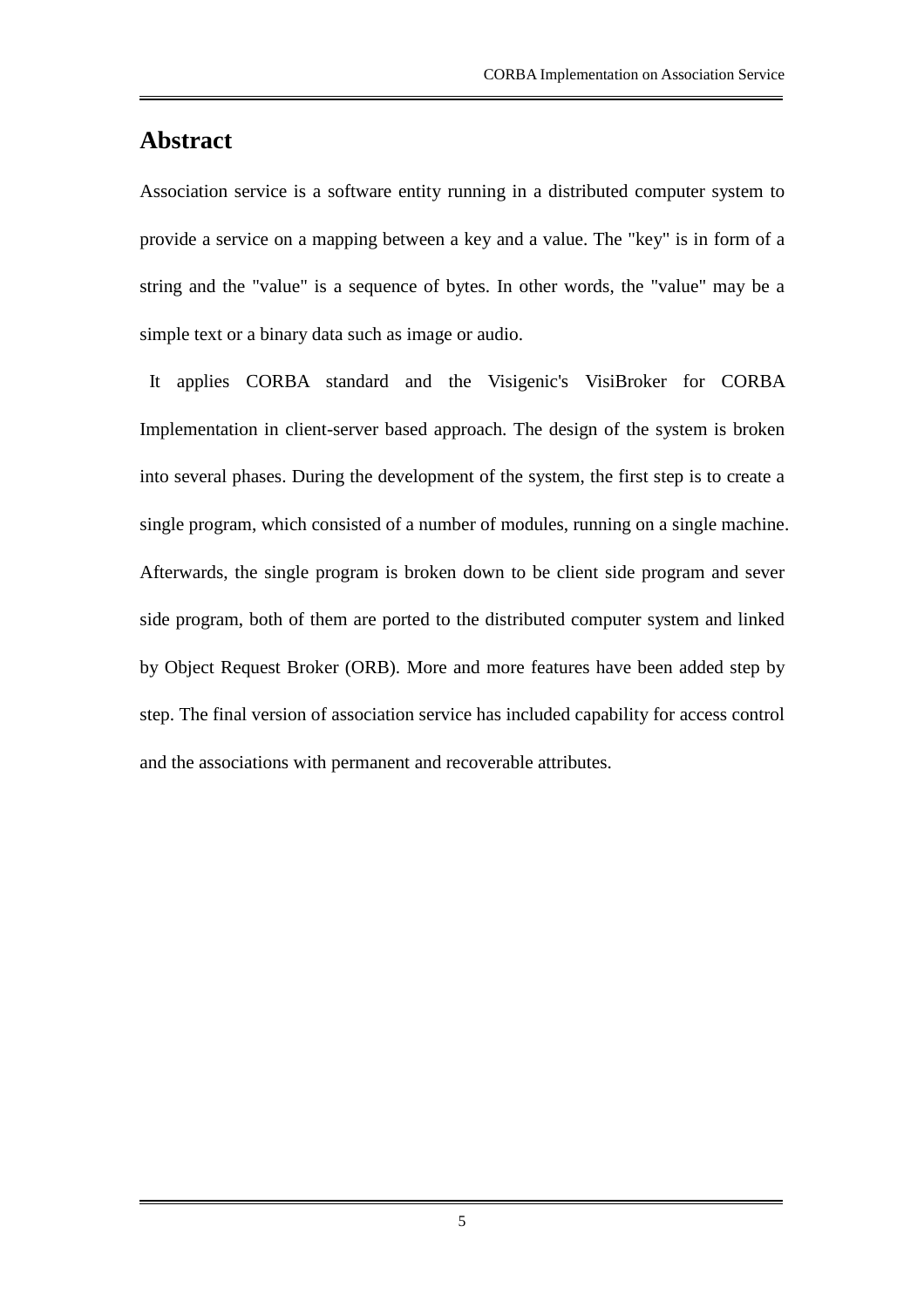# **1. Introduction**

### **1.1 Association Service**

Association is simply described as just a mapping from a key to a value. A service is a software entity running on one or more machines. In other words, an association service is a service provided in a client-server based system that a server should return a requested value to its caller whenever a key is submitted from a client side if the mapping is successful. Otherwise an error message will be returned.

Because of the simple definition of an association, there are many applications may be regarded as a kind of association service. For example, the design on telecommunication interfaces for deaf people [1], an on-line grammar learning service or on-line dictionary look up service could be considered an association service.

There are different mechanisms to create a link between a key and a value (it is also called datum) [2], such as association lists, "one-dimensional" tables, the association table, Hash table, Balanced binary trees, Red-Black trees and Weighted Balanced tree. Besides, it may apply the database to hold "keys" and their corresponding "values" together for their permanent storage.

In this project, it has applied the association lists and hash table for searching a tuple and storing a tuple in volatile memory. It has also used the database for permanent storage of the associations.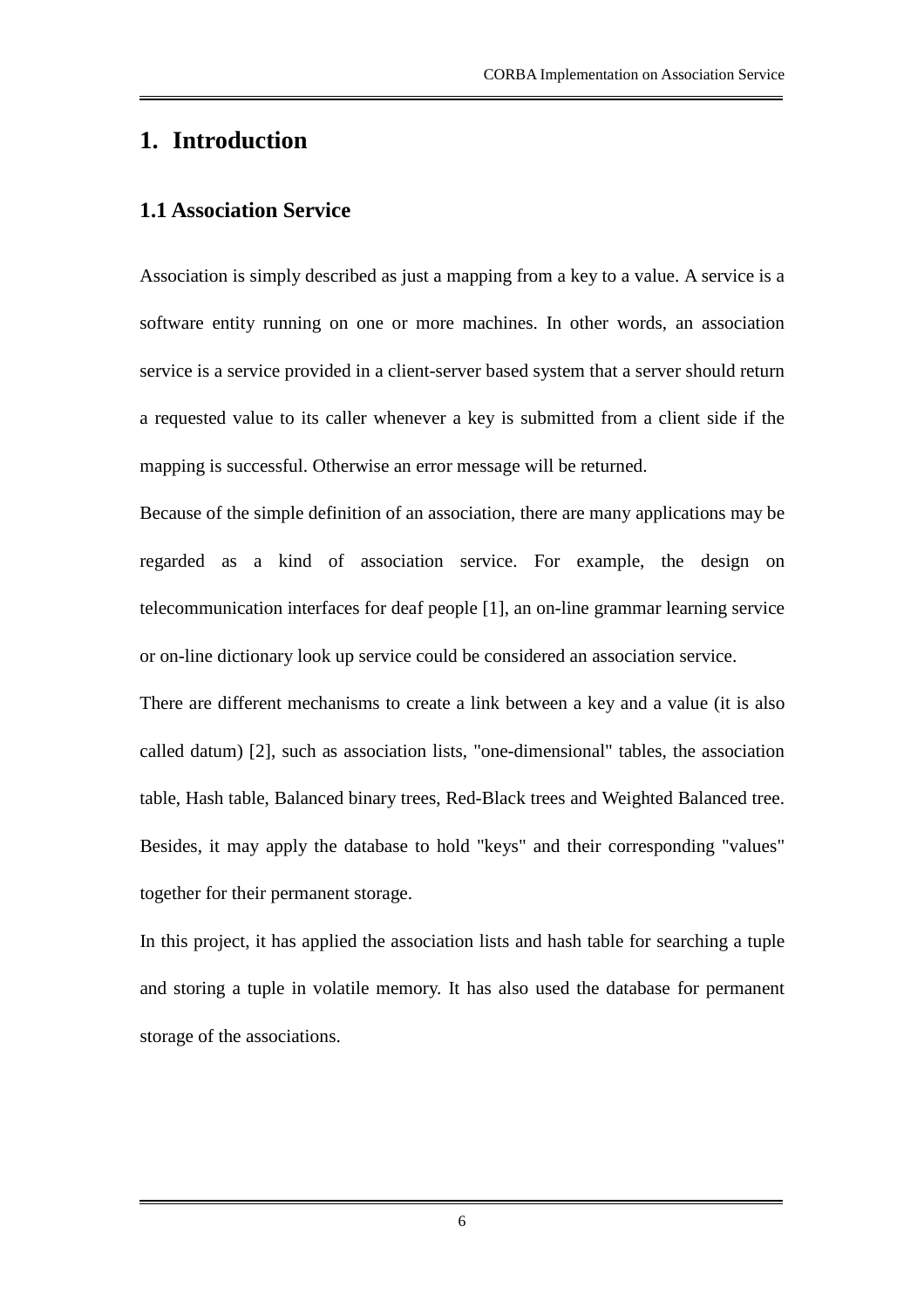#### **1.2 Association List**

An association list is a data structure used very frequently for Scheming. It is a list of pairs of values, each of which is called an association or so called a node of the list. One of the advantages of an association list [2] representation is that the length of the list is flexible and could be incrementally augmented simply by adding new entries to the front of the list.

In case of the sequential searching of the list, new entries can "shadow" the old one. If a list is viewed as a mapping from keys to data, then the mapping can be not only augmented but also altered in a non-destructive manner by adding new entries to the front of the list.

However, the average lookup time for the searching on an association list has linear relationship with the number of associations. The speed of seeking will be slower down when there is an increase in the number of associations existing in the system. In order to speed up the searching, the association lists will combine with the mechanism of hash table in this project.

#### **1.3 Hash Table**

Hash table, which applies an algorithm of hashing function for indexing, is a powerful mechanism with constant-time accession to large amount of data. Hash table defined in this project is not as flexible as an association list, but because its access time is independent of the number of associations in the table. The average time spent on the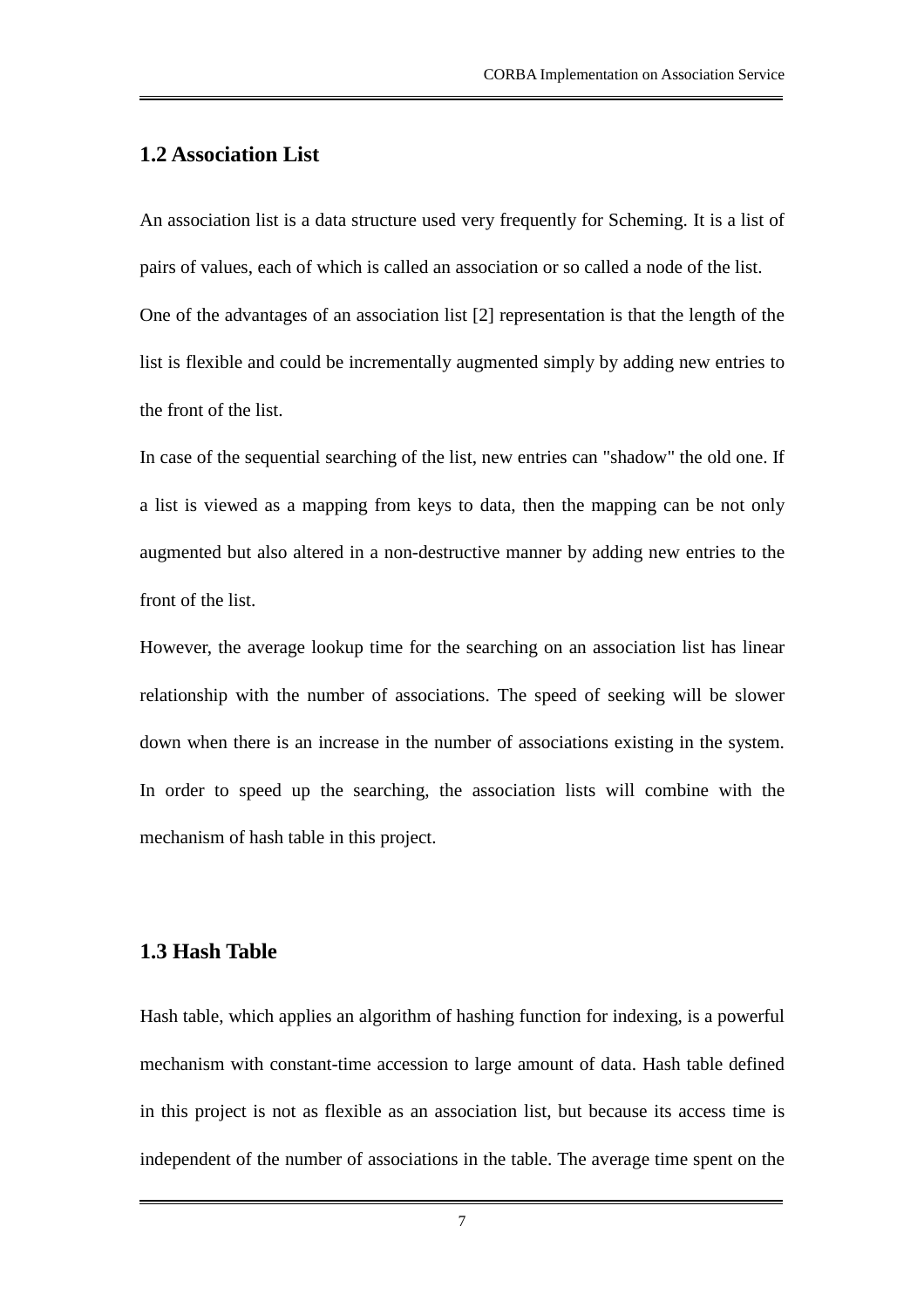insertion, deletion, and lookup operations is bounded by a constant. In case of that, The use of hash table is popular for most applications. To build up a hash table, it needs a hash function.

A perfect hashing function [14] is minimal if the integers onto which a particular list of words is mapped to form a contiguous set that is a set without holes.

Minimal perfect hashing function are useful in applications where a predetermined set of high frequency words is expected and the hash value is to be used to index an array related to those words. If the hashing function is minimal, no elements in the array are wasted.

#### **1.4 Platform running association service**

The association service may be running on a single machine or it may also be running in a large scale of computer system that consists of tens of different machines. However, distributed computer system is much complicated compared with the architecture of a single machine running with a single operating system.

In order to simplify programmers' jobs, some frameworks are created as the role of middleware for the design and implementation of new applications in the distributed computer system. The Remote Procedure Call (RPC), which was introduced by Sun Microsystems at the beginning of the 1980, is one of ways to develop the association service [11]. The RPC was a widely used method [7] at that period. However, it is a standard of procedural approach.

Over the last decade, object-oriented development methods and techniques have been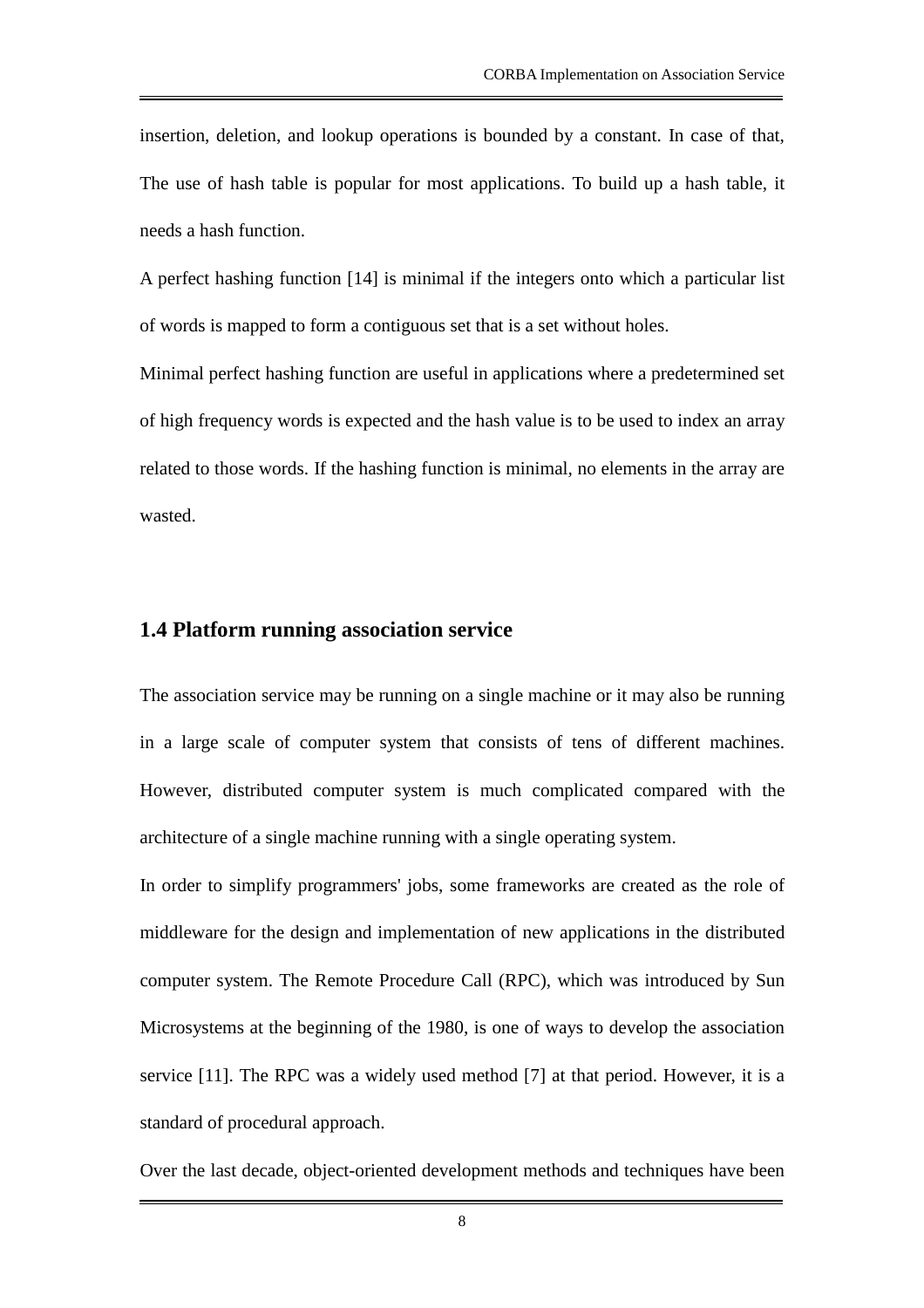much popular. In response to the market, two standardized commercial architectures, CORBA and Microsoft's DCOM (Distributed Component Object Model), both of which support the object-oriented programming, are developed for helping the construction of application in a distributed system. And therefore, the position of RPC has been replaced by them.

#### **1.5 Comparison between CORBA and DCOM**

**Similarity**

There are more similarities between CORBA and DCOM than their differences [20]. One common characteristic between both systems is the use of Interface Definition Language (IDL).

Both CORBA and DCOM use IDL to define only the interface of an object, which may be implemented in any language such as C++ or Java. The separation of interface from implementation makes IDL be the significant aids to software construction.

Both architectures address the problem of distributed computing through the use of a client/server base. Their IDL compiler automatically provides all the middleware needed to locate and connect the client and server objects. What the developer needs to do is only the generation of the client and server code.

Another common feature of CORBA and DCOM is that the distributed servers is location transparency for the accession from client program.

#### **Differences**

Both architectures provide a means that allows server and interface information to be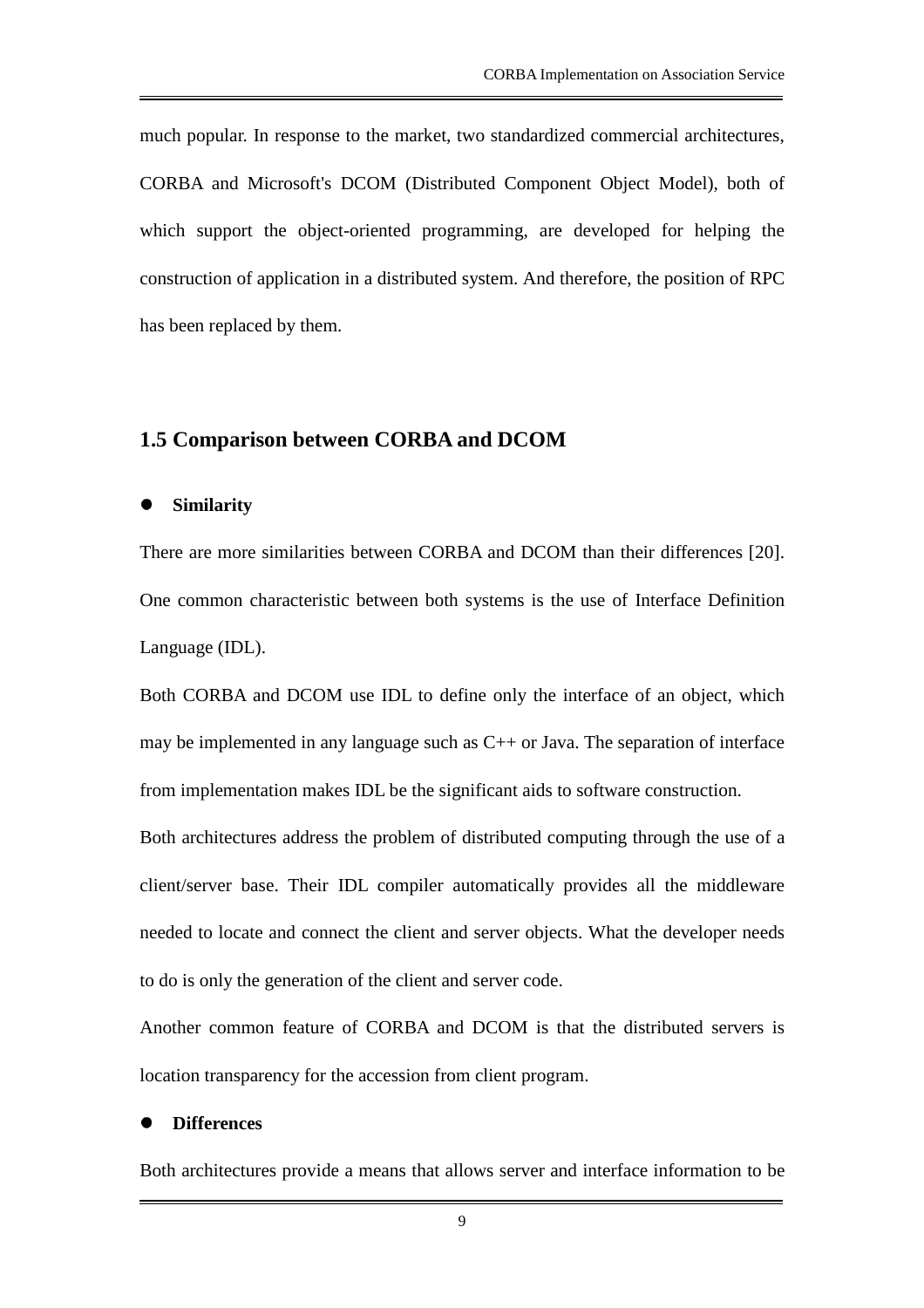stored on disk, but their storing methods are not same. While DCOM makes use of the operating system registry for the server information and Type Libraries for interface information, CORBA implementations maintain files under the ORB's implementation directory.

Another major difference between CORBA and DCOM is the method for error handling. DCOM makes use of returned values in a structure called an HRESULT whereas the exception for error handling is used by CORBA.

Most of DCOM's infrastructure is defined and implemented. On the contrary, a large portion of CORBA's has not been implemented yet. It is much easy for version control on DCOM because its interfaces are immutable and so the interface to the server will be constant when the client is compiled.

This project has selected the CORBA standard and Visigenic's VisiBroker for its Implementation based on the consideration of the availability of the system and updated technology.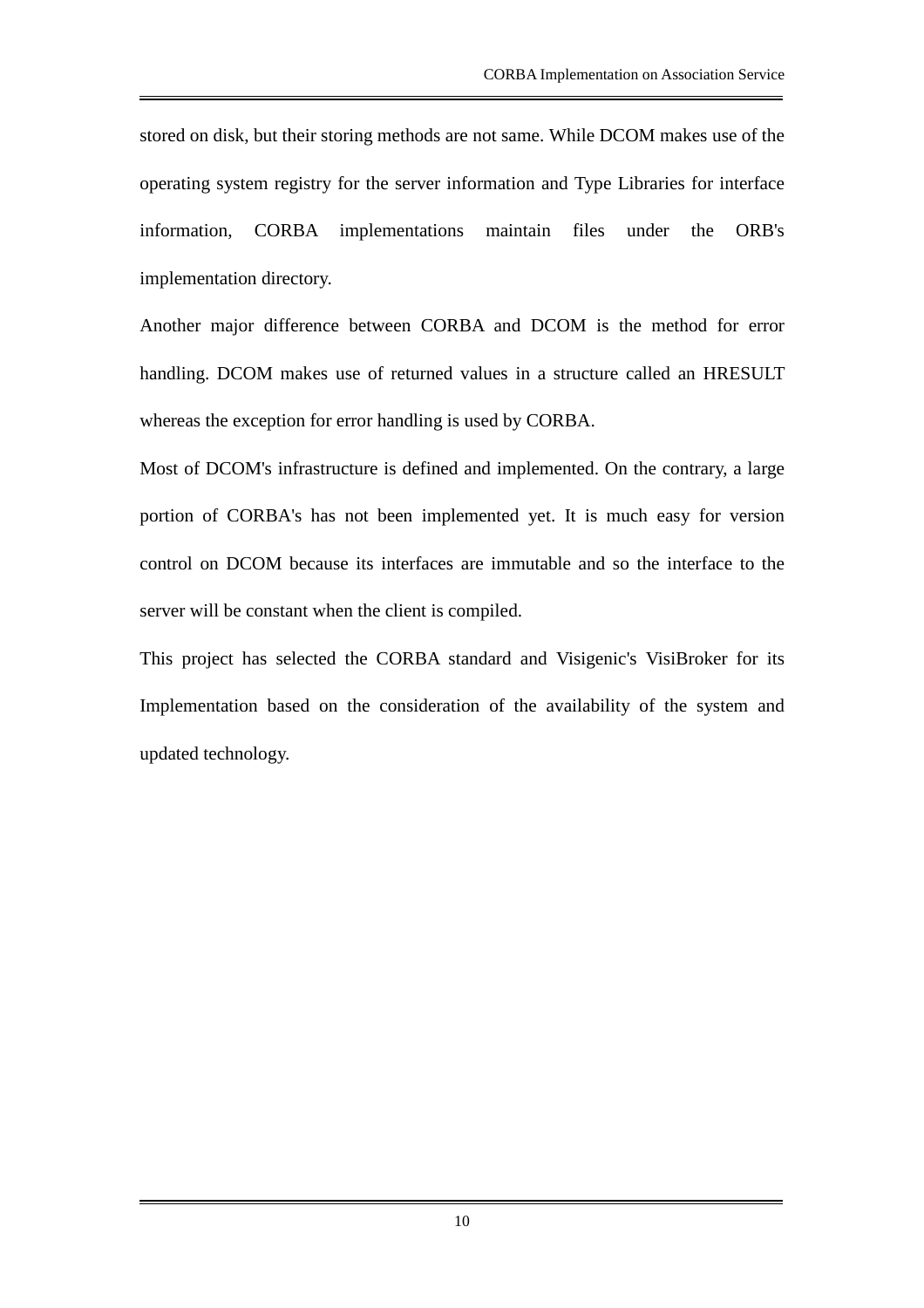# **2. Distributed Computer System and Centralized Computer System**

# **2.1 Centralize Computer System**

Centralized Computer System [3] is to place the main computer at the focal point of all data process services (ref. to figure 2.1). In a centralized approach, online communications pass through a central computer, which also controls access to the system's files. The advantages of a centralized approach are simplicity, low cost, elimination of duplicate computer hardware, and efficient use of processing resources. And therefore the mainframe computer connected with several terminals was basic structure of computer system decades of years ago. But in recent years, the Distributed Computer System has already replaced the leading position of Centralized Computer System.

#### Terminals



Figure 2.1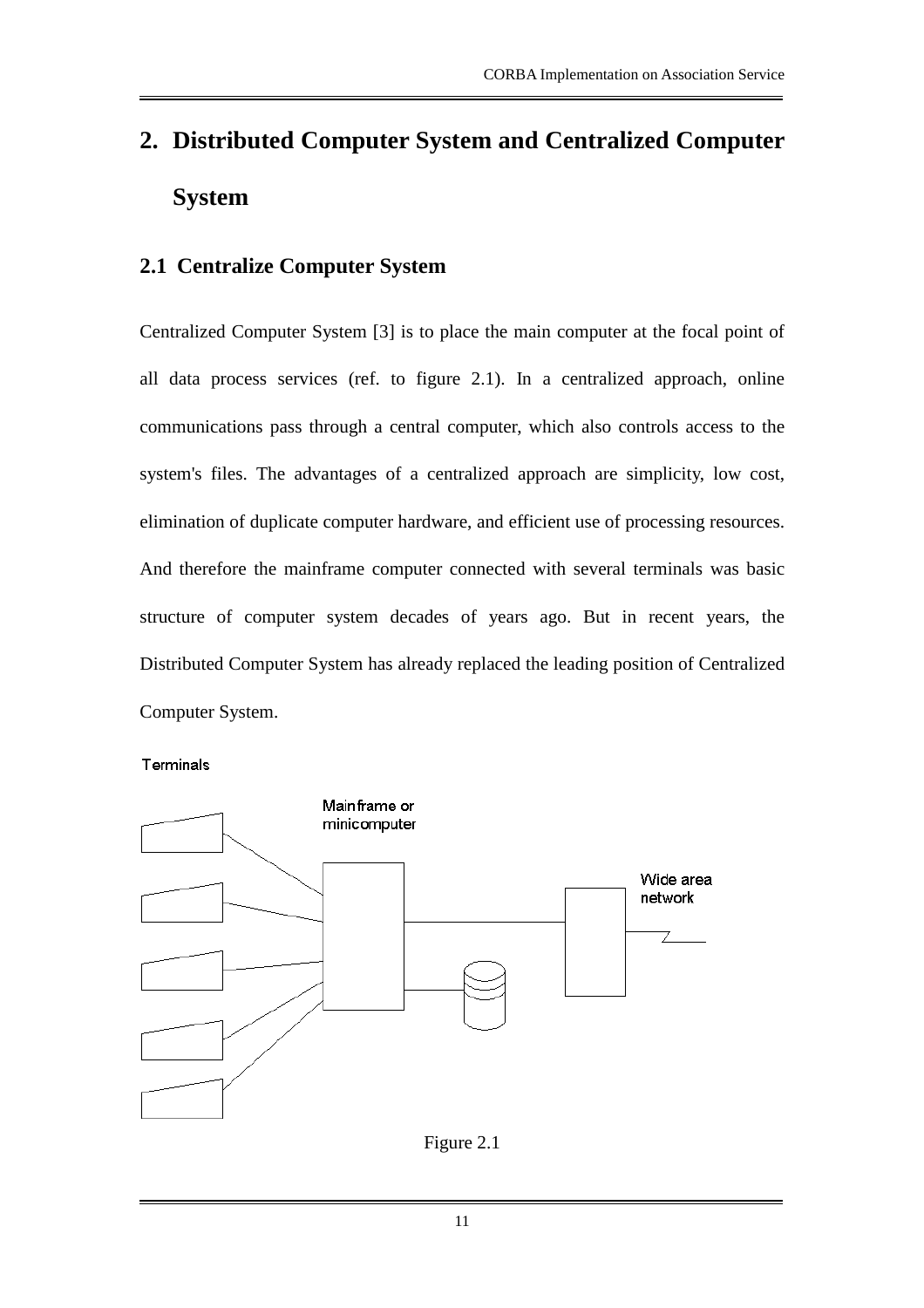### **2.2 Distributed Computer System**

A Distributed Computer System (ref. to figure 2.2) is a collection of processor-memory pairs connected by communications sub-networks and logically integrated in varying degrees by a distributed operating system and/or distributed database system [4]. A distributed computer system is a universal set of the physical network and all the controlling software. Local area networks, wide area networks, network operating systems, distributed real-time systems, and distributed databases are just particular instance of a Distributed Computer System but not all.



Figure 2.2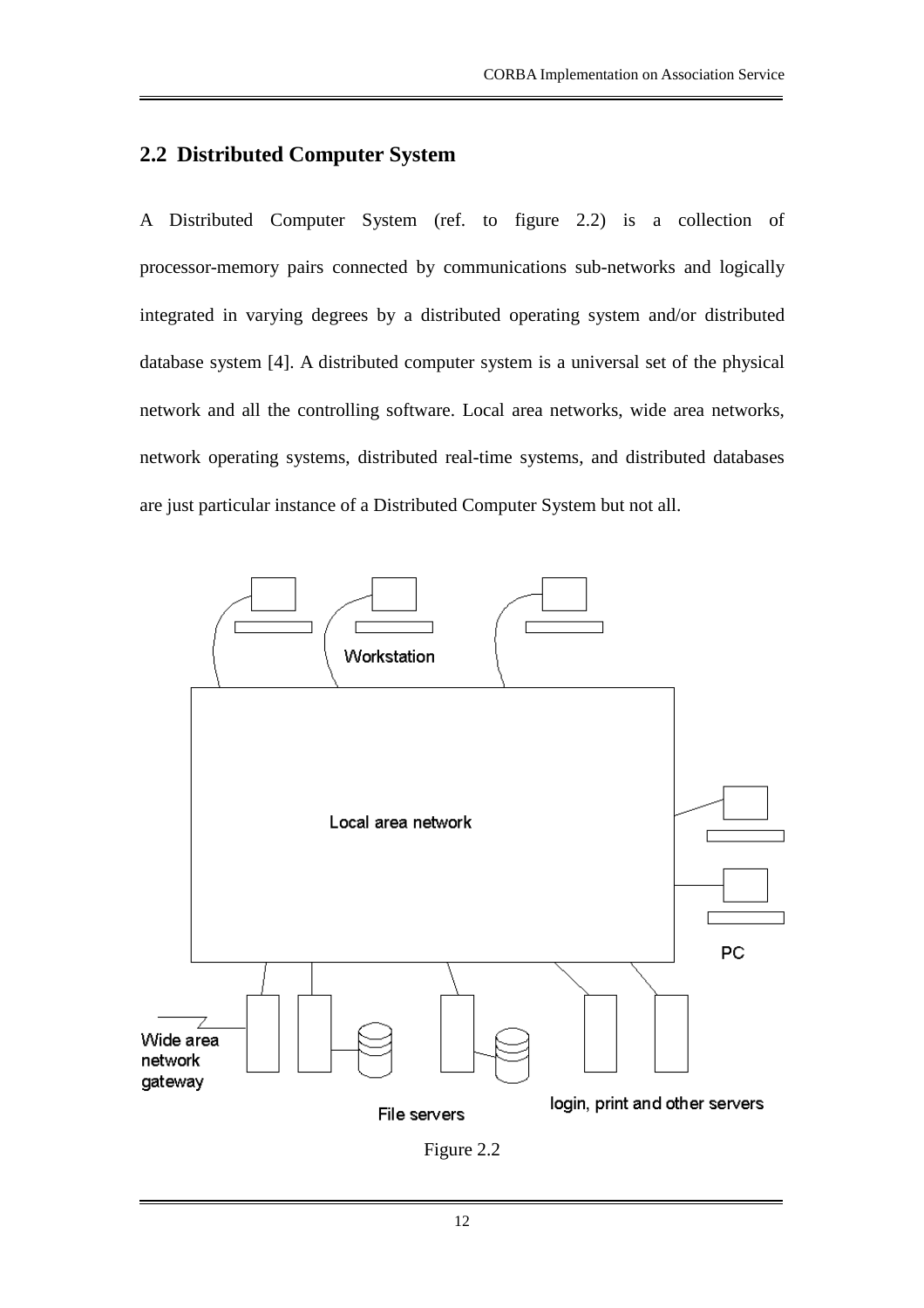There are a number of reasons for the popularity of Distributed Computer Network [5]:

- It needs to integrate the existing computer systems. The world phone system is one of examples.
- It needs to fulfil the requirement of some applications, which will spend a large volume of computer capacity.
- It may reduce the communications' costs.
- It is more availability because of a failure limited in a single site.

### **2.3 Difference between the centralized computer system and**

#### **distributed computer system:**

The set of abstractions that the centralized operating system provides for use in application programs is determined by a single immutable interface. On the contrast, the application programs running in distributed computer system can access many different services, each of them providing its own procedural interface for accessing resources. The resources for application programs can be extended by adding new services.

In centralized computer system, the operating system is the main system software layer. It manages all of the basics in the system and provides essential services to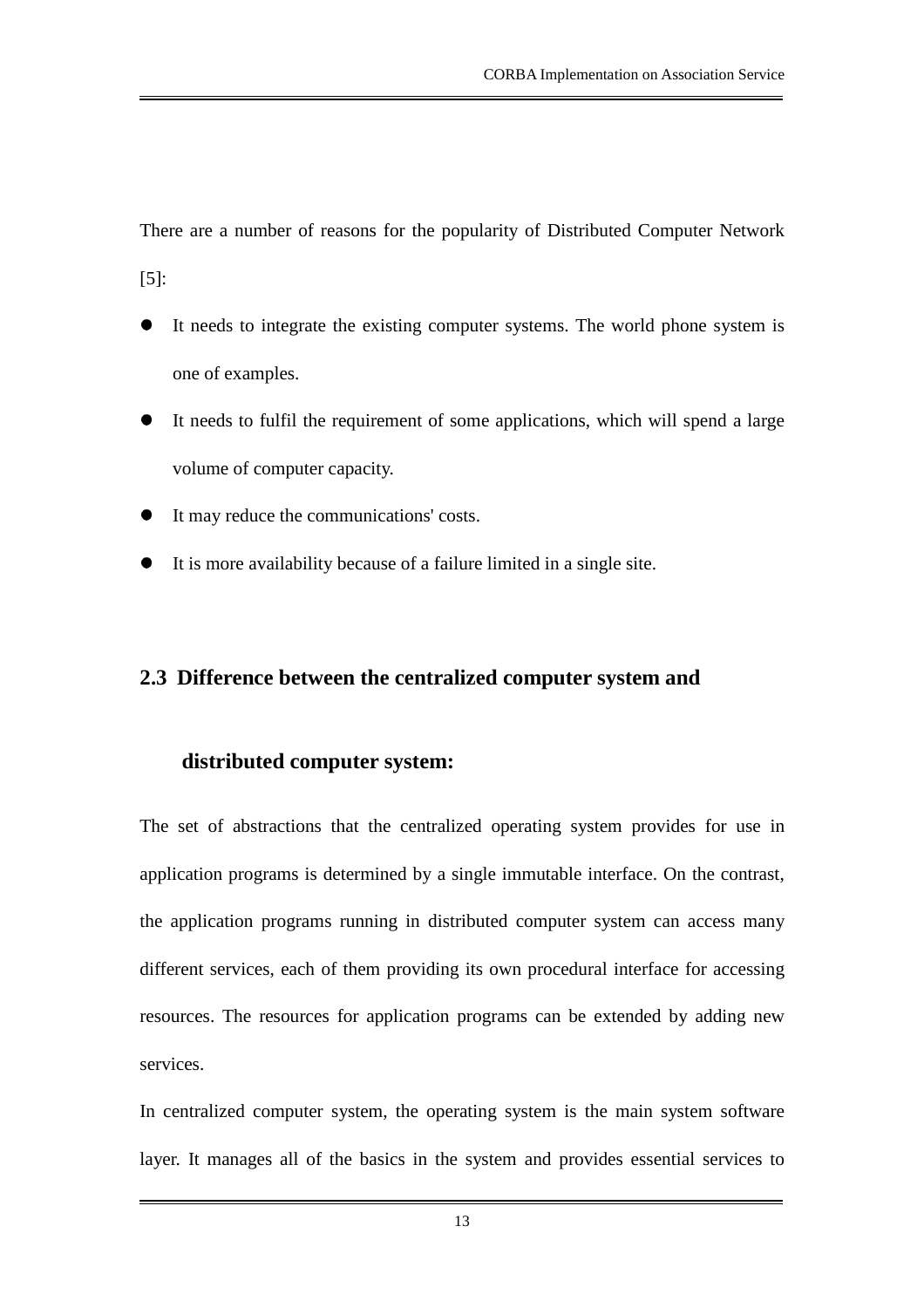application programmers and users. Most of services are performed primarily by the operation system kernel in centralized computer system. The layers in centralized computer system are connected one by one in serial order. Applications <-> Programming Language Support <-> Operating System<-> Hardware. All of the processor and memory resources are available for allocation by the operating system in a centralized computer system.

On the contrary, The structure of the distributed computer system is in different features. The role of the kernel is restricted to only the basic resource management including memory allocation and protection, process creation and processor scheduling, inter-process communication and peripheral device handling. All other shared resources and services are handled by "open services", which is a new class of software components in a distributed computer system. Any services that do not require privileged access to the kernel's code and data or the hardware of the computer need not be included in the kernel.

There are six key characteristics [11] are primarily responsible for the usefulness of distributed systems:

#### **1) Resource sharing:**

The resource may be hardware components such as disks and printers or software components such as files or databases. It is useful for the software developer because they always work as a team and need to share the same development tools or exchange their developing modules.

#### **2) Openness**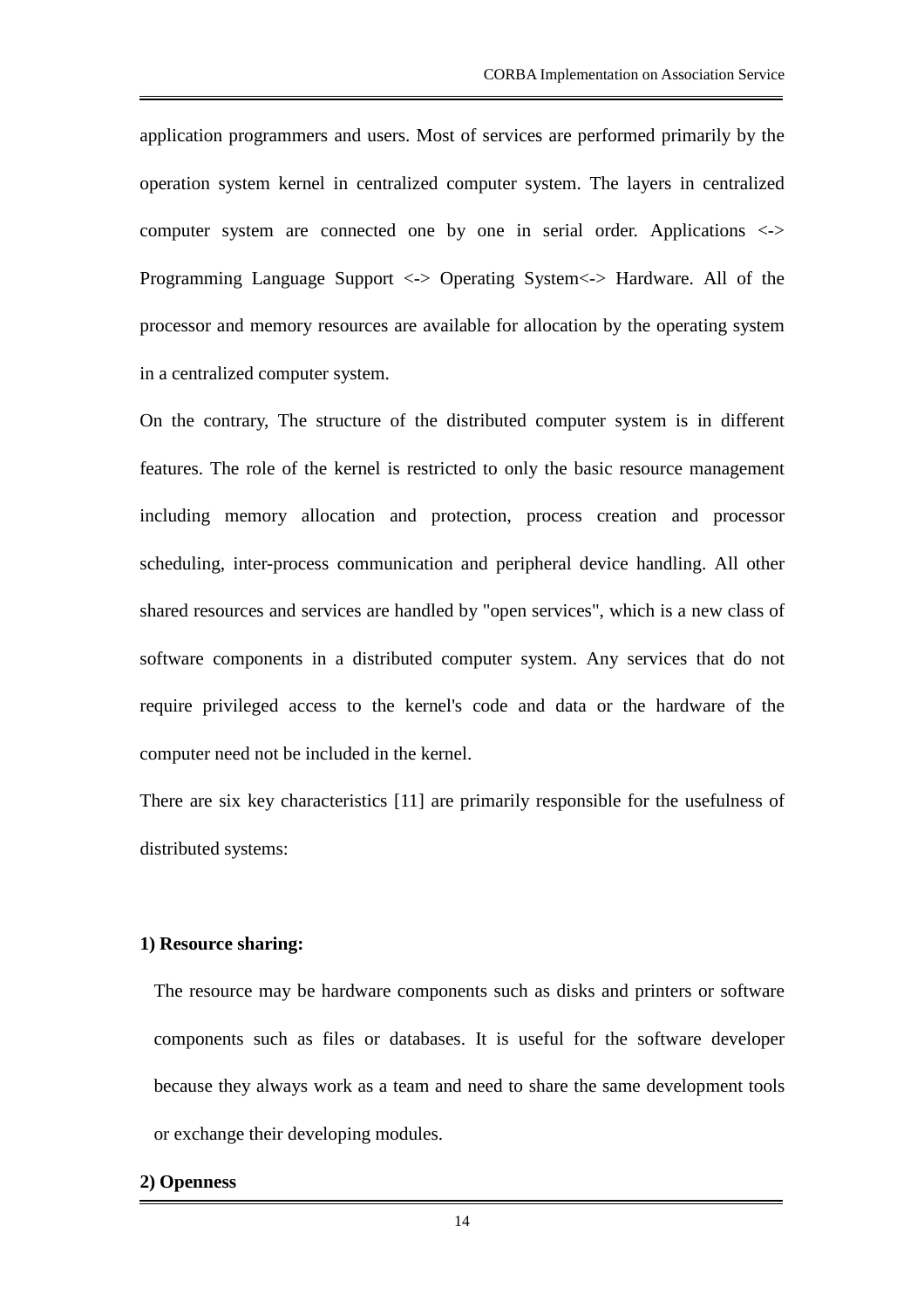The openness of a computer system is the characteristic that determines whether the system can be extended in various ways. The open computer system may be extended at the hardware level by the addition of computers to the network and at the software level by the introduction of new services. This characteristic enables application programs to share resources of the system.

#### **3) Concurrency**

The executions are in concurrency if there are several processes existing in a single computer. In distributed systems there are many computers connected together and so it can run the processes in parallel. Many users may invoke commands simultaneously and many servers can respond to different requests sent by client processes concurrently.

#### **4) Transparency**

Transparency is that there is the concealment for the separation of components from the user and the application programmer. And therefore the users may work in the distributed environment as if running on the same machine. The skill to access remote resource is indifferent from those for local. There are different kinds of transparency:

- access transparency,
- location transparency,
- concurrency transparency,
- replication transparency,
- failure transparency,
- migration transparency,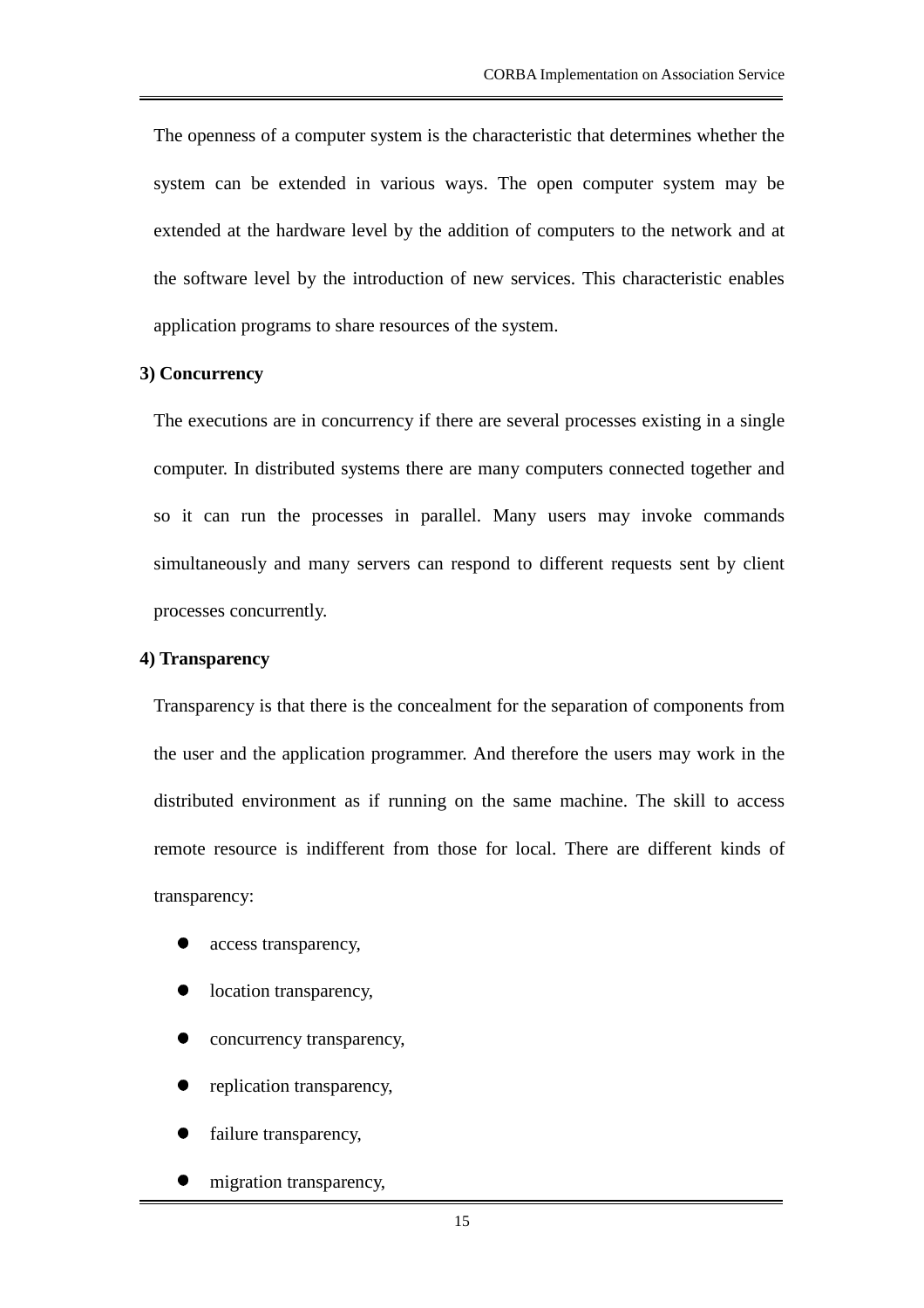- performance transparency,
- scaling transparency.

#### **5) Scalability**

Distributed systems can be operated at many different scales. It may be just a small network or interconnect with many small networks to be a big network. For example, internet is a very big network consisting of many smaller networks.

#### **6) Fault Tolerance**

Fault Tolerance is a broad sense. Machine failure, communication faults, storage device crashes are all considered faults and should be tolerated.

The appearance of system crash may lead a great lost of business. To avoid the disaster appeared, in distributed systems, it always applies the redundancy technique for the fault tolerance. It means that the system may run normally even if some fault appears. For example, the whole banking system will not be down even if the computer system of its branch out of service.

An advantage of distributed systems over centralized systems is the potential for fault tolerance and the ability on scalability because of the multiplicity of resources. However, inappropriate design can obscure this potential and worse, hinder the system's scalability and make it failure prone. The consideration of fault tolerance and scalability calls for a design demonstrating distribution of control and data. Any centralized entity - a central controller or a central data repository, introduces both a sever point of failure and a performance bottleneck [19].

It is comparative easy for a programmer to develop an application in centralized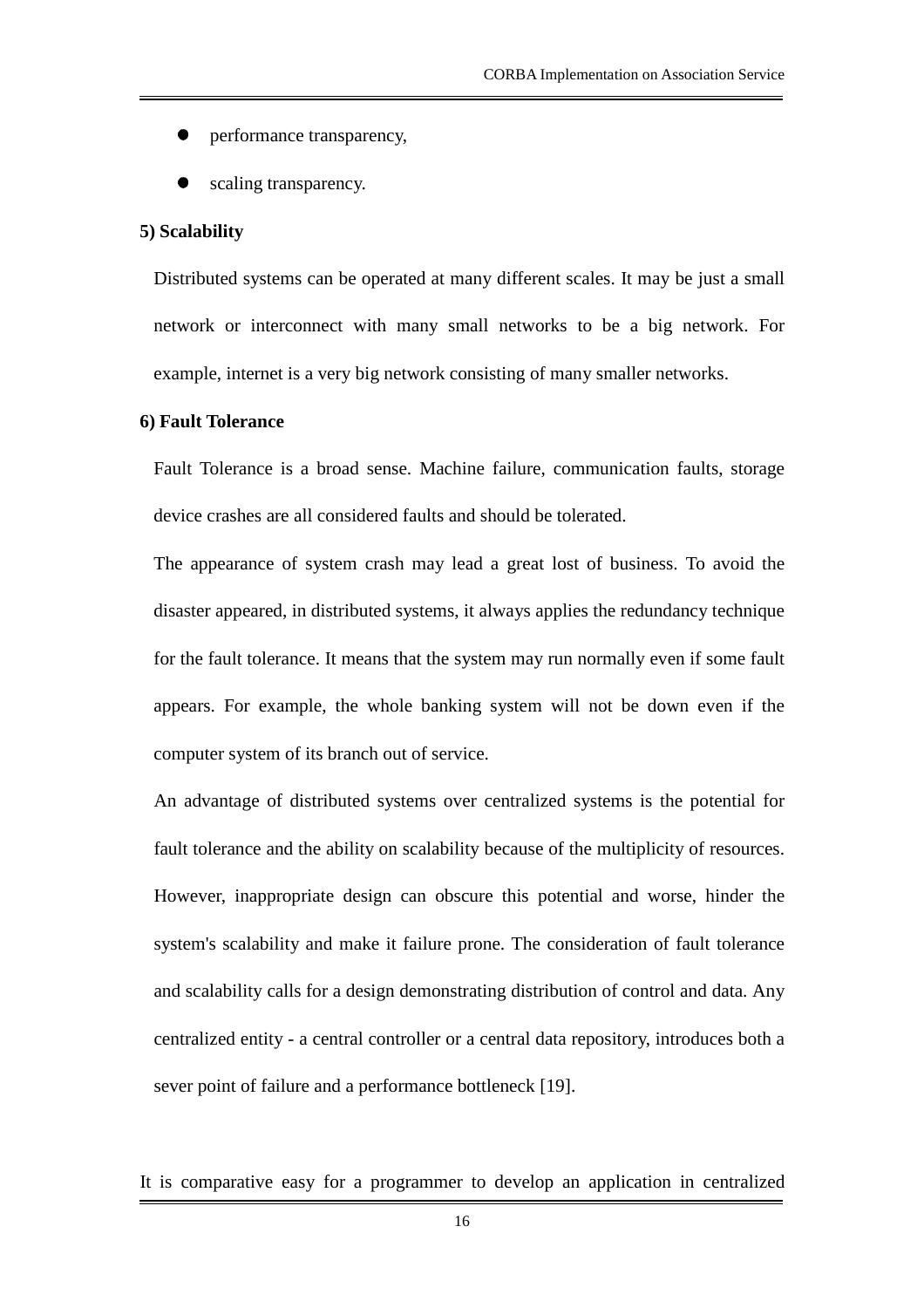computer system compared with that in distributed computer system. It is because there are a number of additional features need to be handle in the distributed system. In comparison with those in a single stable platform using a single operating system and a single programming language, the design and implementation of a software is much difficult and complex in distributed system.

The additional complexities [6] that should be faced are listed as the following:

- It must run on a network of machines. The distributed components of the system should satisfy the overall target of the software.
- The machines on the system may run different operating systems, such as Unix, MS Windows and many others.
- The components of the system should be capable to integrate into new system even it has no plan before.
- It should be permitted to use different programming language. For example, Java may be used at the front end whereas  $C_{++}$  is applied for core functionality.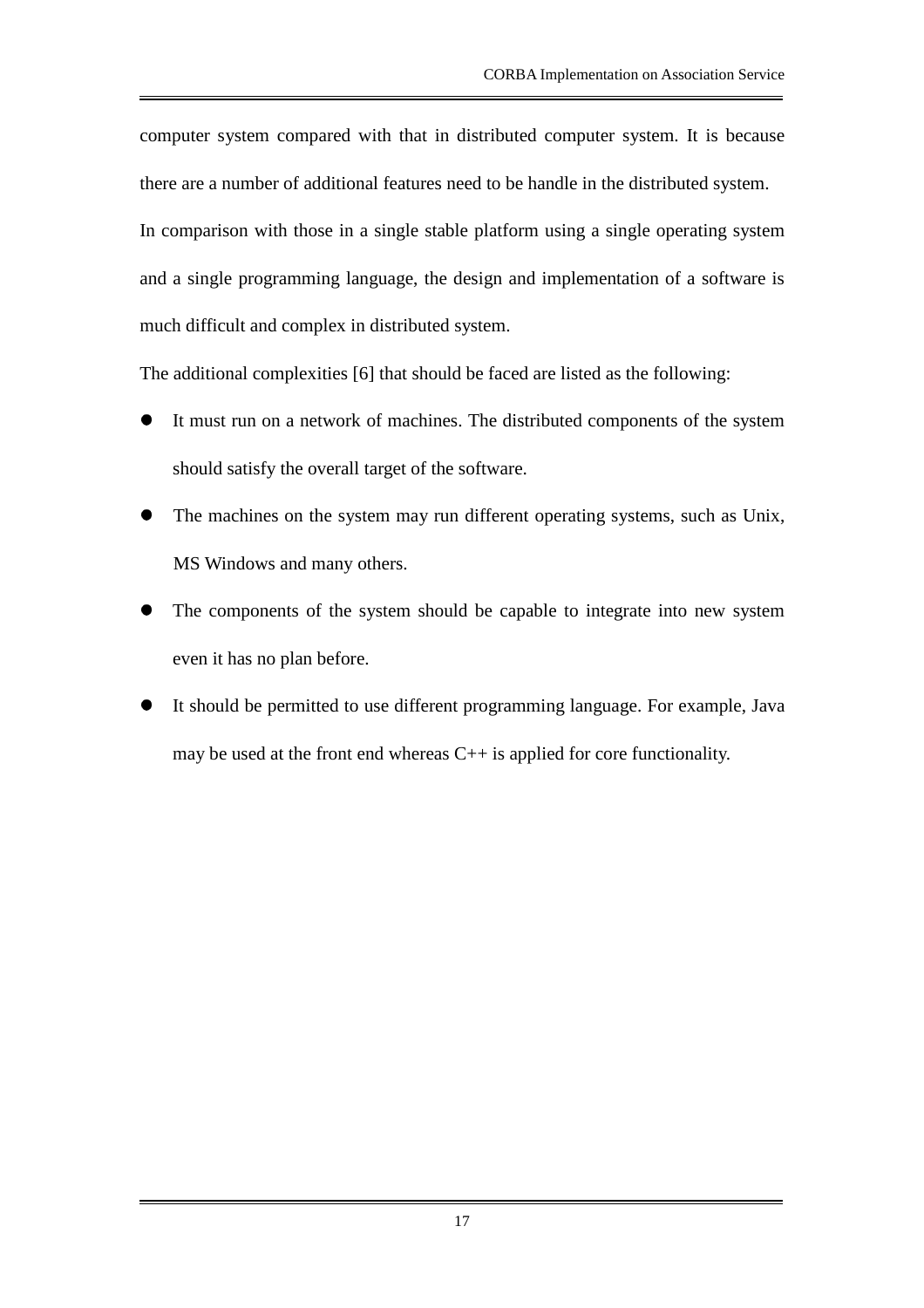# **3. Overview of CORBA**

# **3.1 CORBA Standard**

CORBA is an abbreviation of "The Common Object Request Broker Architecture". It is an important standard for distributed object oriented systems [6,8]. It is defined by the Object Management Group (OMG) - an open consortium of 300 companies and institutions ranging from system providers to users. Its aim is to provide support for the use and management of objects in a distributed system of heterogeneous machines and operating systems.



figure 3.1

### **ORB**

The central component of the CORBA system is the Object Request Broker (ORB), which supports remote invocations. When a client invokes an operation, the ORB is responsible for finding out a related object, delivering the request to that object and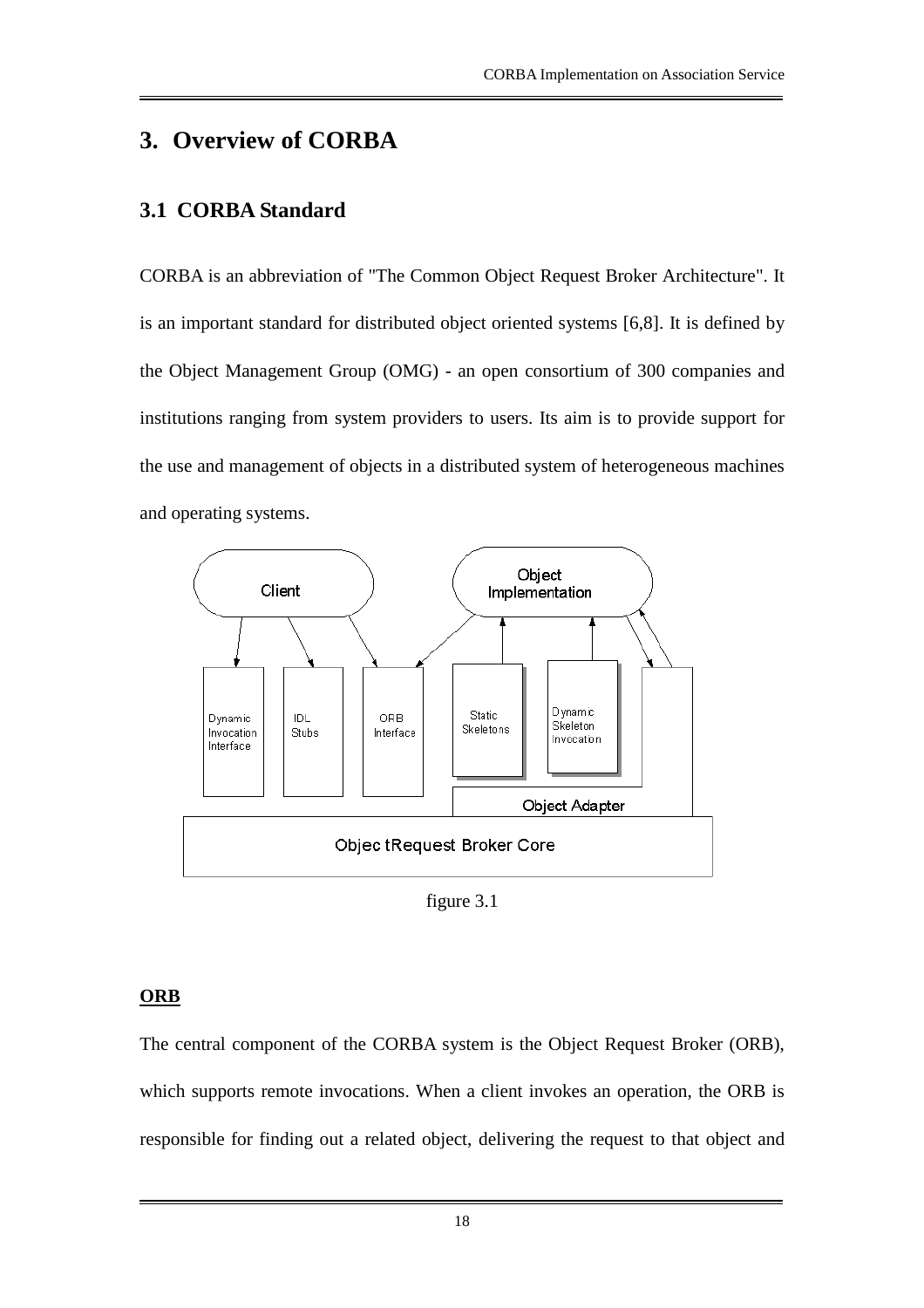returning the response if any to the caller (ref. to figure 3.1). In other words, a client can invoke a function of a remote object on another machine as if the invocation of a local function.

Besides an interface for communicating with the ORB from either client or server, it also needs to have a component, which is called Object Adapter, to be responsible for interaction between object implementations and the ORB.

#### **Object Adapters**

An object adapter is a component that an object implementation uses to report its availability for request to an ORB while ORB uses this adapter to manage the running environment of object implementations [21] .

There are different object adapters defined against different object implementations. Currently, CORBA has defined two interfaces, the Basic Object Adapter (BOA) and Portable Object Adapter (POA). In this project, the object implementation has utilized a BOA.

#### **BOA**

The BOA is a logical component of the ORB. For the object implementations, it is an interface used to inform the ORB the existence of them and the availability of them for request by client. On the other hand, the client considers the BOA to be the component of the ORB, by which the client may invoke an object reference and interact with the object implementations.

Overall speaking, the BOA can launch processes and dispatch request to them when they have been initialized.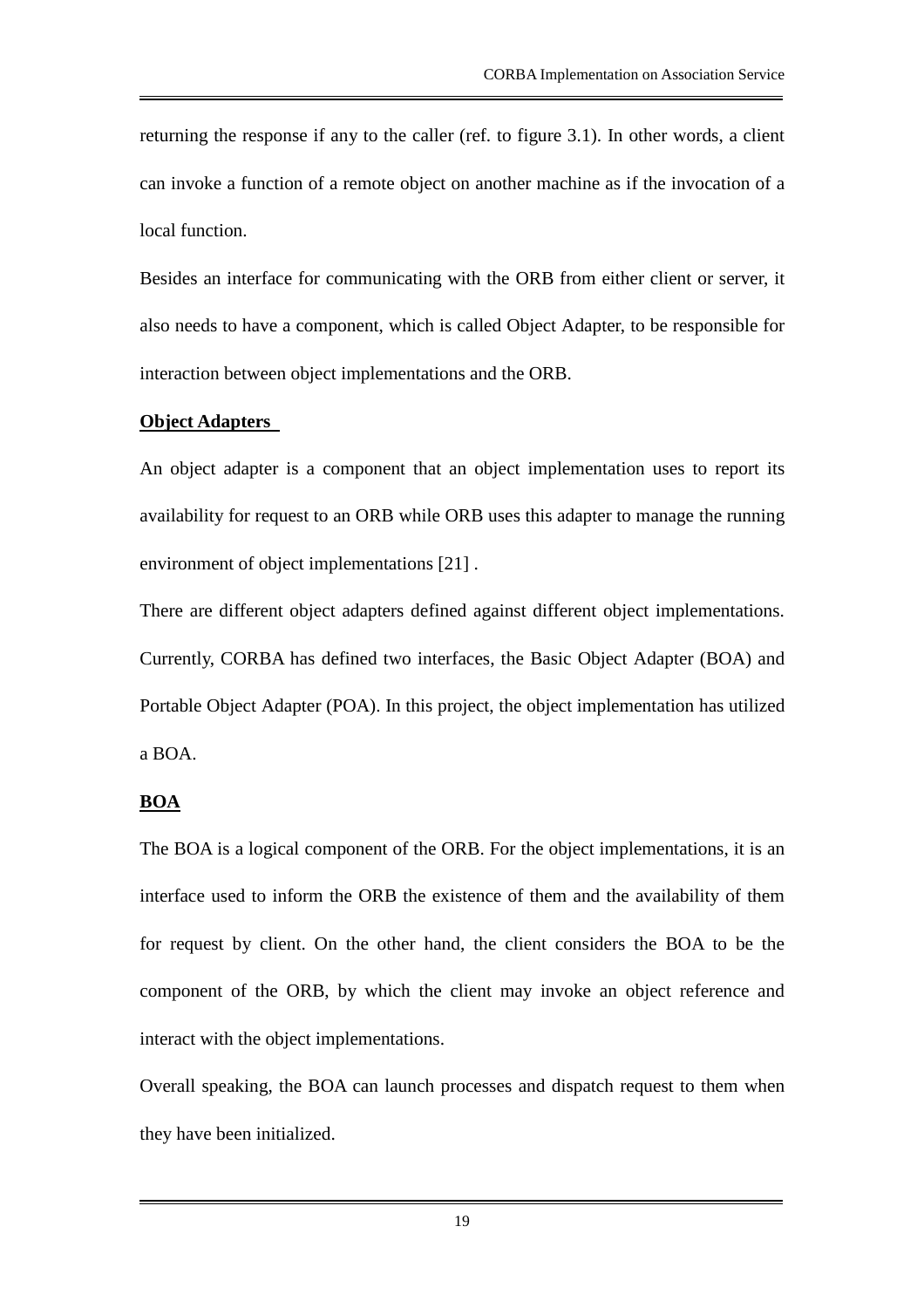#### **POA**

There are some vagueness on the semantics of the BOA specification such as the specific features for various platforms and the way to achieve the implementations. As a result, The implementations by different vendors are inconsistent each other. To eliminate this situation, the POA is developed to standardize some of the proprietary features.

The POA is used to provide a large set of interfaces for managing object references and their implementations. Consequently, The code written using the POA interfaces may have the same semantics in every ORB.

#### **IDL**

All CORBA objects must have an interface to be defined via the Interface Definition Language (IDL). IDL is not considered a programming language because it cannot be used to implement the interfaces that are defined it. It can not replace the roles of the traditional programming language such as C++, JAVA or Ada.

Although IDL is not a complete programming language, it has the similar features inheritance, higher reusability and less modification efforts, as the traditional object-oriented programming language. Accordingly, it is easy to port to such proper object-oriented languages such as C++ or JAVA for further design.

Programs built with CORBA use mainly the native programming language syntax such as C++ or JAVA, and should be portable between different platform [9].

Associations between data objects are also easier to manage through a database than between CORBA object.

Although the OMG has defined CORBAservices and the CORBAfacilities to extend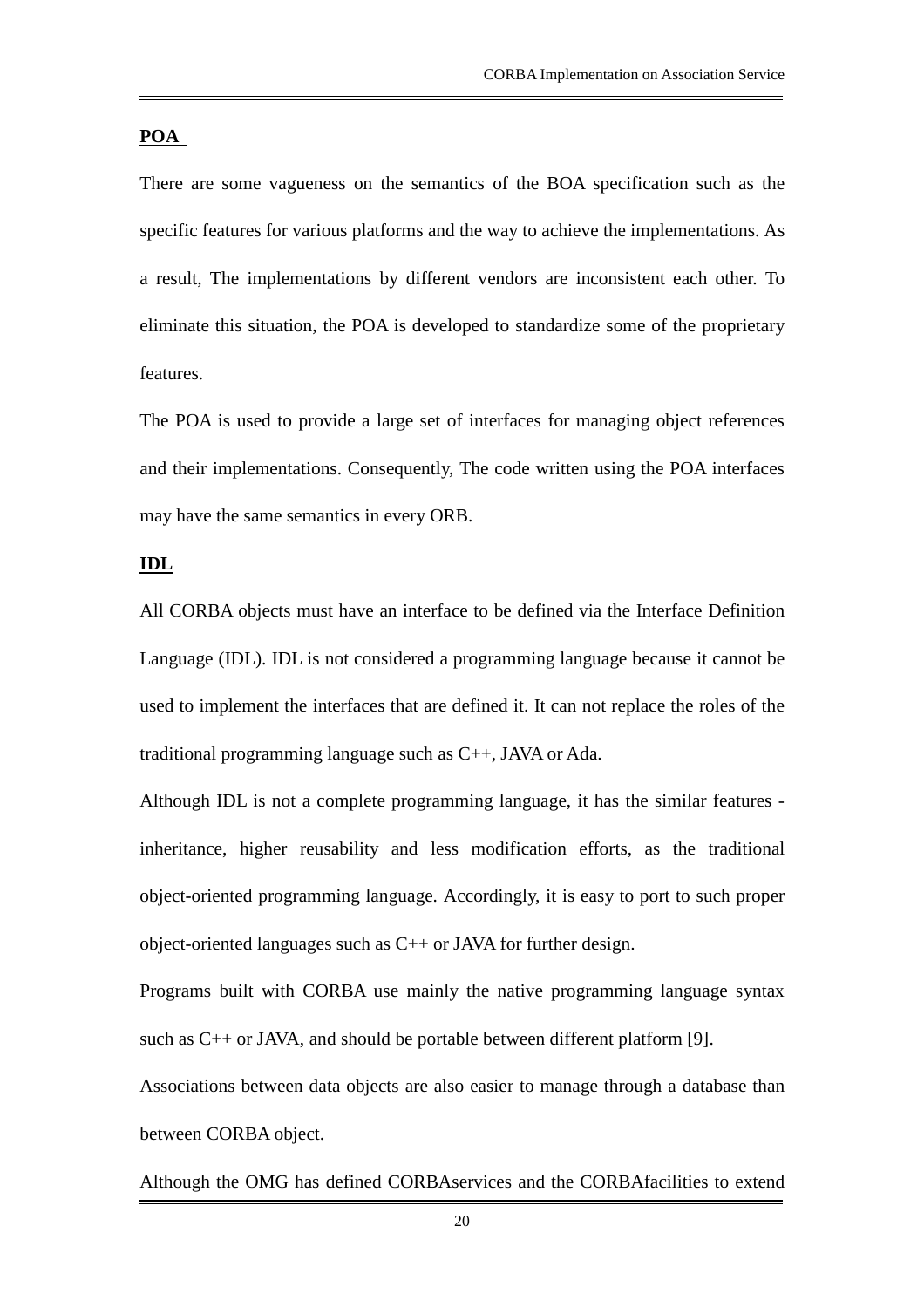the built-in support for applications, some issues are worth careful consideration when the implementation of application objects [9]: CORBA objects tend to use more memory, and their creation and deletion may be slower than for ordinary object. Large data transfers may also be more efficient and simpler to perform via databases or shared file systems.

Accordingly, This project has utilized a database for handling the storage of associations.

#### **3.2 CORBA Implementation**

CORBA is just an infrastructure for constructing distributed program in distributed computer system. It needs to have an ORB to implement the CORBA.

The IDL compiler will compile the IDL file and generate a client stub and server skeleton, which is a kind of the traditional programming language code, for further coding. The code may be the code of C++ or Java based on the kind of ORB applied. Three popular CORBA ORBs [10] are described as the following:

#### **Iona's Orbix**

Iona is the leading provider of CORBA technology. Its C++ Orbix ORB now runs on over 20 operating systems including Unix, NT, Windows 95 and etc. The latest version of its OrbixWeb can fully implement the CORBA IDL and Java mapping.

#### **JavaSoft's Java IDL**

It is pure CORBA/Java ORB including an IDL-to-Java compiler to generate the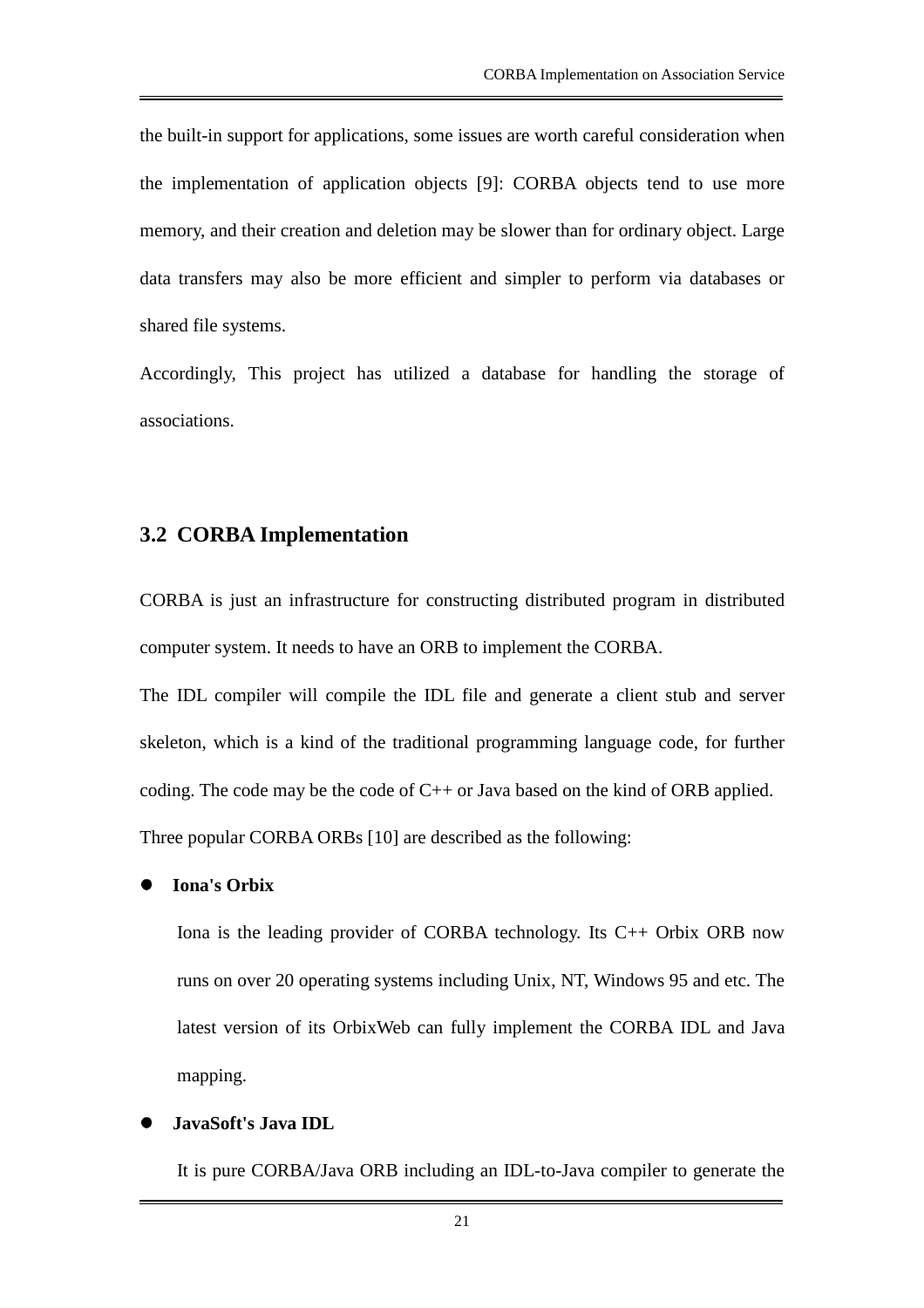new CORBA/Java IDL mapping. It is free and also a minimalist CORBA ORB.

#### **Visigenic's VisiBroker for Java**

It was the first Java IIOP ORB to support both client and server functions. The 3.0 version has enhanced the server by providing thread-pool and connection managers. The updated version is 3.4.

In this project, it has utilized the Java for coding and so Visigenic's VisiBroker for Java 3.4 is the selected ORB to implement CORBA.

#### **3.3 Overview of Java ORB**

A Java ORB is an ORB that supports a Java language mapping for OMG IDL. It allows clients and object to be implemented in Java.

The simplest scenario involving Java ORB should have five components. They are two Java virtual machines (JVMs), the client program, the server program and the ORB. The client communicates with the ORB in order to transfer a request for service to the server and server will sends the reply via the ORB back to the client. Both Client and Server are running on their JVMs.

The IDL compiler generates a number of Java classes, which are grouped to be stub classes and skeleton classes just as what have been described in former section.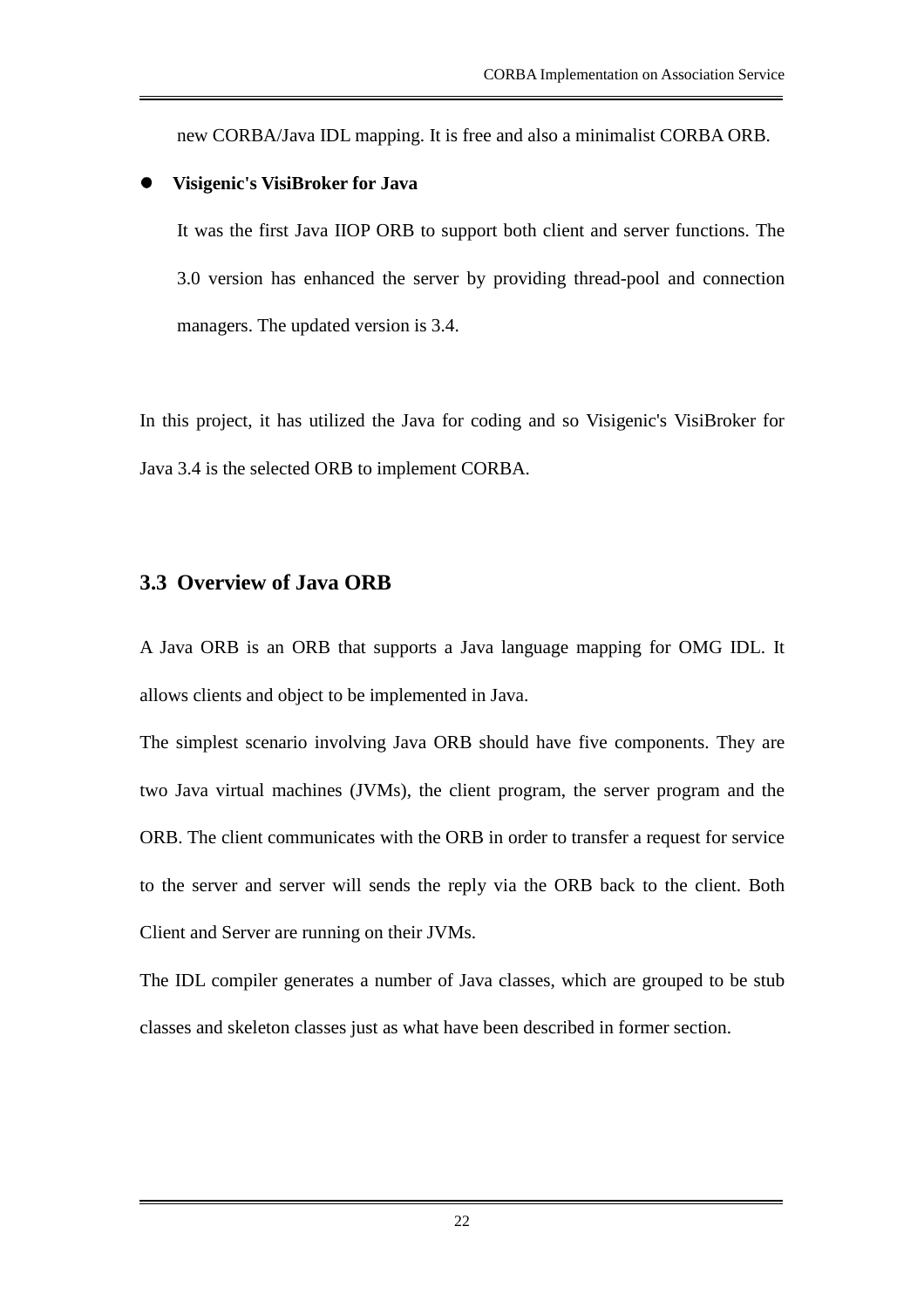# **3.4 Programming Step**

To create an application with VisiBroker, it should implement as the following steps:

- 1) Specify all of the objects and their interfaces using the OMG's IDL
- 2) Implement these interfaces with Java class (using the VisiBroker idl2java Compiler to generate stub routines for the client program and skeleton code for the object implementation- server program)
- 3) Refer to the skeleton code, writing codes to create the server that implements the object.
- 4) Refer to the stub code, writing codes for the client.
- 5) The code for the client and object, once completed, is used as input to a Java compiler to produce a Java applet or application and an object server.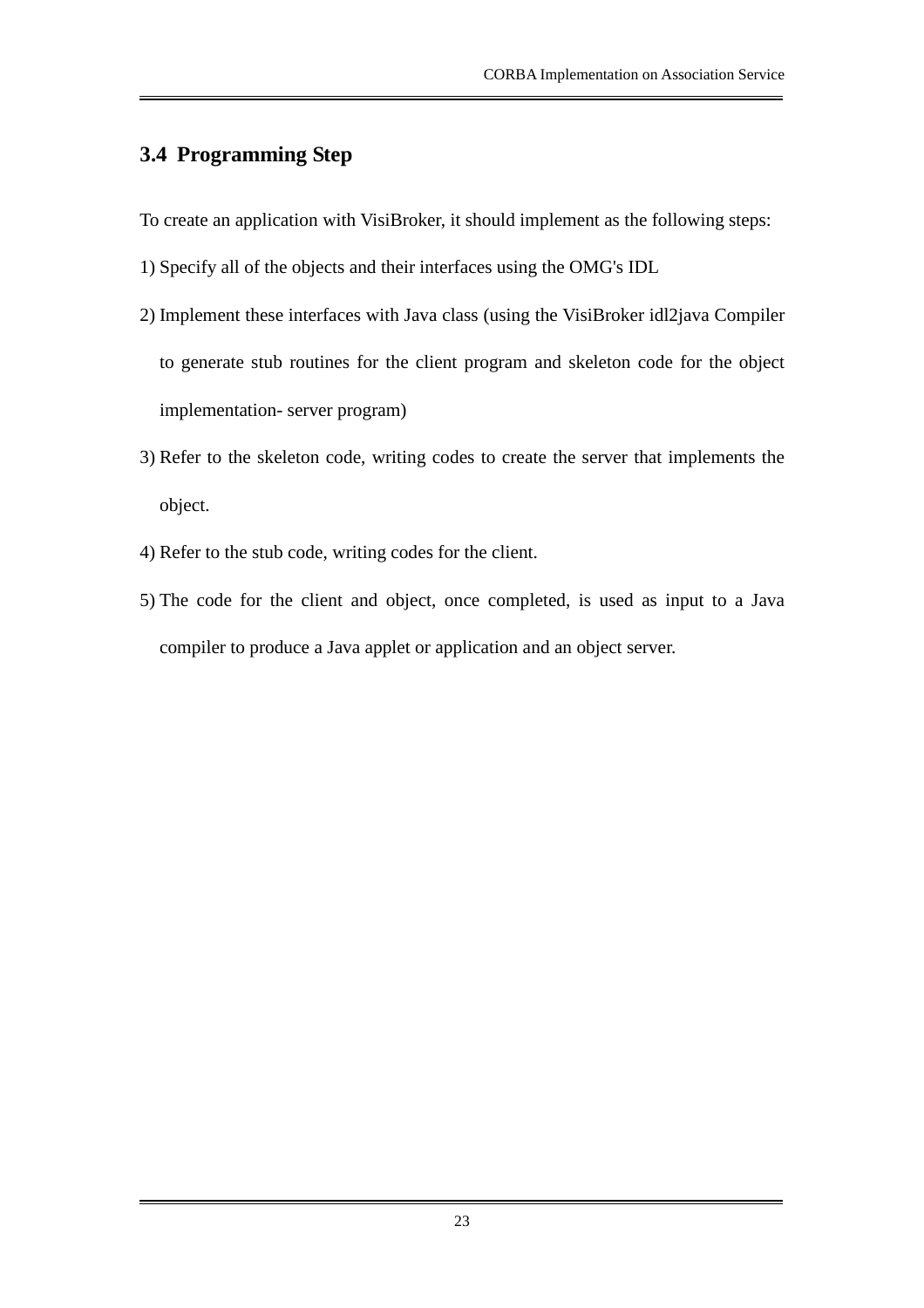# **4. Design of System**

#### **4.1 Structure of Associations**

Just as the above descriptions, the concept of an association service is a service provided for a mapping from a key to a value. The mapping may be a match between a string and another string or submission of a string with an image as a return.

In order to have flexible format of data, the "value" returned from server side is designed to be in form of a sequence of bytes while a string type the "key" is assigned to, and therefore the "value" may be used to represent a simple text or an image.

The following associations can be handled in this developed system:

- Submit a string from client side and return another string, which may be number or characters from server side.
- Submit a string from client side and return a Unicode Character, for example, a sequence of Chinese character. The system itself, however, does not have any specific function to handle the Unicode set. The ability to display Chinese Character depends on whether the operation system in client side supports this feature or not.
- Submit a string, which is the name of an image, from client side and return the bytes stream of that image, which is in jpeg format or gif format, and then invoke an interface to display the image to user.

The above mapping between a key and a value is just some selected samples for association service developed by this system. The fact is that other kinds of mapping such as audio clips may be handled if there is further design on decoder. The decoder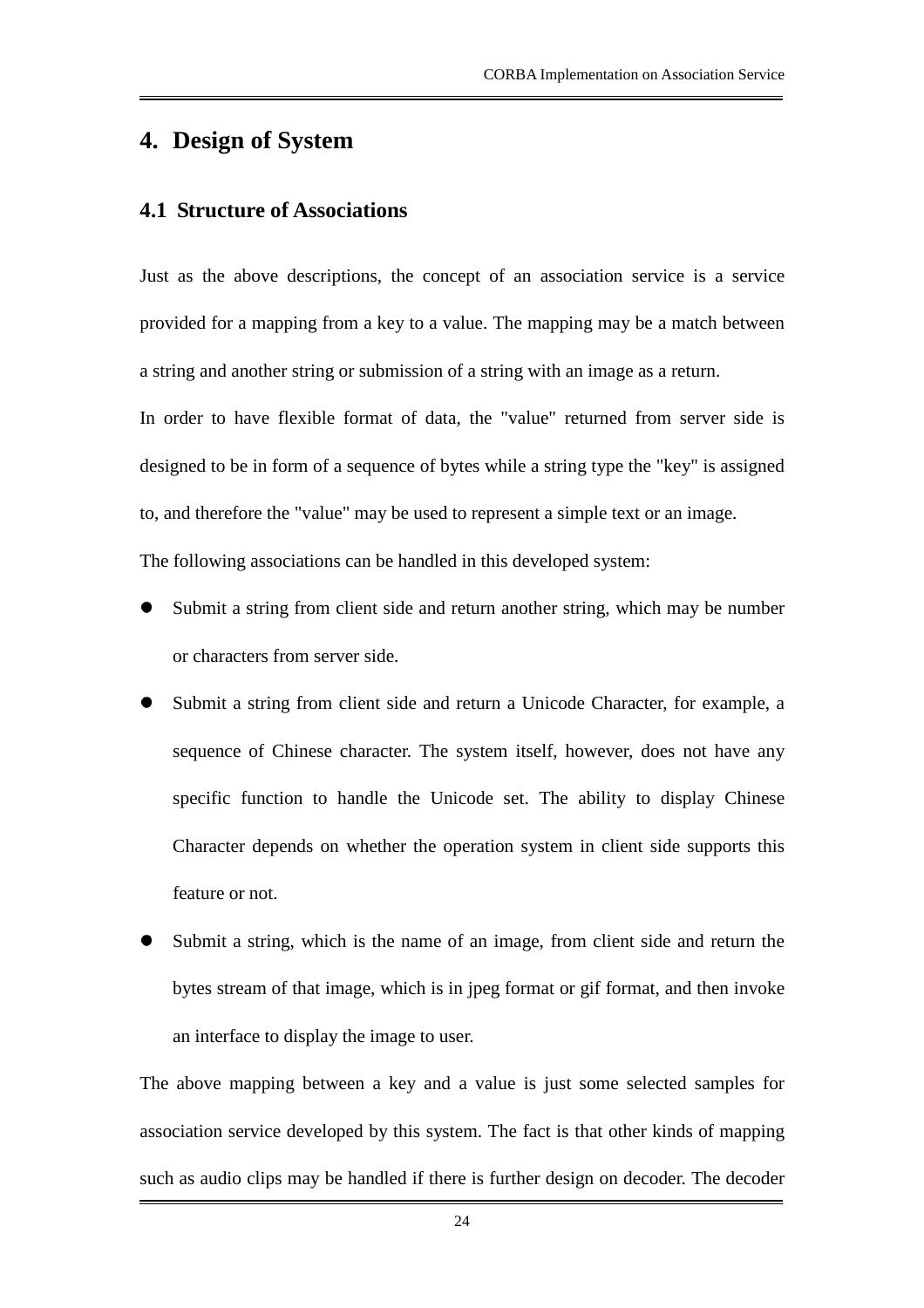may be a module in Client program or another server designed for this special service. In order to simplify the design of this project, the image handler is only a module in the client program.

This system is designed to be a multi-users system. It means that various users may operate their own associations in the same server. In case of that, it should have an identifier (ID) which is unique and used to distinguish the owners of associations assigned to individual user. Based on this unique ID, the server may recognize the corresponding value as a reply to the submission of a special key. Because of the existence of unique ID, the submission of a same key but with different ID may get different value as a return from server side.

There will be a number of different users to access this system to get their own associations. Besides the consideration of the accuracy of a mapping between key and value, it should also consider the security of data in the server. In order to protect the data from unauthorized access, it needs to have some mechanism to limit the accession. In fact, access control is an important feature in the design of application in the distributed computer system.

#### **4.1.1 Access Control**

Access control is a fundamental mechanism to maintain security in computer systems. It is a process that decides who is authorized to access a specific object and who isn't. Either an access control list (ACL) approach or a capability approach is usually applied for the access control mechanism.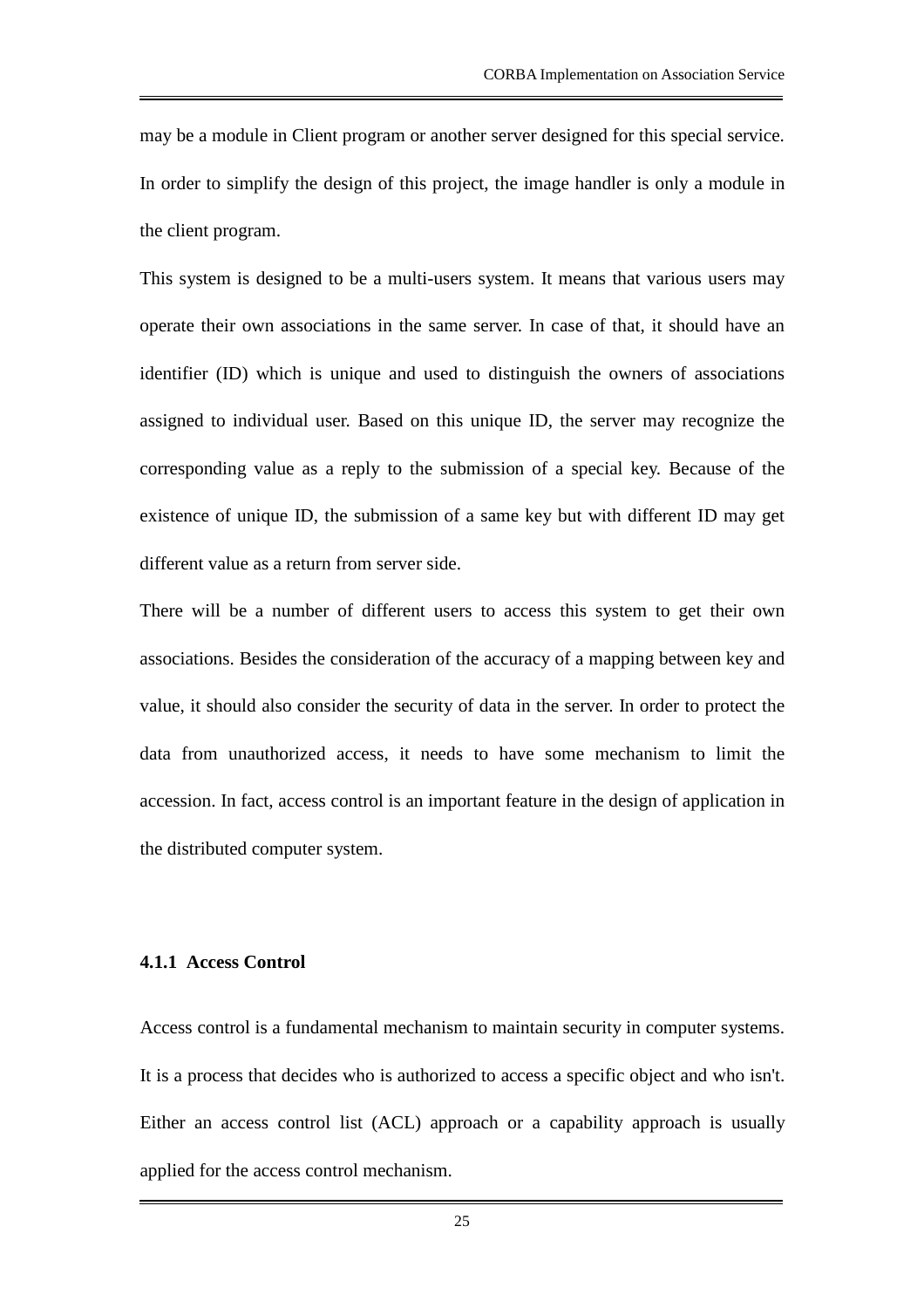This project has adopted capability approach for the access control in the security issue of the association service.

Kao and Chow [12] in their paper have suggested three factors - performance, scalability, and ease of separating policies and mechanisms, to be the main reasons that capability is actually more suitable for object protection than ACL upon which authorization mechanisms of many conventional operation base in distributed system.

#### **1) Performance**

In a capability base system, an object manager only needs to validate a capability for each object access but no need to have extra information of individual capability. Therefore, the system may spend less resource to handle this issue.

On the other hand, an Access Control List system requires higher overhead for object accession. It ought to spend more resources to handle the searching and checking of an entire access control list which size could be very large, especially in an enterprise-wide distributed environment. The exhaustion of resources by the access control list will be larger and larger when there are more and more users.

#### **2) Scalability**

A capability base authorization system is obviously more scalable than an ACL based authorization system in a distributed system environment, since each access authorization is completely independent of the size of a distributed system. The operating cost of each authorization based on capability is always *O(1)*, while the authorization based on ACL is  $O(n)$ , where n is the size of the access control list. The loading on the system will be heavier and heavier when the number of users is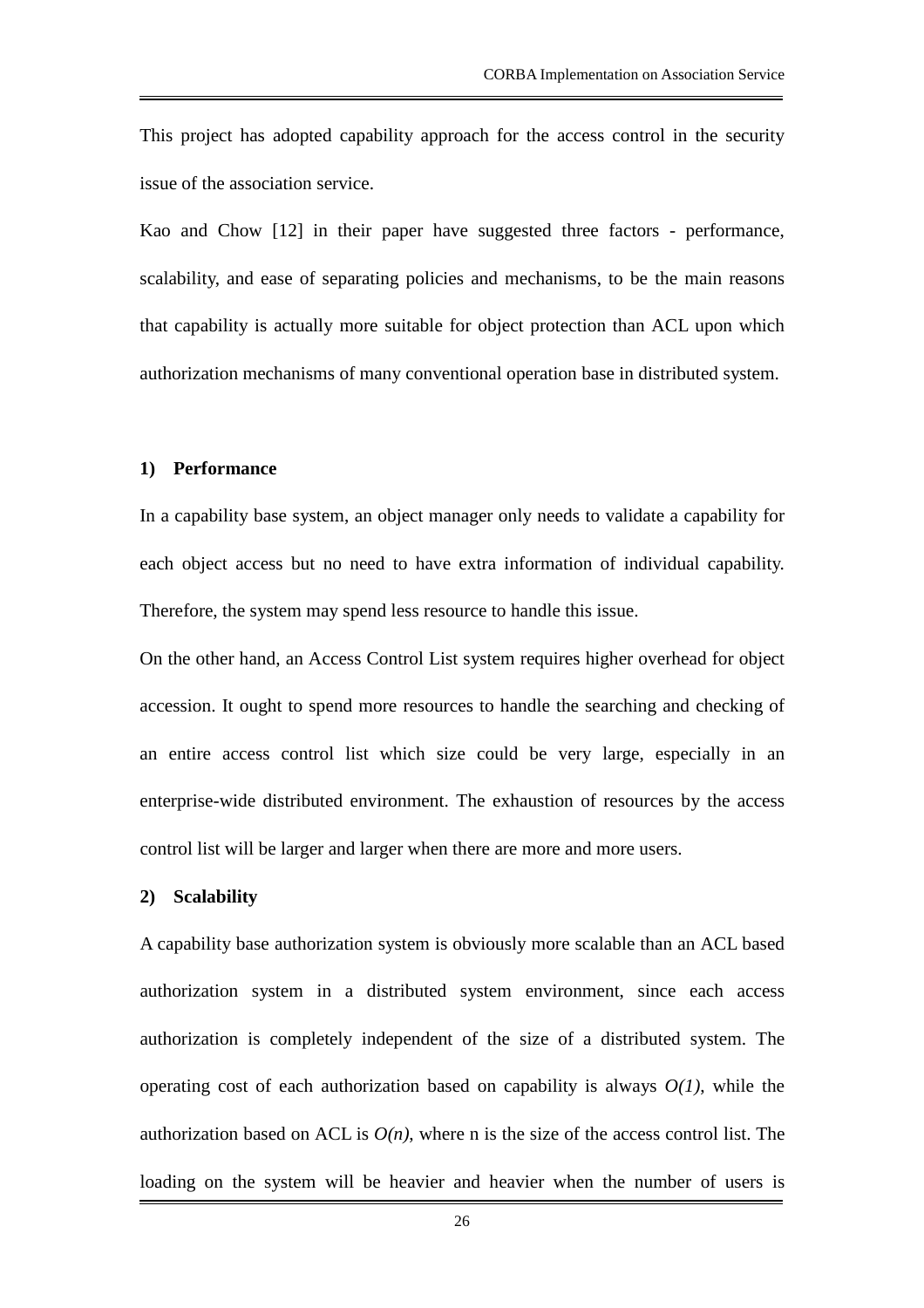increasing.

#### **3) Ease of separating policies and mechanisms**

Modern operating systems usually centralize all access control policies in an authorization server. It requires all object managers should be restricted to contain access control rules and mechanisms to enforce these policies.

Distributed and local checking of capabilities by object managers is more adaptive to such an architecture and has no need to maintain a replicated copy of the whole authorization information database. The object manager is responsible for all the activities regarding capability, including generation, distribution, verification and revocation of capabilities.

#### **4.1.1.1 Capability**

A capability may be regarded as a 'digital key', which is a very large integer selected in a manner that makes it difficult to counterfeit. There are several ways to ensure that the constructed key is unique and difficult to forge.

In the ICAP architecture proposed by Li Gong[13], a pair of capabilities: internal and external capabilities are applied. A capability is a bit string and only the server can propagate a valid capability. When the server creates a new object on behalf of client C1, an internal capability is created as ( Object, Random0 ) and stored in the server's internal table. This table is protected against tampering and leakage. C1 is sent an external capability (Object, Rights, Random1) which looks exactly the same as a classic capability but Random1 =  $f(C1, Object, Rights, Random0)$ .

When C1 presents the capability later, the server runs the one-way function *f* to check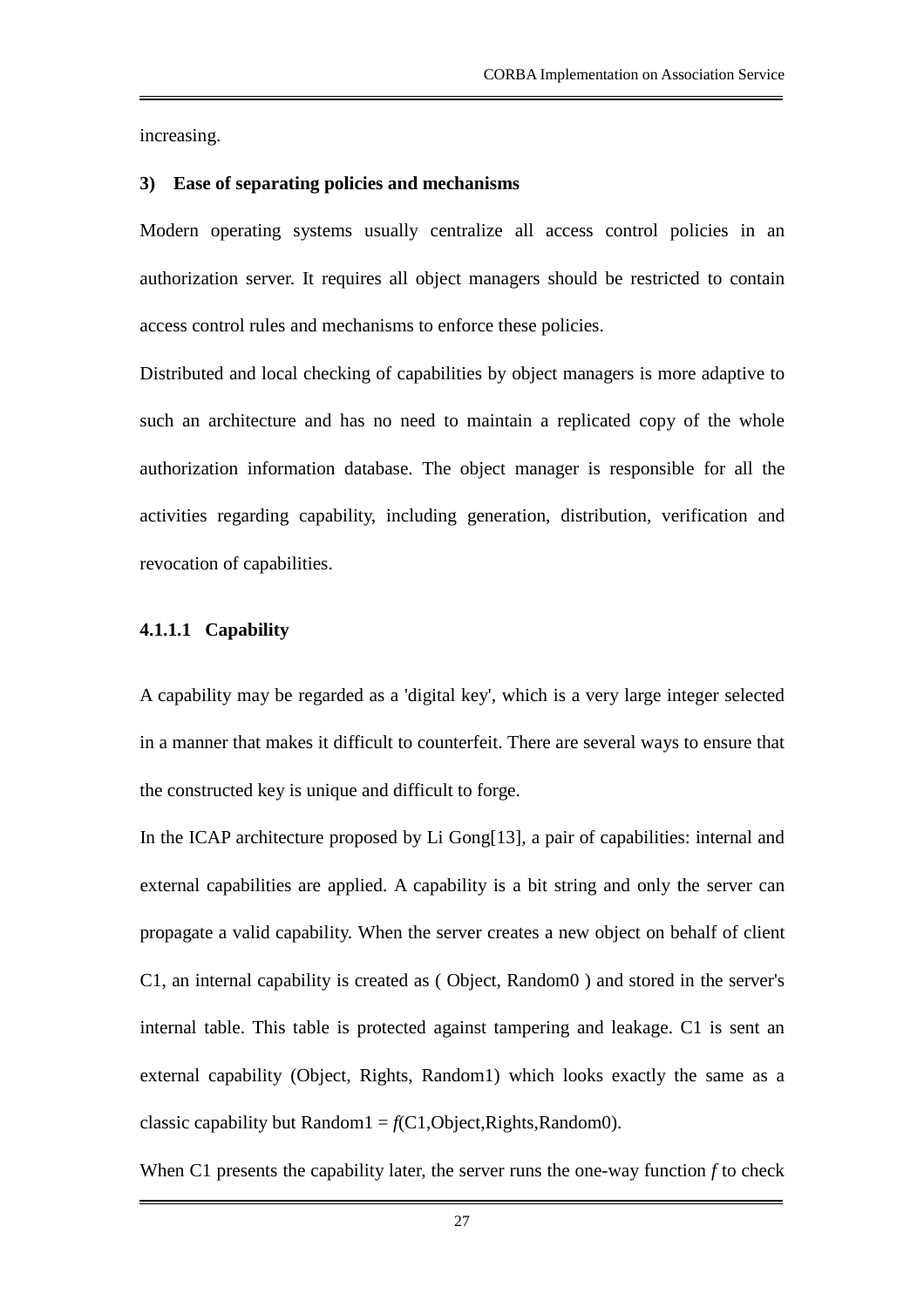its validity. C1 should explicitly present the request to the server if it wants to pass the partial access authority to other clients. The capability of partial access authority will be in the similar format as that for C1 but replace C1 and Random1 by C2 and Random2 where Random2=*f*(C2, Object, Rights, Random0).

The capability may be regarded as the password for a user to login the system to access his/her own set of associations. It is impossible for users themselves to generate unique capabilities as a password. There should be a capability server responsible for the creation of password to an individual user. Accordingly, two interfaces are provided at client side for a user to request a capability as his/her password before he/she can manipulate his/her own set of associations in the association service.

These two interfaces are:

#### **1. NewCapa**

This interface lets a user generate his/her unique capability in the association service and so that he/she can manipulate the operations on associations under that capability.

#### **2. RestrictCapa**

It is common that the owner of a capability does not want to disclose his/her own capability to other one or he/she only want to share only partial attributes but not all of the access authority to someone. In case of that, the RestrictCapa is a channel for the creator of a set of specific associations to propagate his/her access authority to another one.

The users may manipulate the operations on the set of authorized associations when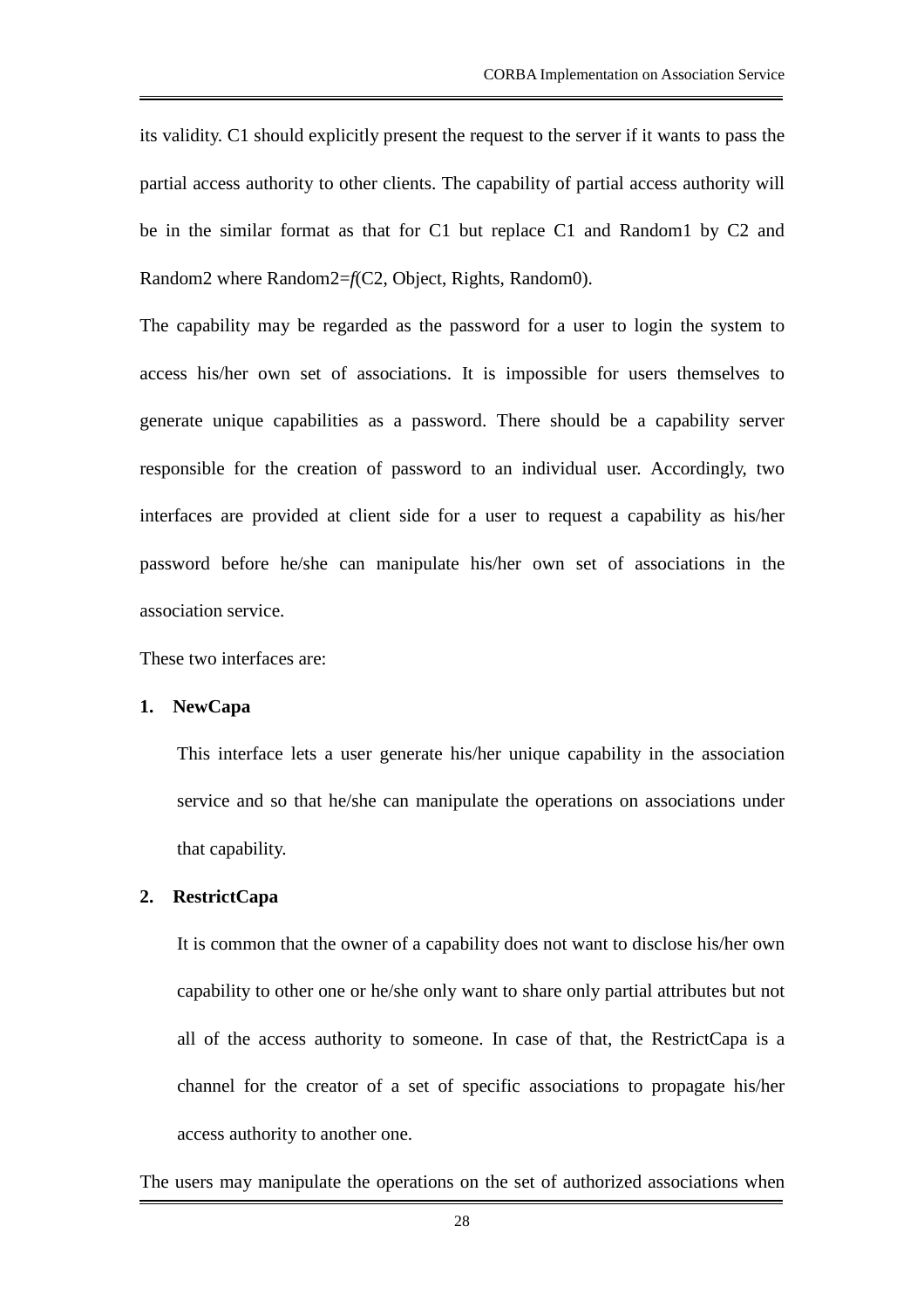they have got the legal capabilities. The grouping of associations under the same ID is a concept of set. Accordingly, they are regarded as the elements of the same set.

#### **4.1.2 tuple**

Each association is defined by a tuple of values (id, key, value, size).

The main components in the tuple are "key" and "value". The roles of "key" and "value" have already been defined in previous section. The use of "id" is to identify the specific set that a tuple belongs to and the amount of "size" is used to indicate the number of bytes of the "value". The operations on tuples are the main missions of this system. Each operation may have corresponding reaction to express the status whether the request from client side may have successful reply from server side or not.

Above elements in a tuple have already provided enough information to distinguish unique set of associations. However, in case of the manipulation of different formats of values. It needs to know the format of "value" when it is returned to client side from server side. And therefore, the tuple has been added with one more variable, "valueType", which is used to indicate the format of the "value". Based on "valueType", the client side program may wake up corresponding user interface to display the specific format of "value".

Therefore, the content of tuple has included five elements - "id", "key", "value", "size" and "valueType". Their corresponding data types are listed in table 4.1.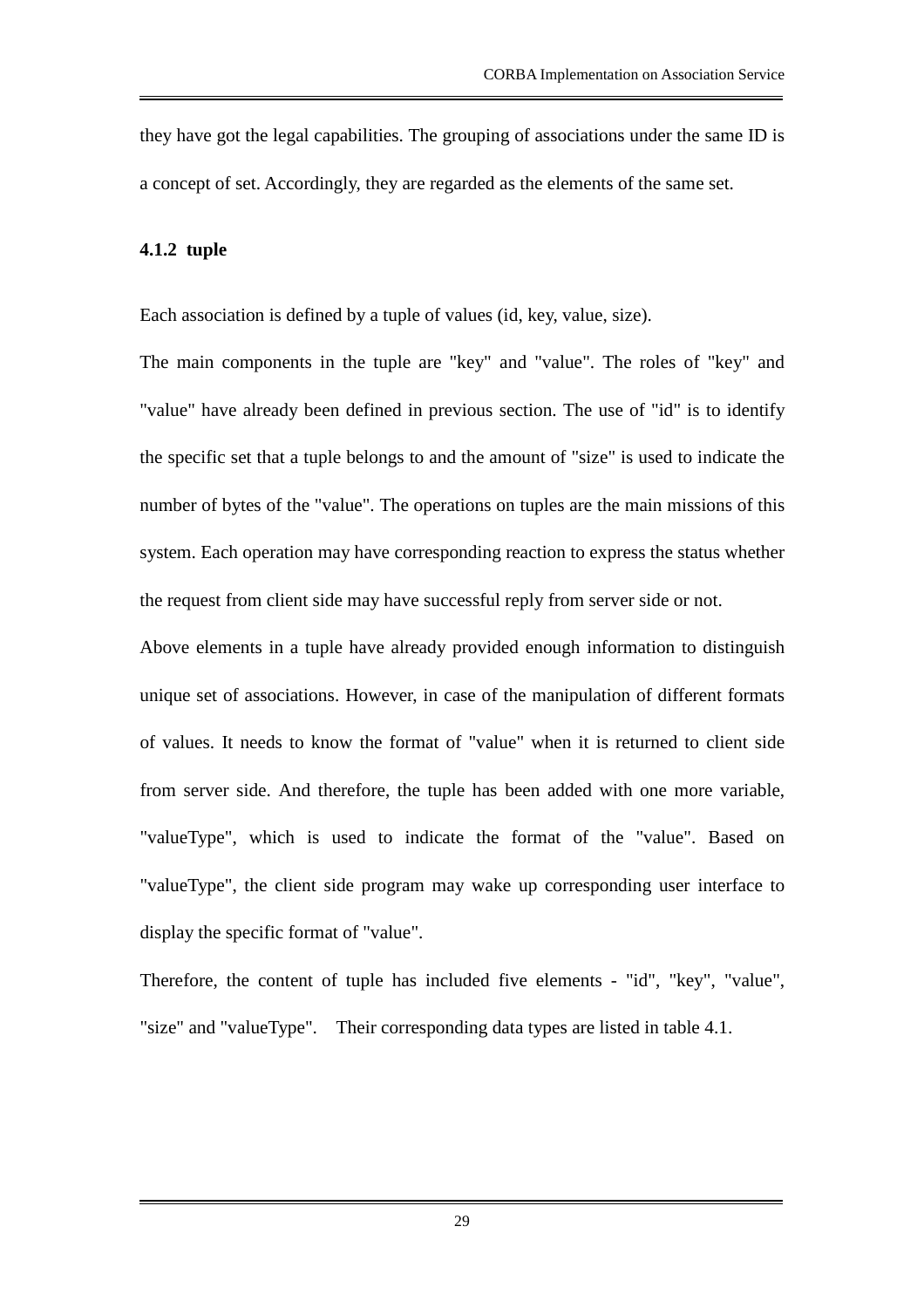| <b>Variable Name</b> | Data Type      |
|----------------------|----------------|
| id                   | long integer   |
| key                  | string         |
| value                | array of bytes |
| size                 | integer        |
| valueType            | string         |



#### **4.1.3 List structure**

The grouping of associations is a concept of "set". In order to link up the tuples in a same set, a list structure is used to achieve this objective. The list is used to link up the tuples one by one.

Each new tuple will be added in the front of the specific list. It means that the last added tuple will be the most updated one. Based on this attribute, the update function can be achieved by the submission of another tuple with a same value of "key" but new value of "value".

It is handy to link up all tuples in a single list. However, the searching time for getting a specific tuple will be proportional to the length of the list. It will be the worst case if the requested tuple is at the end of the list.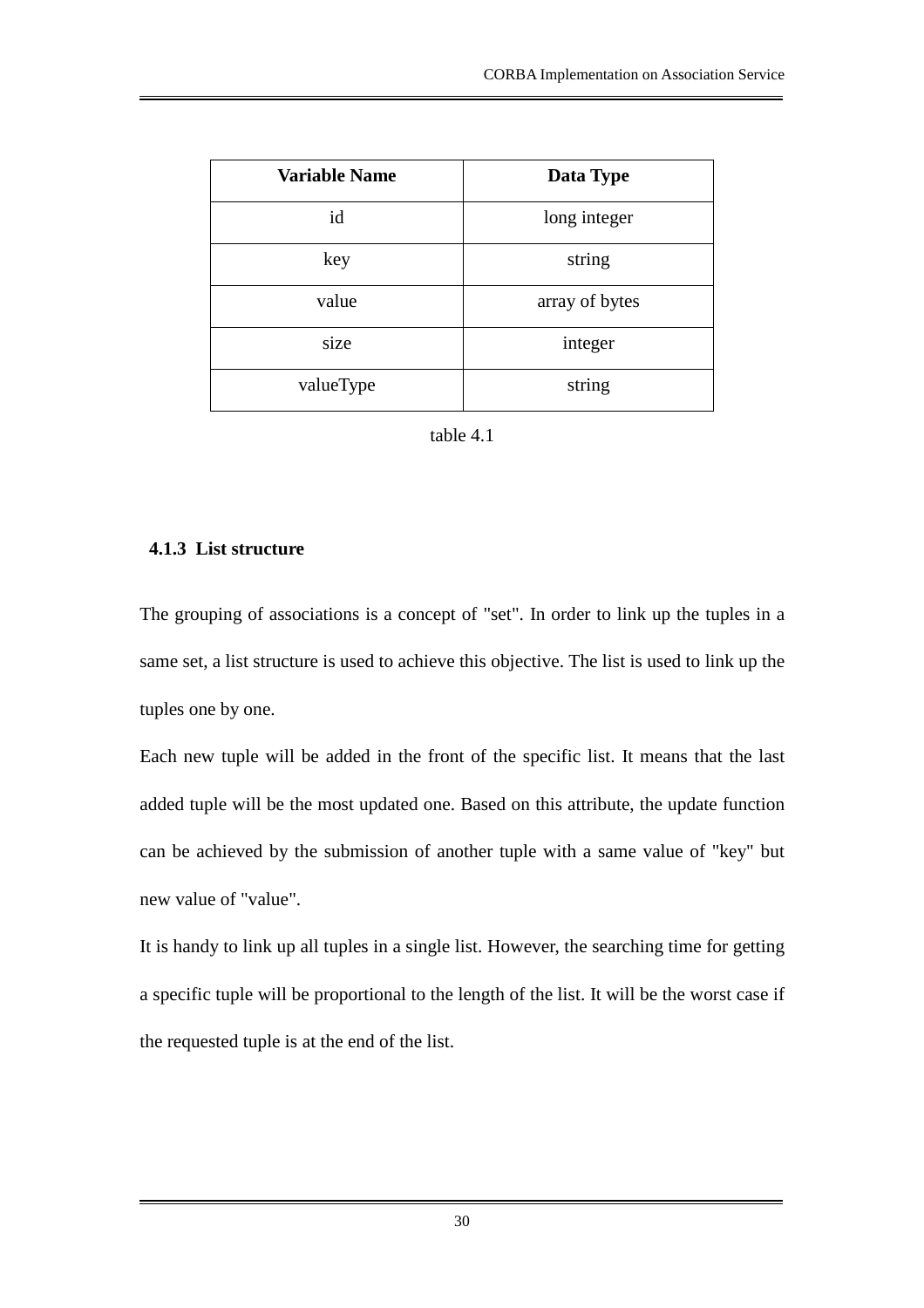#### **4.1.4 Hash Table**

To speed up the searching operation, The tuples are stored in 256 lists, which are indexed by a hash table. The structure of hash table is so simple that it is just an array of list but indexing by a hash function, which has referred to the algorithm proposed by Peter Pearson. This algorithm may handle variable-length text strings,. If the input string consists of n characters and  $C_1, C_2, ..., C_n$  represent each character or space of the string, the proposed algorithm will be like the following:

 $h[0] = 0;$ 

for  $i = 1$  to n

```
h[i] = T [ h[i-1] XOR C[i]] ;
```
next

```
return h[n];
```
where XOR is an bit-wise exclusive OR operation and T is an array of n elements.

In order to assign the value of the array of T randomly, the following algorithm is also

applied to generate the table T:

unsigned char T[N]

makeT(nPerms, seed)

int nPerms, seed;

 $\{$  int i, a, b, tmp;

for(i = 0; i < N; i++) T[i]=;

srand((unsigned) seed);  $\frac{1}{2}$  // seed for random numbers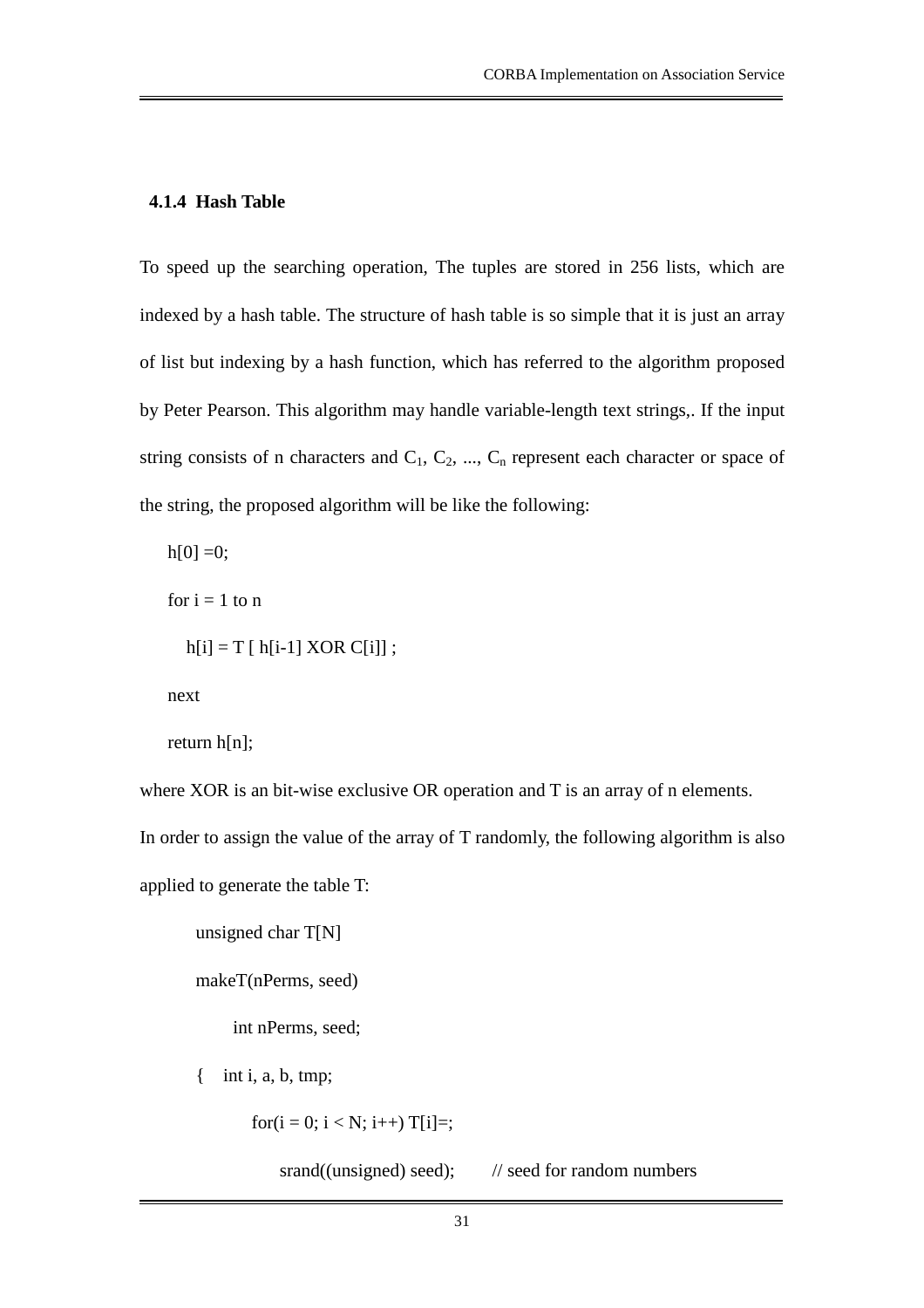for(i = 0; i < nPerms; i++) {  $a = rand() % N;$  // % symbol is the mod operation  $b = \text{rand}() % N;$  $tmp = T[a];$  $T[a] = T[b]$ ;  $T[b] = \text{tmp};$ }

#### **4.1.5 Storage of associations**

}

The associations will be abolished and unrecoverable when the service is terminated if it is held only in the volatile memory. But it is most likely that the associations are expected to be for permanent use.

To make the persistent associations, they must be saved in disk storage to maintain the elements of tuples and their relationship even if the server has been down, and then they may be recalled for use when both the server side program and client side program are woken up again.

It is not strange that the server will be suddenly down for accident and all of manipulations on data will be damaged. To avoid this disaster, there should be a mechanism to protect the operated data and guarantee the recovery of data when the server is woken up again. In other words, associations should have permanent and recoverable attribute. All the information including the tuples, the lists and the hash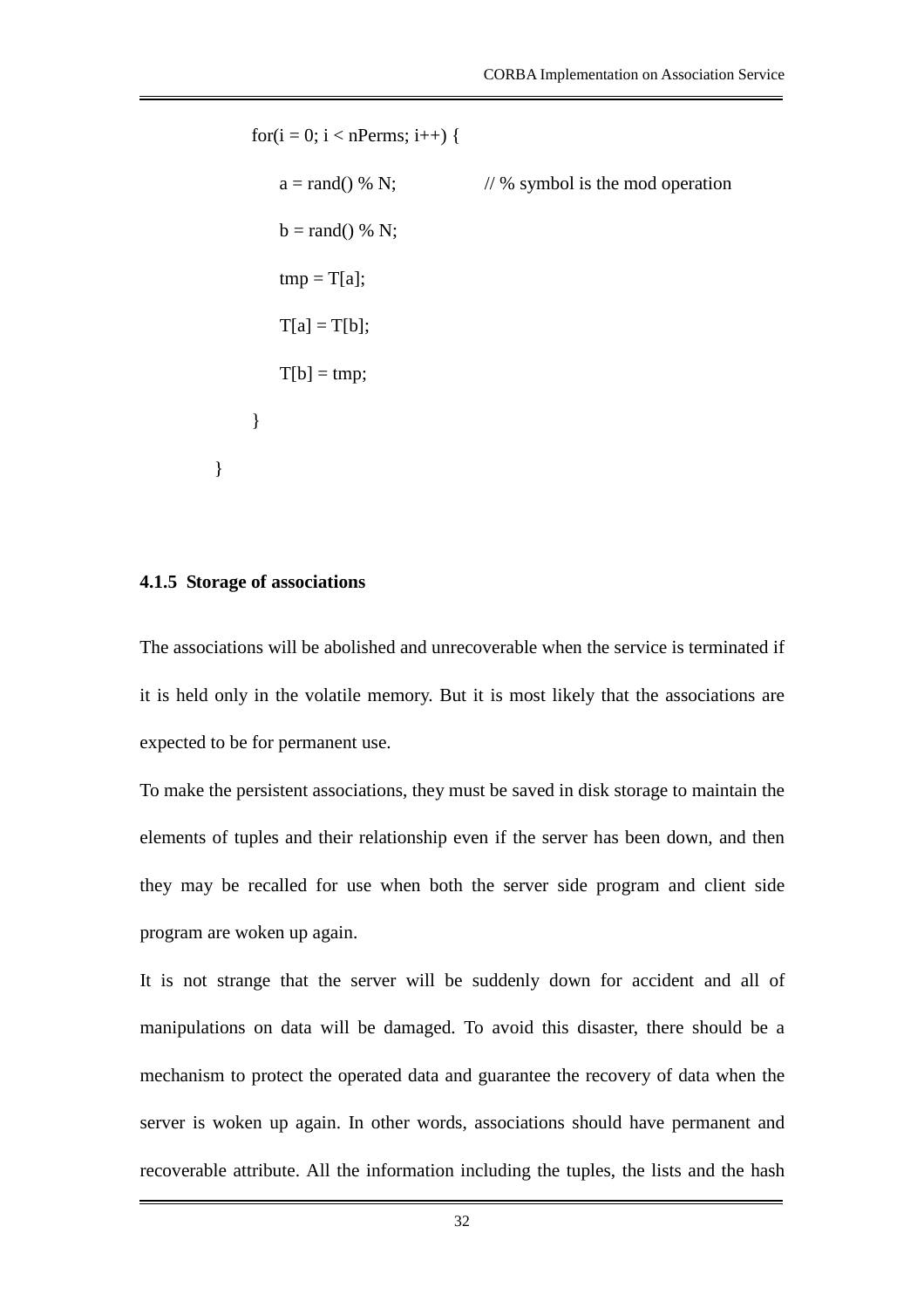indexes should have copies in a secondary storage for recoverable besides the copies in volatile memory.

The structure of permanent data in a file system, however, is fundamentally different from those residing in the execution environment - virtual memory [15]. The additional requirement on storing permanent data in a file system of Unix environment raises up another problem. In order to output the pointer, tree, graph, and other complex data type from the volatile memory to the permanent storage, the programmer ought to construct a module to flatten them. This additional requirement will make the design of application become more complicated.

The work on "flattening" and "unflattening" the data structure will be comparative simple if the data need to be saved is a simple text document which consists of serialized strings of text. On the contrary, if the data are in complex data structure, for example pointer-based structure, it will be much difficult for the programmer to handle them.

Atkinson [16, 17] proposed that all those in a system should be able to survive for as long as the data is required; he called this attribute longevity persistence. He also proposed that all data should be treated in a uniform manner regardless of the length of time for which it persists. The persistence of data is orthogonal to its other attributes, such as size, type, and ownership. Systems providing this abstraction are said to support orthogonal persistence.

Unfortunately, Unix operation system, which is always a popular platform for the client-server based application running on, is clearly not appropriate in a persistent environment. The file system of Unix machine does not have this manner and much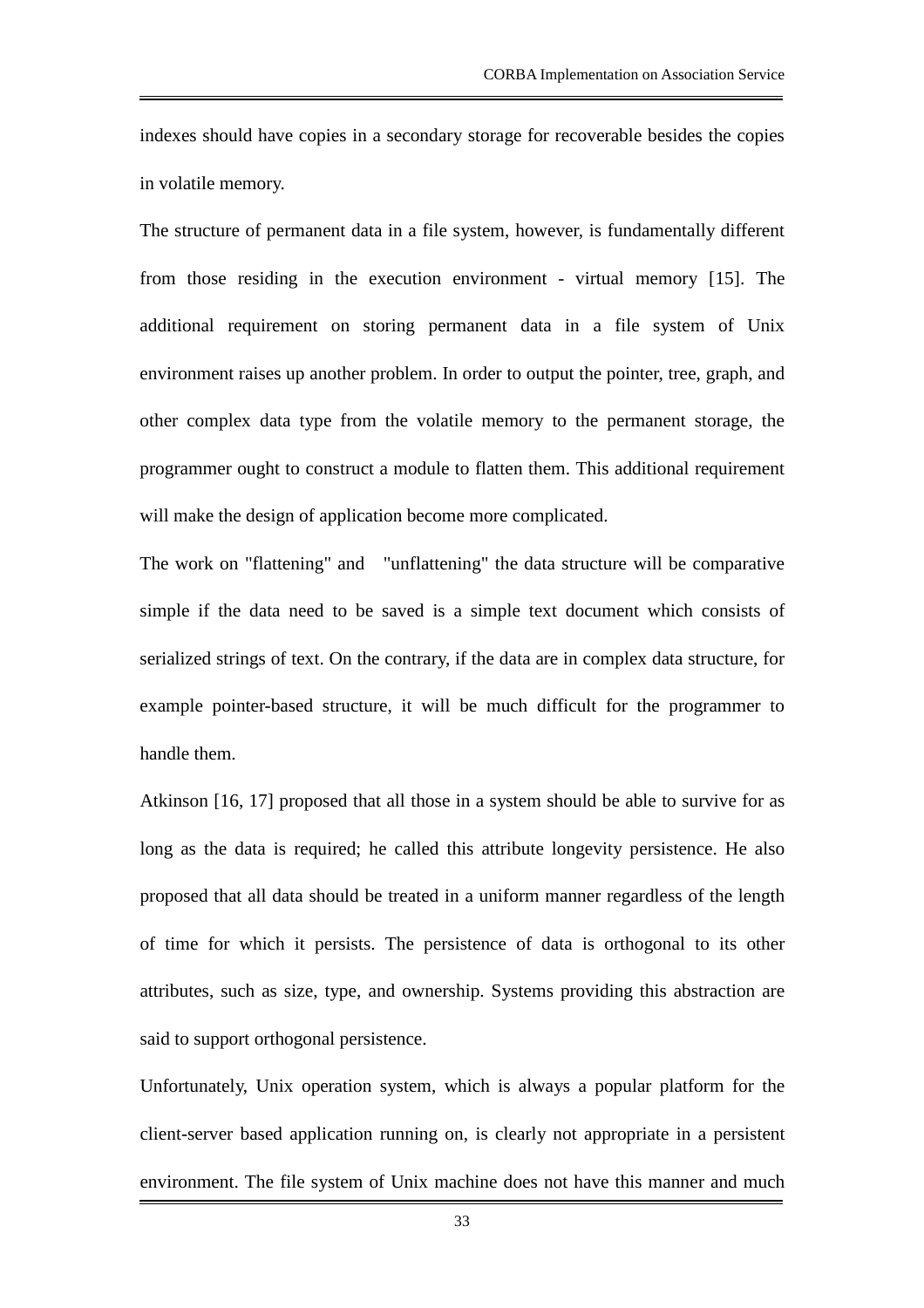of its I/O is eliminated by a single-store abstraction.

#### **4.1.5.1 Approach 1 : storing in a single file**

One of approaches to make the associations to be permanent is to create a simple file to hold all the information about the manipulation on tuples, list and hashtable. Each time when the system is restarted, all the information about associations saved in that file is read and stored in the volatile memory again.

The saving and the restoration of associations are done explicitly. A user himself/herself should determine whether the modification done on the associations is saved or not. Therefore, two functions need to be designed:

#### **RetrieveAssociation:**

Read a flattened association from the file referenced by FileID, and then unflatten it to be a structure of tuple (that is id, key, value, size) and add it into the appropriate list of associations. A message will appear to indicate whether the retrieval of association is success or failure.

#### **StoreAssociation:**

A FileID and a tuple in volatile memory are taken as arguments and appended to an external file. The added information in the file is for future retrieval. If there has already been a tuple with the same id and key as that of the new added tuple, the new one will override the old one in the file.

#### **4.1.5.1.1 Flattening and Unflattening Tuples**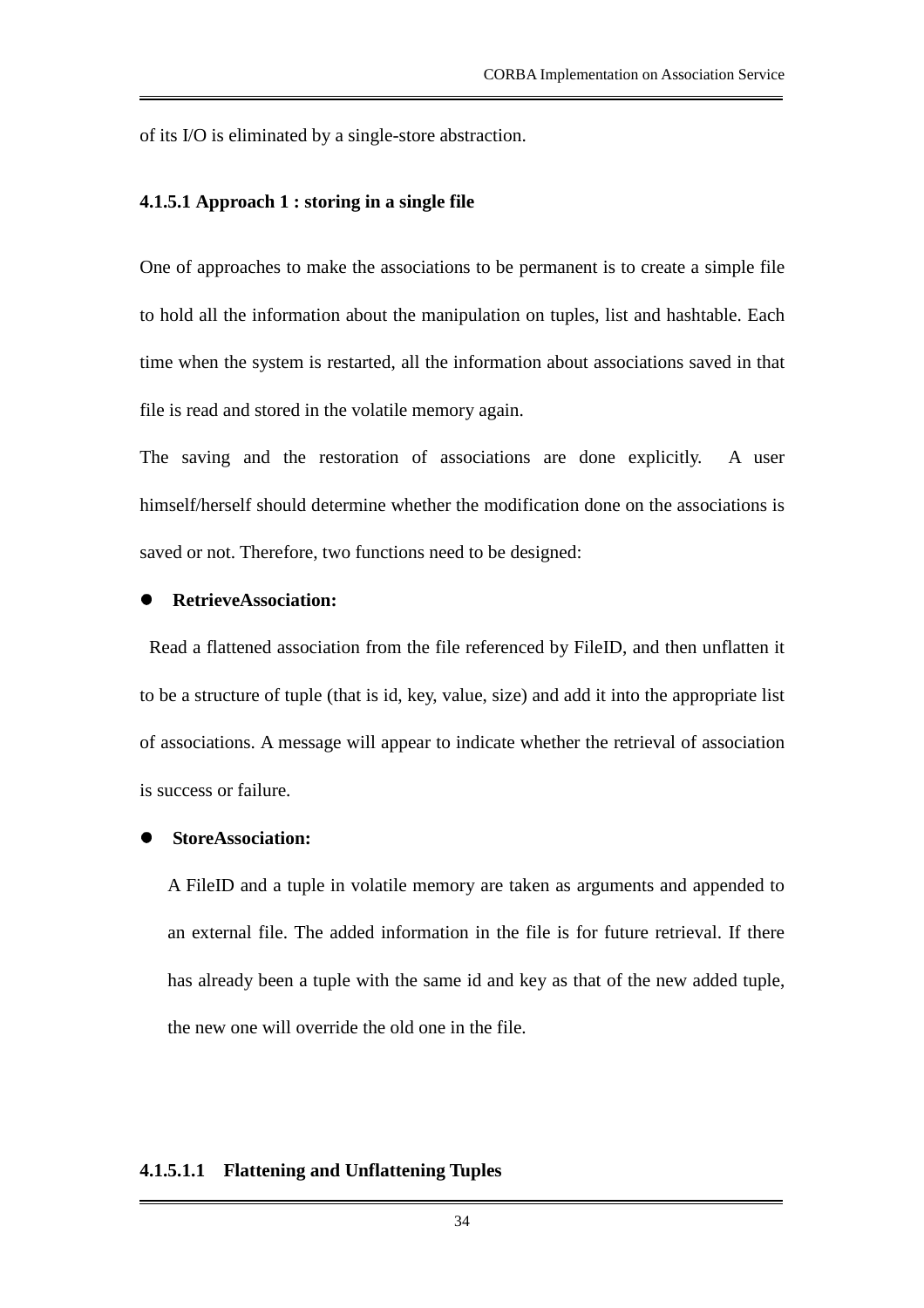As the previous description that the content of Unix file [18] must be a sequence of bytes, and it must have a mechanism responsible for the conversion of data structure. Accordingly, a pair of functions ought to be defined to implement the flattening and unflattening of data:

#### **StatusFlatten:**

This function is used to flatten a tuple to be an array of bytes, which will be exported to a Unix file. The number of bytes should also be included for the future unflattening.

#### **StatusunFlatten:**

This function is used to re-construct the tuple when given an array of bytes, which is actually a flattened tuple.

#### **4.1.5.1.2 Recoverable Associations**

Above file operations are done explicitly. That is, the user at client side determines whether the saving or restoration of the associations is done or not. Those functions still have not handled the recovery of associations.

A recoverable association service should be transparency to the users at client side. It means that the server should make a backup for the associations for the recovery automatically.

To make all the manipulation on the associations to be recoverable from server crash, each operation done on associations must be saved once it is invoked. And so the recovery can be done immediately when it is restarted from a sudden crash.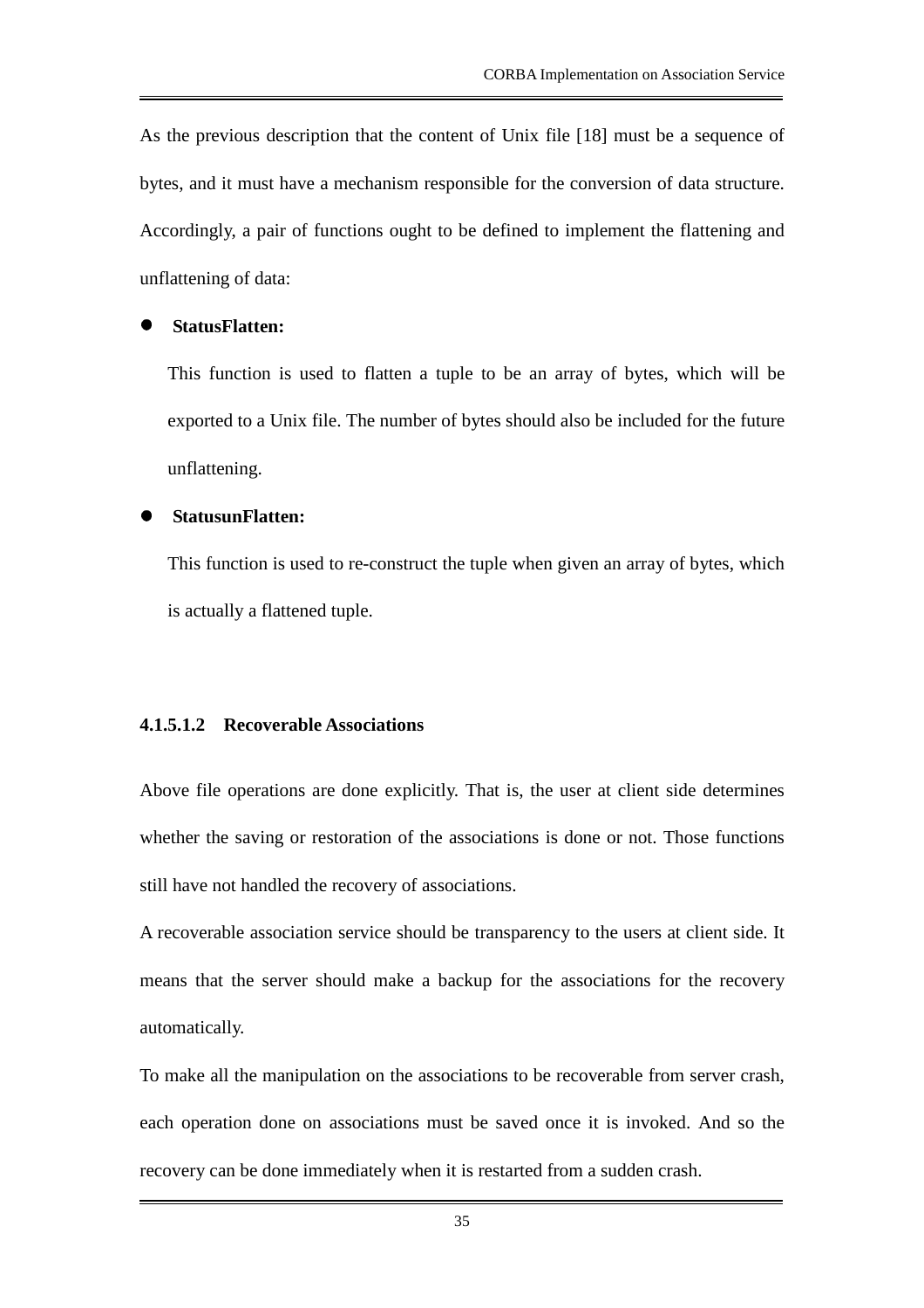Obviously, the approach depicted at above paragraph requires the programmer to spend much of time to handle the conversion on data structure. It is not a good method for the construction of persistent and recoverable association service. The fact is that there is another simple way to handle the storage of data.

#### **4.1.5.2 Approach 2 : storing in database**

Although the Java environment has the built-in object serialization facility [22], which converts all the objects in the network to a byte stream for the storage in a flat file, the serialization stem is limited by the fact that the entire network of objects must be access as a whole. It is not possible to manipulate an individual object. Each time a member of the object network is stored, the entire byte stream containing all objects in the network must be serialized and stored. Obviously, the approach on serialization is insufficient for sound application development. It needs a programmer to spend much time to handle such file operations described at section 4.1.5.1. Therefore, there is another approach that storing the associations in a database.

In this approach, a programmer need not spend time to handle the flattening and unflattening of data structure. All of them are handled by the database server. However, It needs to have a middleware for the connection between a Java program and a database server (ref to figure 4.1). A most popular middleware is the Java Database Connectivity (JDBC) which becomes a part of the core Java API with the release of version 1.1 of JDK.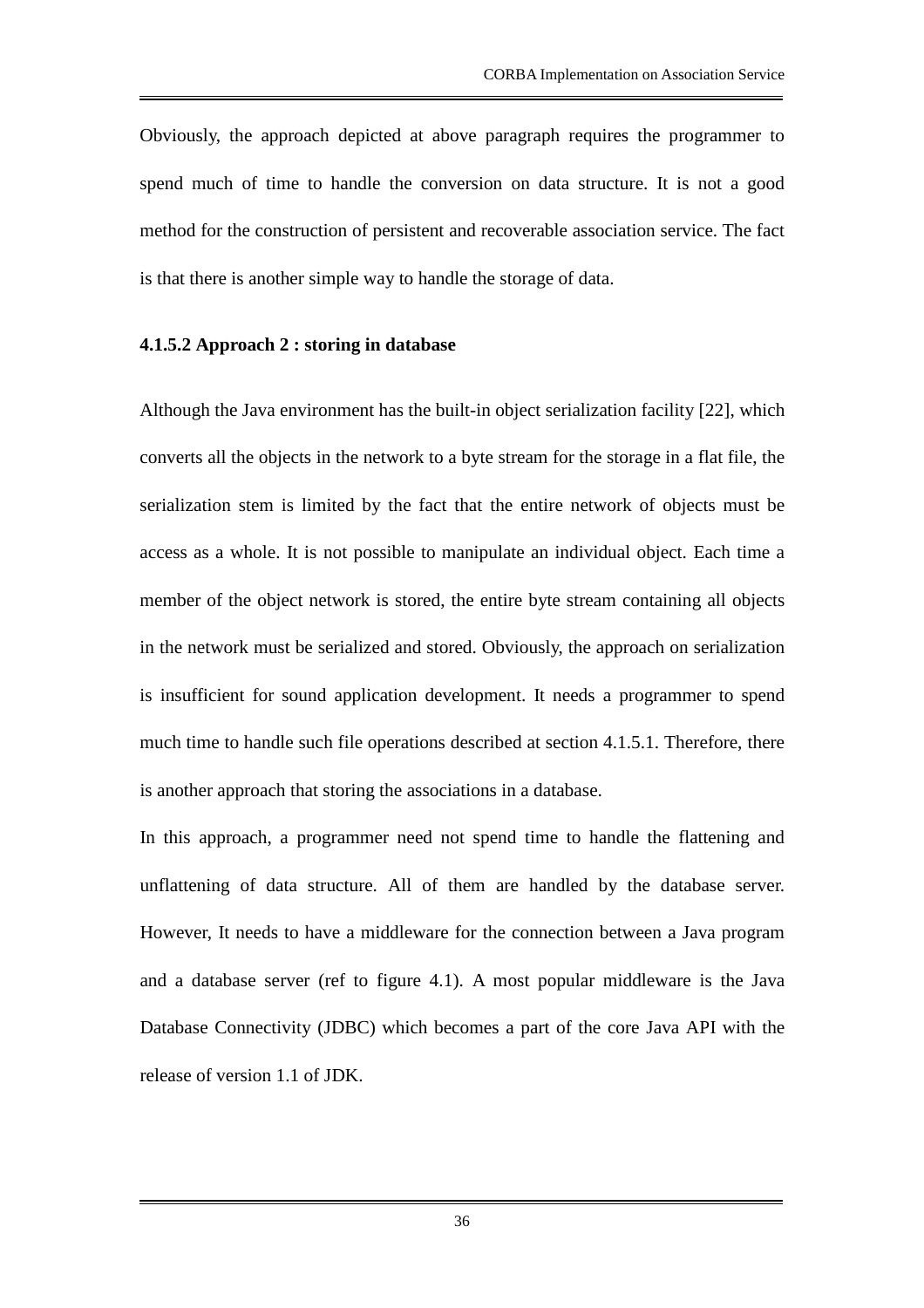

The Java Database Connectivity (JDBC) is a good alternative for persistent object development with Java. It may let the access from the application program to the database server be available.

## **JDBC**

The JDBC standard adds a whole new dimension to this capable and multi-faceted language [23]. Using this API, the developer can use Java applications for standard database programming tasks such as reports or updates. It may play a role of filter program built in the application to read data from data stream, and impose the conversion before updating a database.

Java applications written using JDBC are portable both for the hardware platform and the database. The JDBC is based on ODBC, through which most of major databases can be accessible.

JDBC uses the industry standard Structured Query Language (SQL) to communicate with the database server.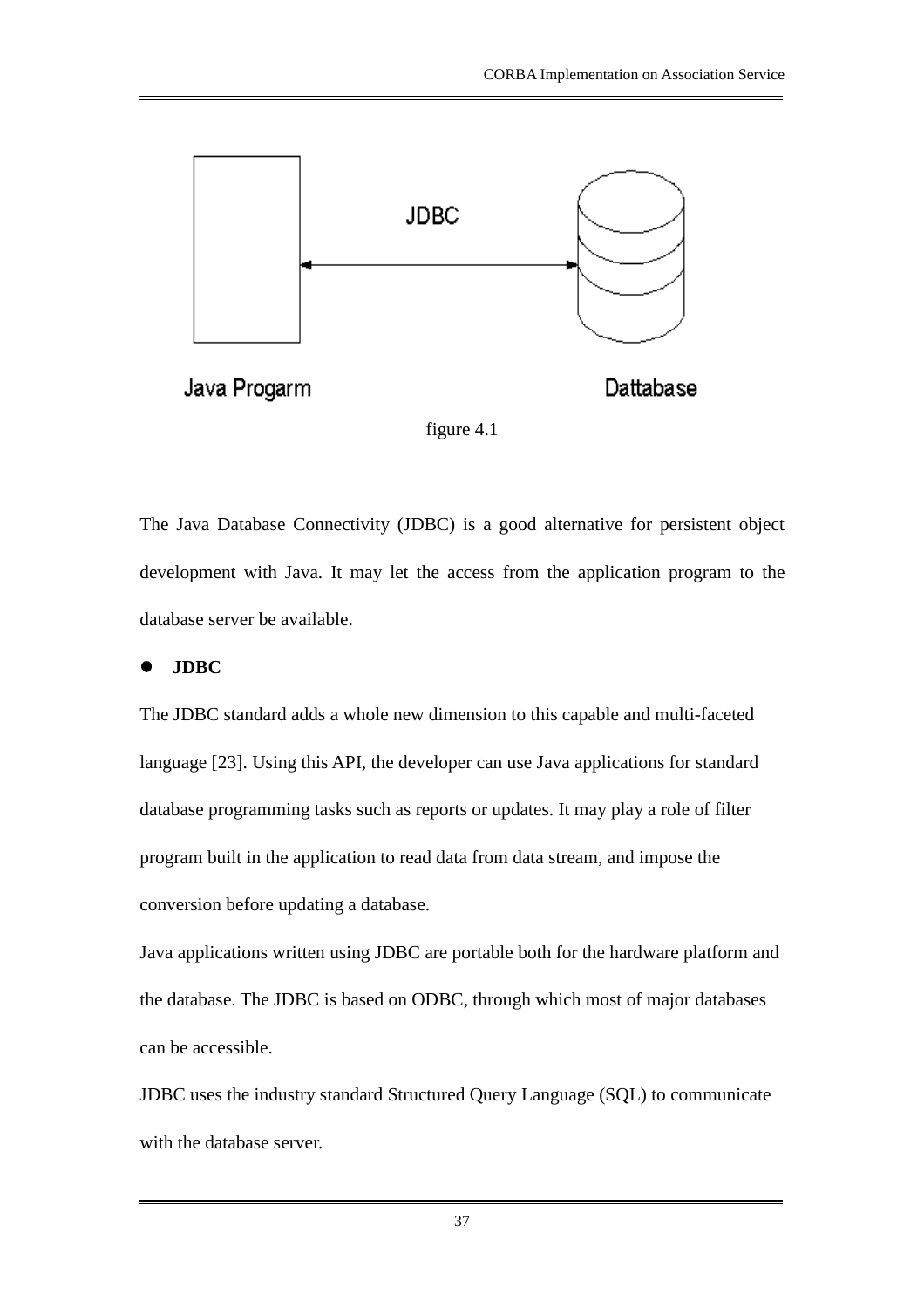### **Database Server**

A database server is the key for solving the problems of information management. In general, a server must reliably manage a large amount of data in a multi-user environment where many users can concurrently access the same data. This requirement must be accomplished while delivering high performance. A database server must also prevent unauthorized access and provide efficient solutions for recovery.

There are several major databases available in the market, such as Sybase, Oracle and Microsoft SQL server. In this project, the Oracle database server is applied.

**Oracle**

The oracle server [24] is an object-relational database management system that provides an open, comprehensive, and integrated approach to information management.

The Oracle database can be defined and manipulated a Structured Query Language(SQL).

#### **SQL**

SQL database is a relational database and so the data is simply stored in a set of simple relations. A database can have one or more tables. And each table has columns and rows. Basically, there are two kinds of SQL commands, data definition language (DDL) and data manipulation language(DML). DDL is used to set up the data and DML is used to alter and fetch data (ref to table 4.2).

38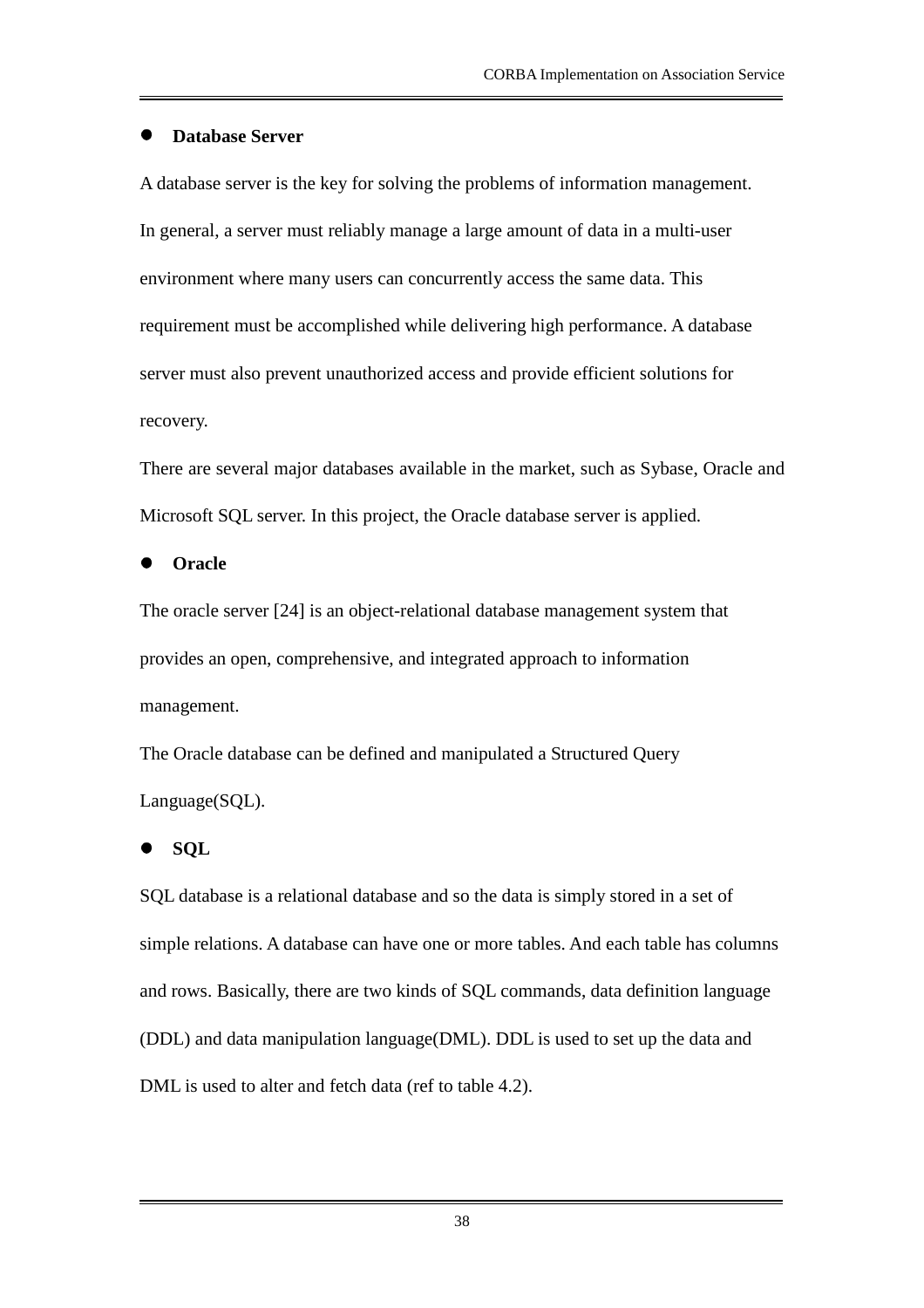| <b>Structured Query Language</b> |            |  |
|----------------------------------|------------|--|
| <b>DML</b>                       | <b>DDL</b> |  |
| create database                  | select     |  |
| create table                     | update     |  |
| create view                      | delete     |  |
| drop table                       |            |  |
| drop view                        |            |  |

### table 4.2

To optimize the SQL query, the data access path is determined at runtime by an optimizer. When a SQL statement is presented to the database, the database engine must first evaluate the statement for correct syntax. The statement is parsed and the parameters in the statement are evaluated. Once the statement has been parsed, the optimizer will determine the most efficient query access paths (ref. to figure 4.2).



figure 4.2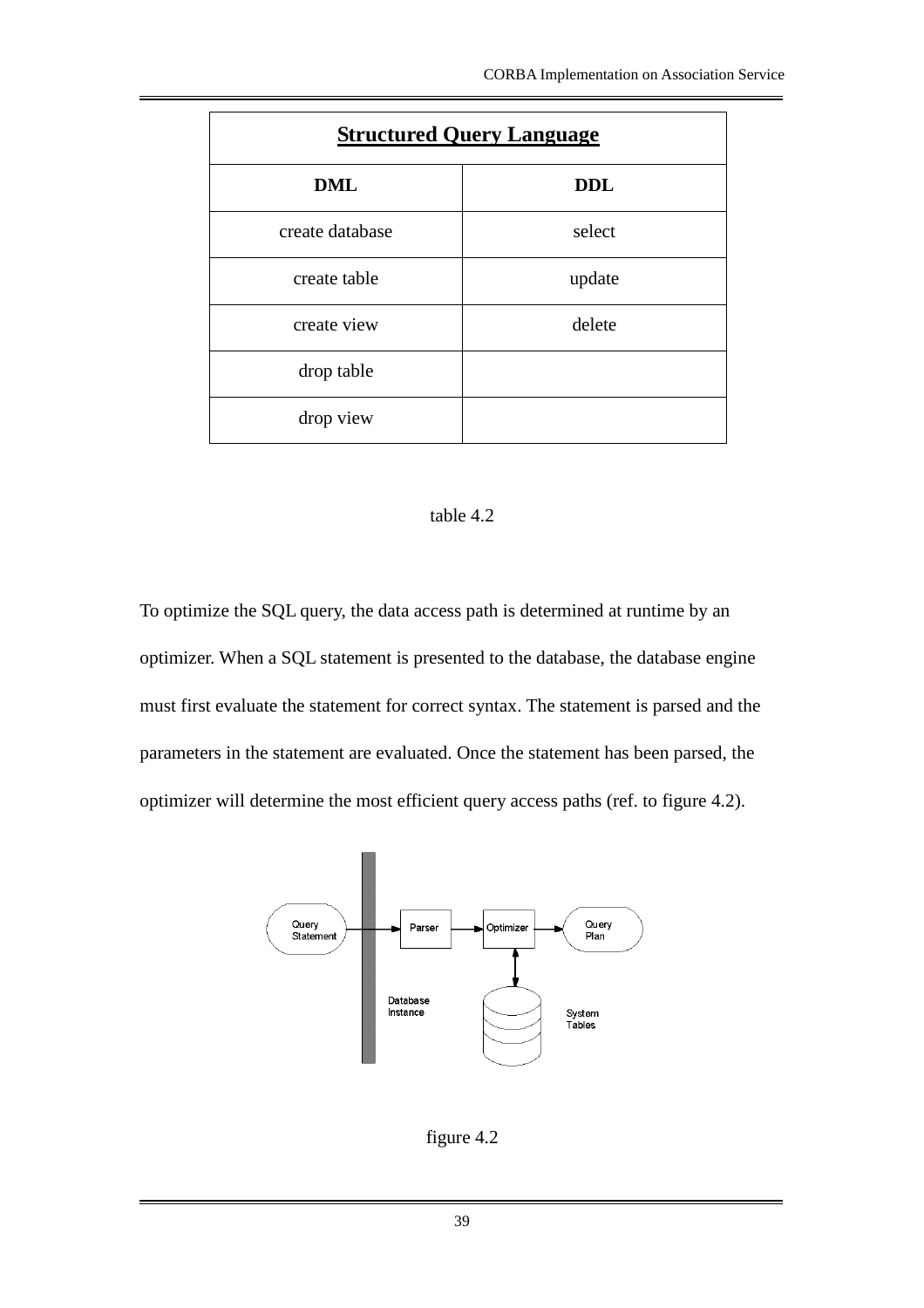## **4.2 Program's Modules**

To manipulate a series of operations such as building up the hash table as an index to specific list or removing a specified tuple from a list, it needs to define several modules to achieve these objectives.

### **4.2.1 tuple module:**

The structure of a tuple has already been defined in previous section. However, it needs to add two more elements for the sake of the linkage between tuples (ref to figure 4.3). Two added elements are "prev" and "next". The "prev" is used to indicate another tuple that is in front of the current tuple in the list. The "next" is used to indicate the tuple that is behind the current tuple in the list.



figure 4.3

### **4.2.2 List module:**

This module is used to define the structure of an individual list which link up tuples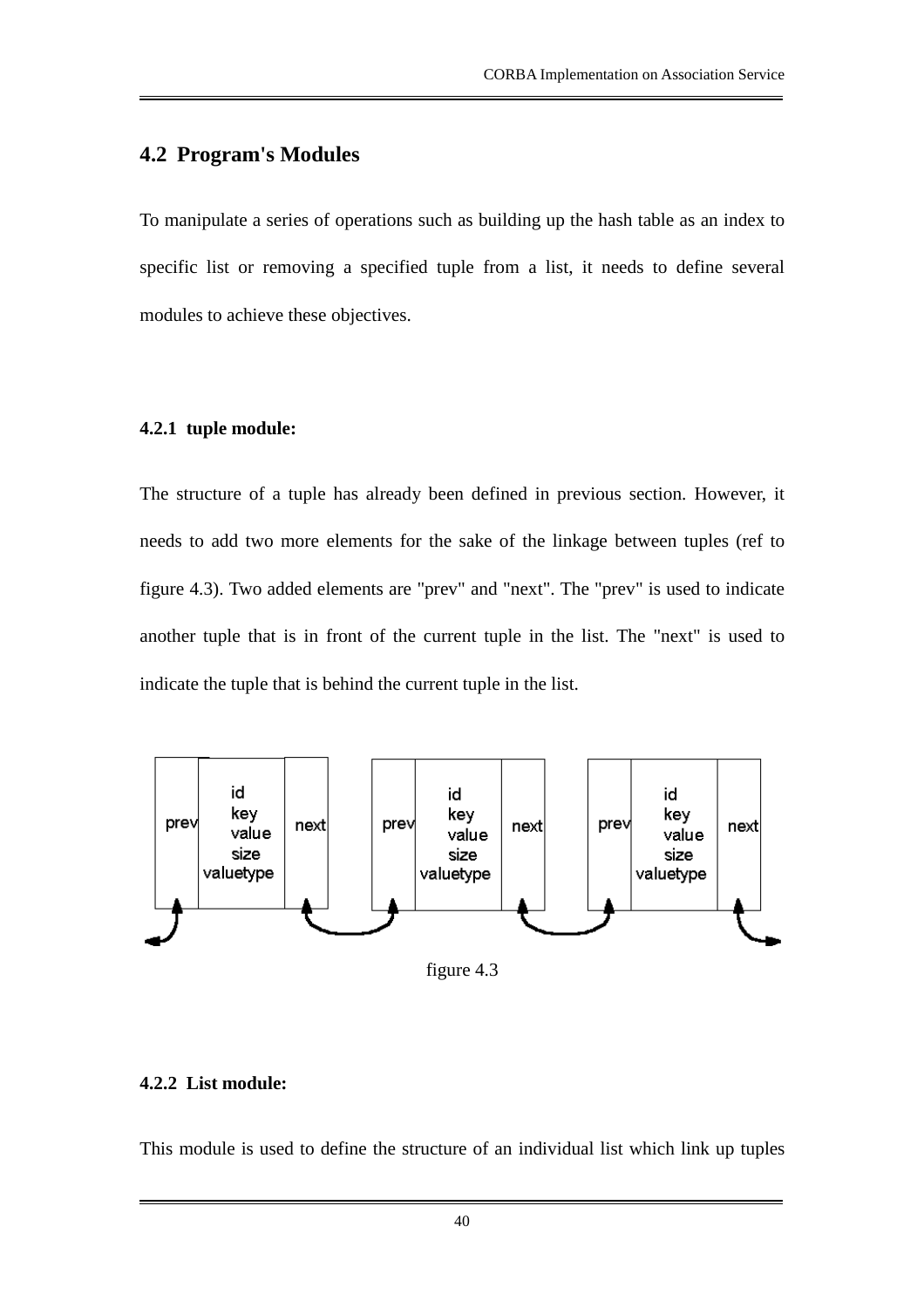assigned by hash function. It includes two elements, "first" and "last" to indicate the head and tail of the list. It also has a element, "length" to show out the length of the list.

### **4.2.3 ListHandler module:**

This module is responsible for manipulating the operations on a tuple in a specific list. It provides several operations for tuples in a given list. Each operation will return some information to indicate status of manipulation.

#### **EmptyList :**

It is used to create an empty list to hold new tuples.

It will not return any values during the operation.

### **AddTuple :**

This operation is used to add a tuple, a "key" and a "value", which is supplied by a user, into a specific list. The mapping of a tuple and a specific list is determined by the hash function based on the "key" submitted by the user and his/her ID. The input parameters are a new tuple to be added and a specific list the tuple will be added to.

It will not return a value but will have some message to indicate the tuple is successful added or not.

#### **FindTuple :**

This operation is used to retrieve the existing tuple in a specific list. The list where the seeking tuple expected to be existed in is also compiled by the hash function based on the value of "key" submitted by the user and his/her ID.

41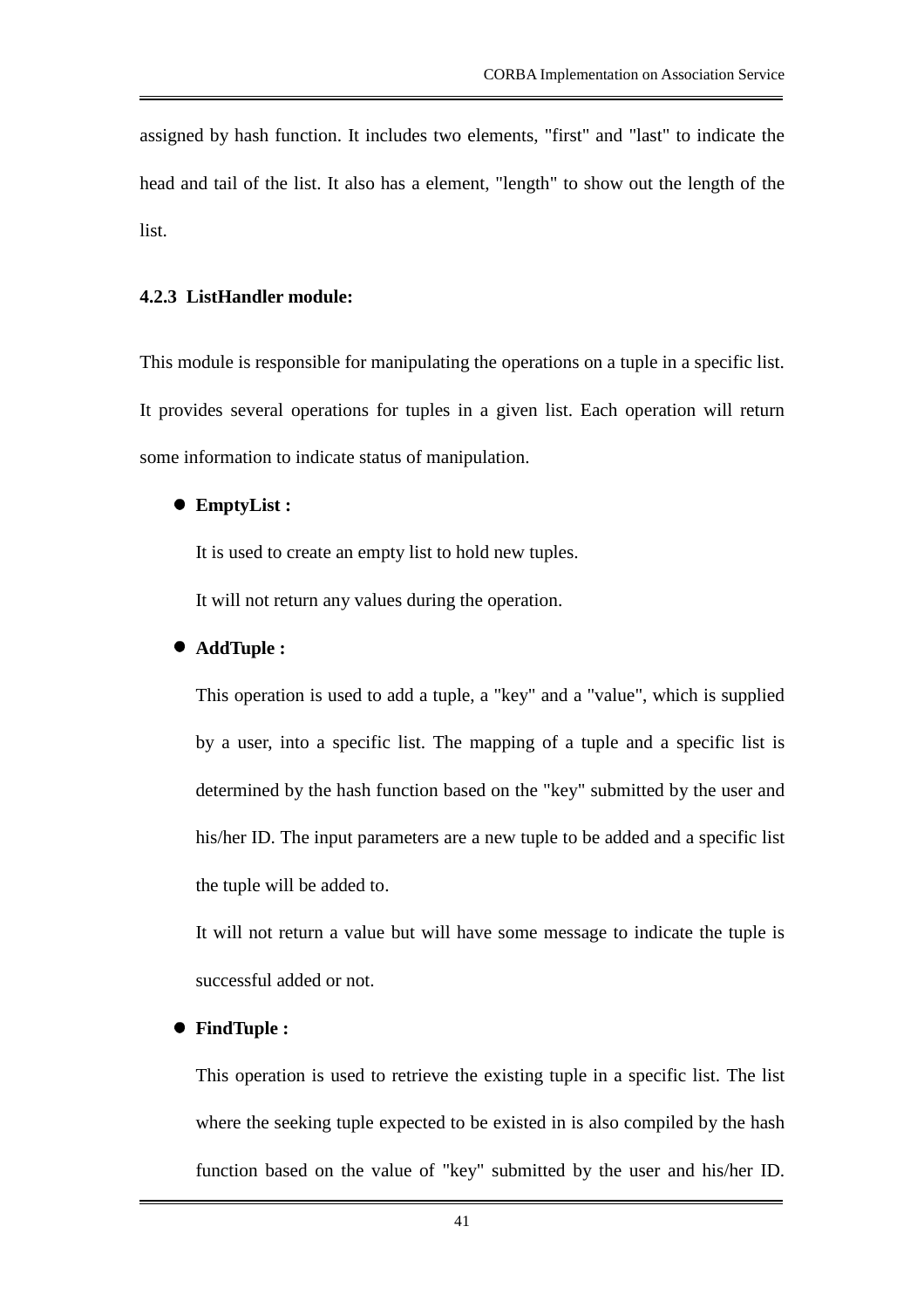Therefore, the input parameters for this operation are the tuple with the submitted "key" and the user's ID and the specific list.

The return value will be the tuple with a "key" matching with the search key or an error message to indicate the failure of searching.

## **FindID:**

This operation is similar to above FindTuple operation but using the user's ID as the search key. It will enumerate all the keys of tuples, which have the matching ID with the search key.

The return value will be sequence of "keys" and an error message will be displayed to a user if no key can be found.

### **RemoveTuple :**

This operation is used to remove the useless tuple from a specific list. The list is also calculated by hash function based on the value of "key" submitted by a user and his/her ID. It will remove all the tuples in the specific list but not only the first matching tuple. In other words, It will return no "value" if the user use the same key for searching again.

The server side will return a message to indicate whether there is a tuple being removed or not.

#### **RemoveID**

This operation is used to remove all the tuples with specific "id" from a specific list.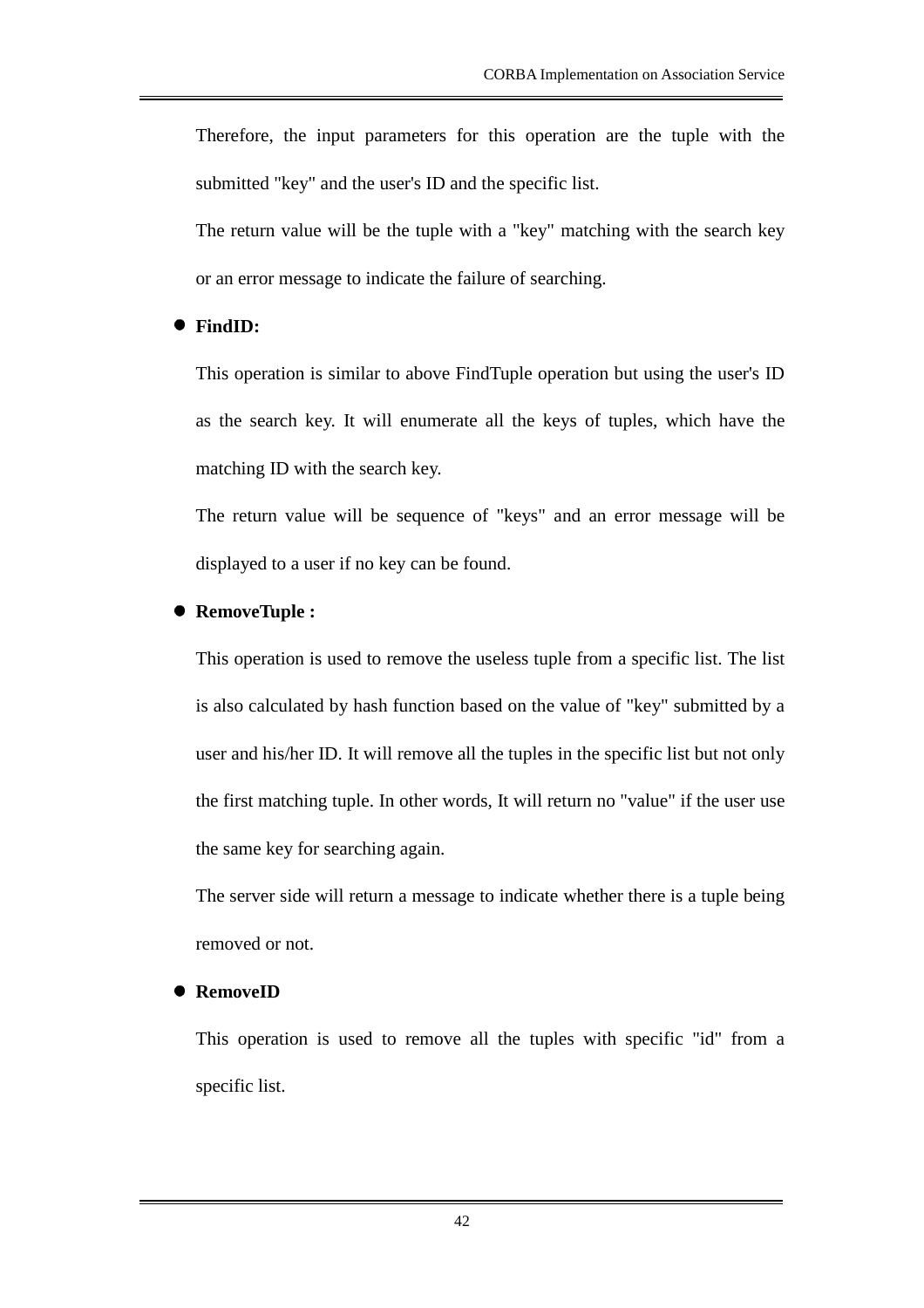#### **4.2.4 HashTable Module**

This module is responsible for the creation of hash table. It's structure is so simple that it only has two elements, an array of "list" and an array holding the numbers from 0 to 255. The operations on them will be defined in the next module.

### **4.2.5 tableHandler Module**

The main mission of this module is to match the input "id" and "key" to the corresponding list by calling the methods, makeT and ourHash, which will be defined in the following section. This module includes the initialization of a new hash table that consists of an array of 256 empty lists. Afterwards, a sequence of operations may be imposed on these lists.

The following operations will be provided:

## **InitialiseList :**

This operation will be executed automatically when the system is woken up. Applying the mechanism of function makeT, 256 empty lists will be initialized and indexed by another array "Tvalue" randomly. The initialized list will be used for whole life period when the server object is available.

**Insert :**

The input parameters for this operation will be the new tuple with defined values of "key", "value", "size", "valueType" and user's "id" submitted by a user. This operation will call another function ourHash() to calculate an integer between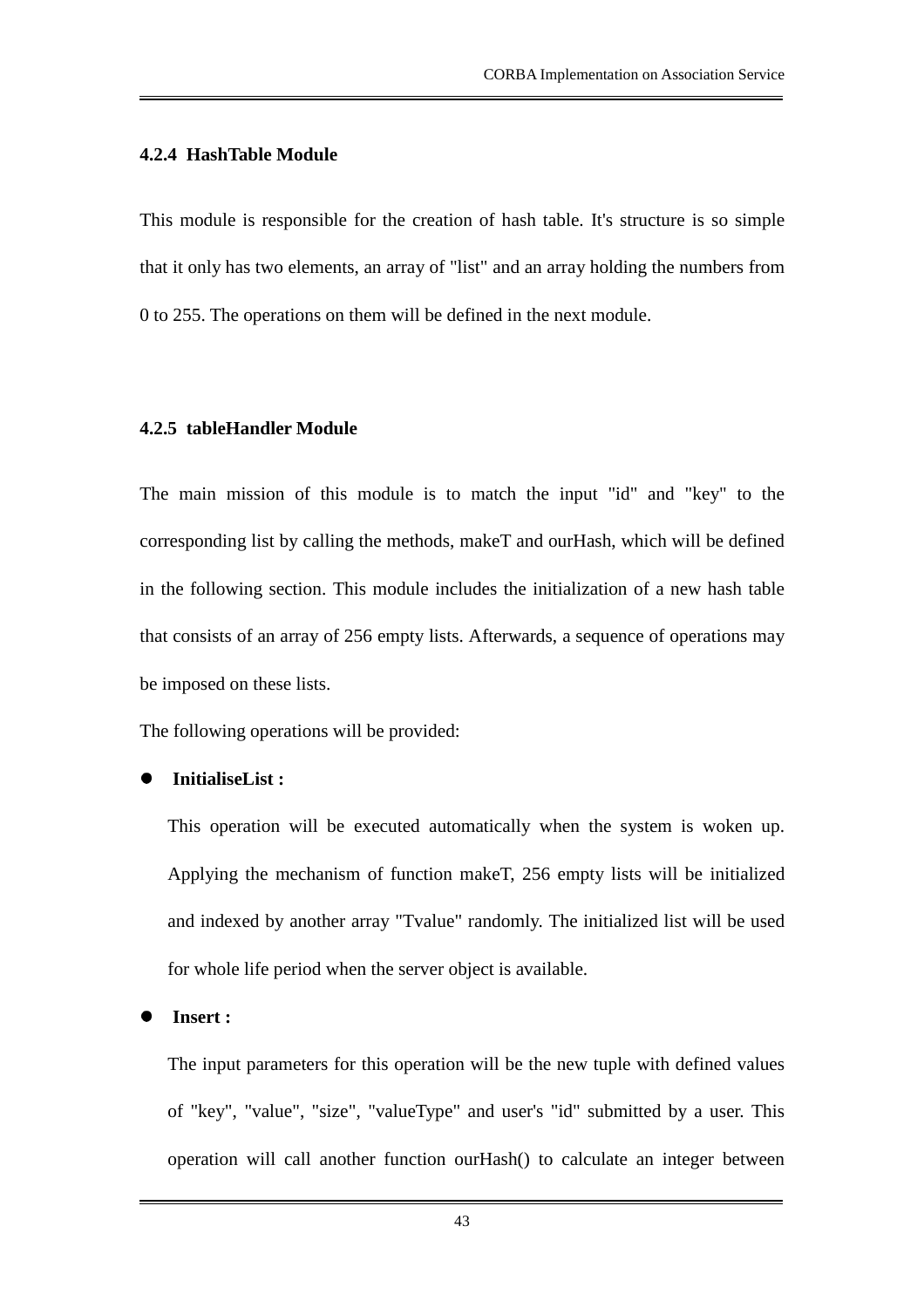0-255 to indicate which list the new tuple should be added to.

**Find :**

The input parameters for this operation will be a tuple with the search key submitted by a user. it will call the function, ourHash(), to compile an integer between 0-255 based on the values of "key" and "id" of input tuple to indicate which list the seeking tuple will exist in.

#### **Delete** :

The input parameters for this operation will be a tuple with the search key submitted by a user. it will call the function, ourHash(), to compile an integer between 0-255 based on the values of "key" and "id" of input tuple to indicate which list the seeking tuple for deletion will exist in.

There are two internal functions called by the operations in this module: makeT() and ourHash().The construction of these two functions is based on the algorithms list at early part of this paper, which describe how to formulate a hashing relationship for the user's id, key and value.

#### **ourHash**

Takes an id and a key of string type as arguments and combines them to a single string. Afterwards, submits it into a hash function to return a positive integer in the range of 0-255.

The seed of the table should be static or otherwise a wrong matching will be occurred.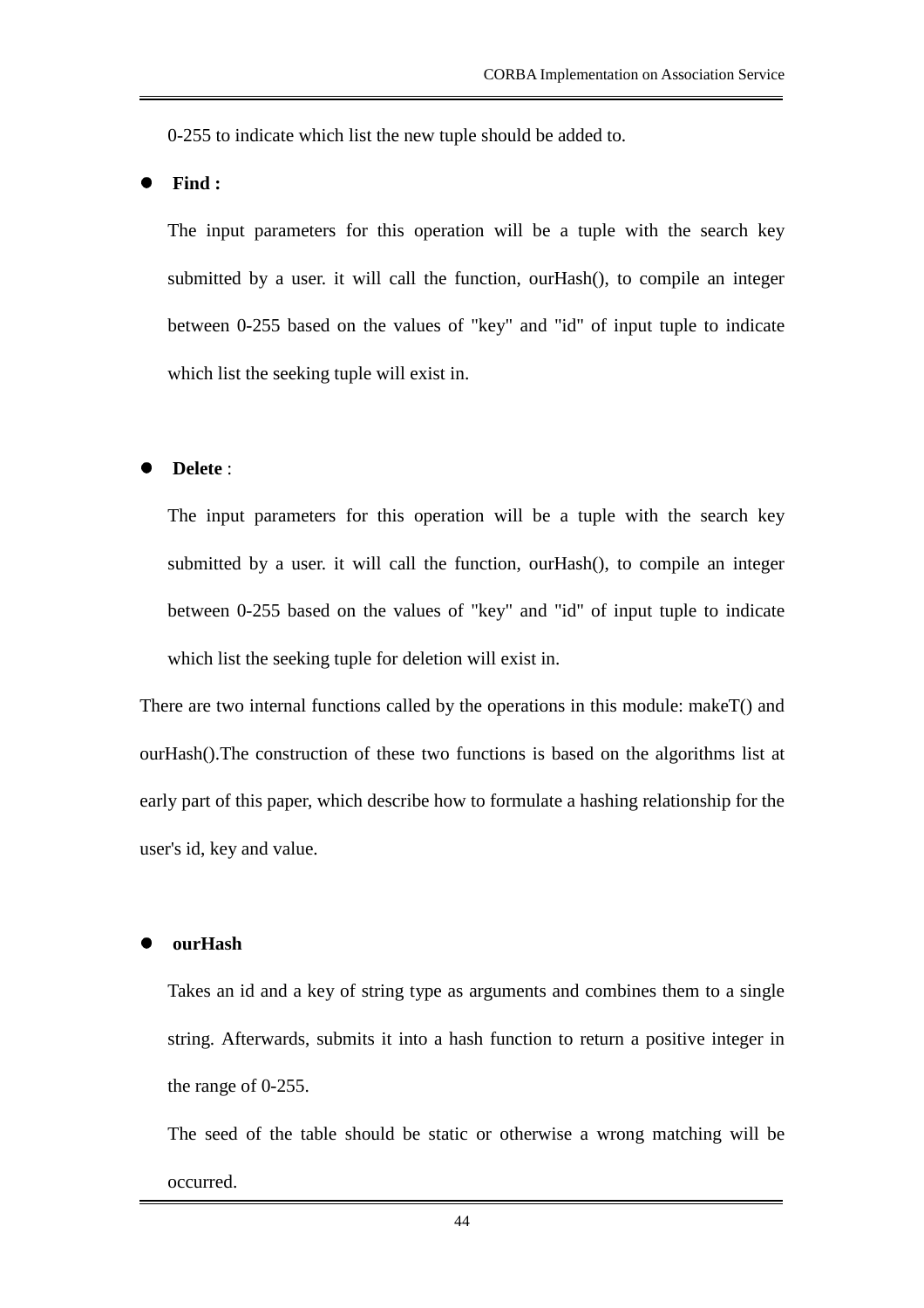#### **makeT**

This function is used to adjust the values stored in the array of Tvalue and make them as if random ordering.

#### **4.2.6 Capability Module**

In order to having access control, a technique of capability is applied in the system. The user should have a password in hand if he/she want to invoke the association service. The capacity, restricted or unrestricted, is generated by server but not selected by a user artificially.

This module is responsible for the generating of capability, which is used to construct a password for a user to login the system of association service and access his/her own associations. As the description in previous section, this module should have the function to generate a new capability for new set of associations and a restricted capability for the accession on already existing set of associations based on the request from its owner.

#### **NewCapa**:

According to the ICAP architecture proposed by Li Gong[13], the capability may be generated by a one-way function:

Random1=*f*(C1,Object,Rights,Random0).

To practice this formation of capability, the system will require the user to key in a user name as the value of C1 explicitly when he/she want to get a new capability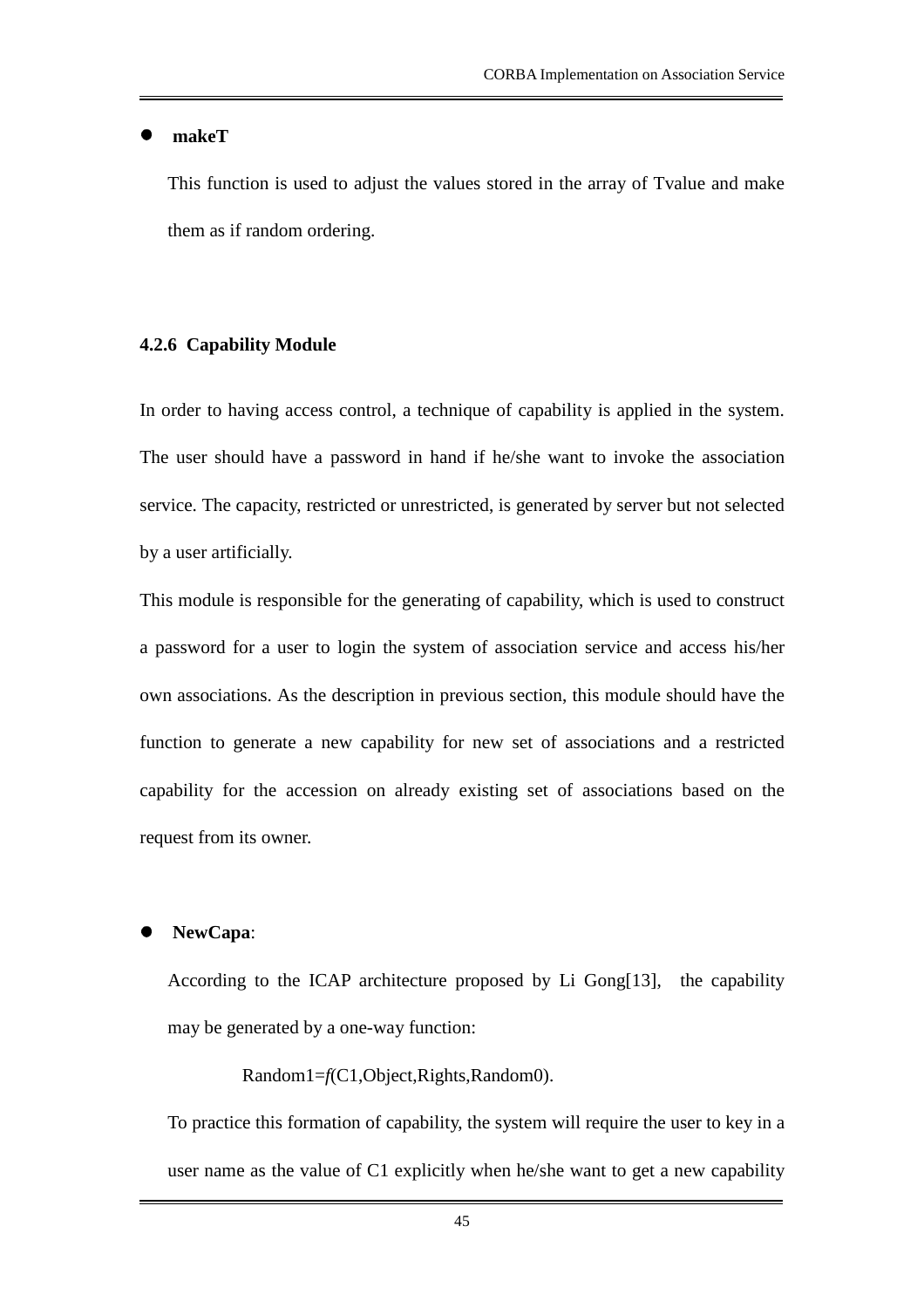for the creation of new set of associations. An internal 32-bits hexadecimal number, ID, which is generated by a random function with the current date is used as the value of Object in above function "Random1". Two pre-defined numbers are used to represent the values of full authority and partial authority on accession respectively. The Random0 is a number generated once and for all by random function. Therefore, the function used to generate the capability may be written as the following:

new capability =  $f$ (user name, ID, Full Access Right, Random0).

The capability is a 32-bits hexadecimal number. It combines with the ID listed at above to construct a 64-bits password, which will return to the user. The user should submit both the user name and the generated password to login the system to access his/her own associations.

#### **RestrictCapa**:

The algorithm to generate a restricted capability is similar to the method that generates a new capability. However, the request on restricted capability should be submitted by the owner of the specific set of associations. For the reason of authentication, he/she must submit his/her user name and the password for checking first. If it is okay, the second part of the password will be abstracted to be the ID. Afterwards, the ID, restricted user name, access right and random0 will be passed into a function to generate a restricted capability. Therefore, the formation of a 32-bits restricted capability can be written as the following:

restricted capability =  $f$ (restricted user name, ID, Full Access Right /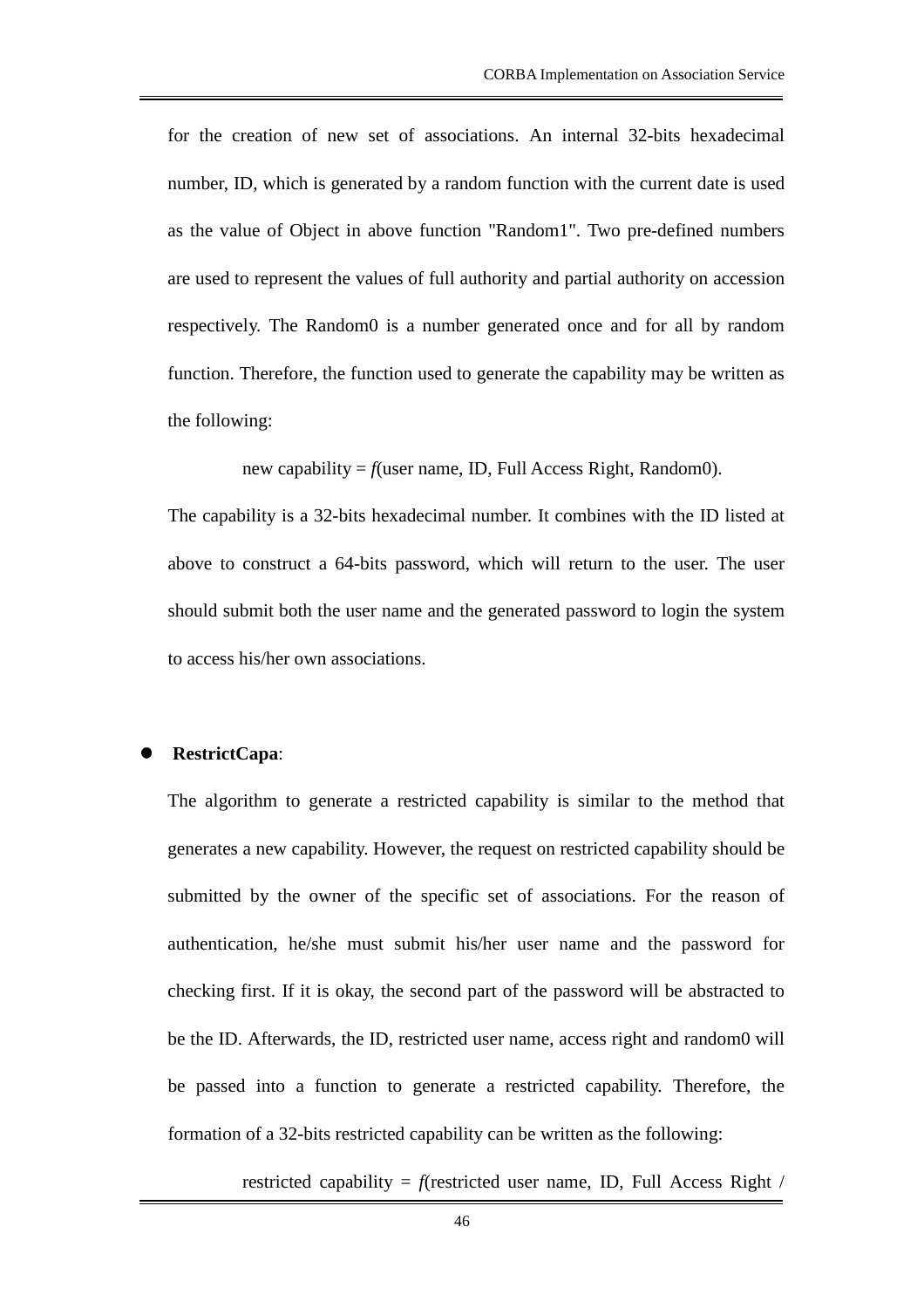Restricted Access Right, Random0).

The restricted capability combines with the ID to construct a 64-bits password, which will be returned to the owner of the set of associations. The owner may pass the restricted user name and restricted password to the authorized user for the accession of the specific set of associations

There are only two kinds of "access right" constructed in this project. However, the fact is that the access right may be classified more detail.

#### **Check ID**

This method is responsible for the checking of authentication of the user by the comparison of his/her input user name and password.

It breaks down the input password into two parts. The first 32-bits is the capability and the second 32-bits is the ID of the specific set of associations. The ID, the login user name and the pre-defined constant values of "access right" and Random0 are then used as the parameters of one way function described at section NewCapa and RestrictCapa. If the result is equal to the capability, the checking of authentication is okay. Otherwise, the login action of the user will be refused.

#### **4.2.7 Association Module**

The purpose of this module is to call the functions that use hashing algorithm to store and retrieve associations. It plays a role to integrate the operations of other modules in server side and provides the object implementations called by client program.

47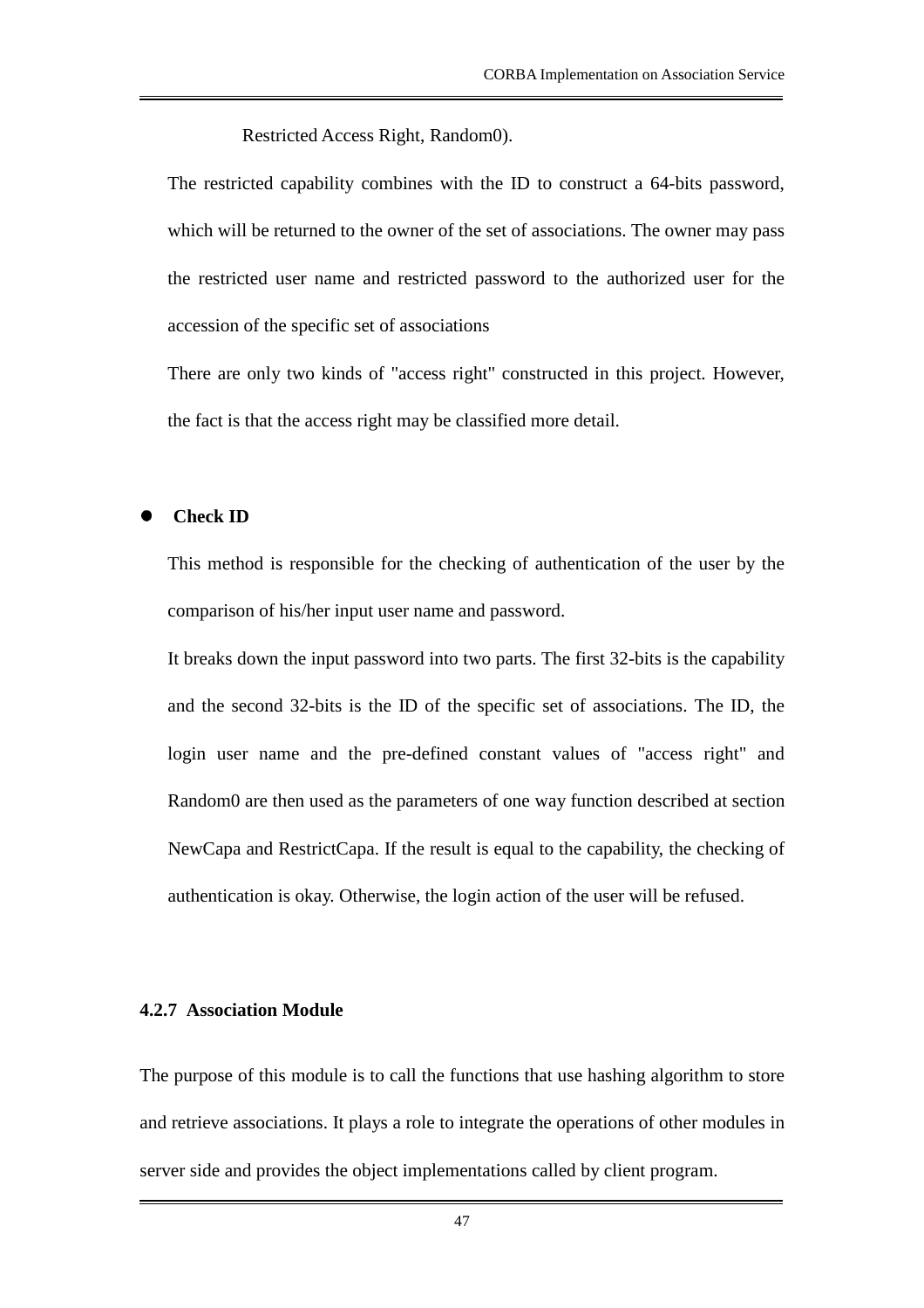This module will provide the operations for adding, deleting and searching a tuple in the pool of associations:

### **PutAssociation**

This operation is responsible for adding a new tuple in a list in hash table. The input parameters are the "key", "value" and "valueType" submitted by a user explicitly. The user's ID has already been submitted when the user login in the system and so there is no need for the user to submit his/her ID again. the amount of size will be calculated automatically.

It will call the "Insert" operation of module "tableHandler" and the "AddTuple" operation of module "ListHandler" to achieve the target on adding tuple in a list in hash table. It will also call the "outData" operation of the same module to handle the feature of permanent associations.

### **GetAssociation**

This operation is responsible for getting an existing tuple in a list in hash table. The input parameters are the "key", and the user's ID. The user's ID has already been submitted when the user login the system and the value of "key" should be submitted by the user explicitly.

It will call the "Find" operation of module "tableHandler" and the "FindTuple" operation of module "ListHandler" to achieve the target on searching tuple in a list in hash table.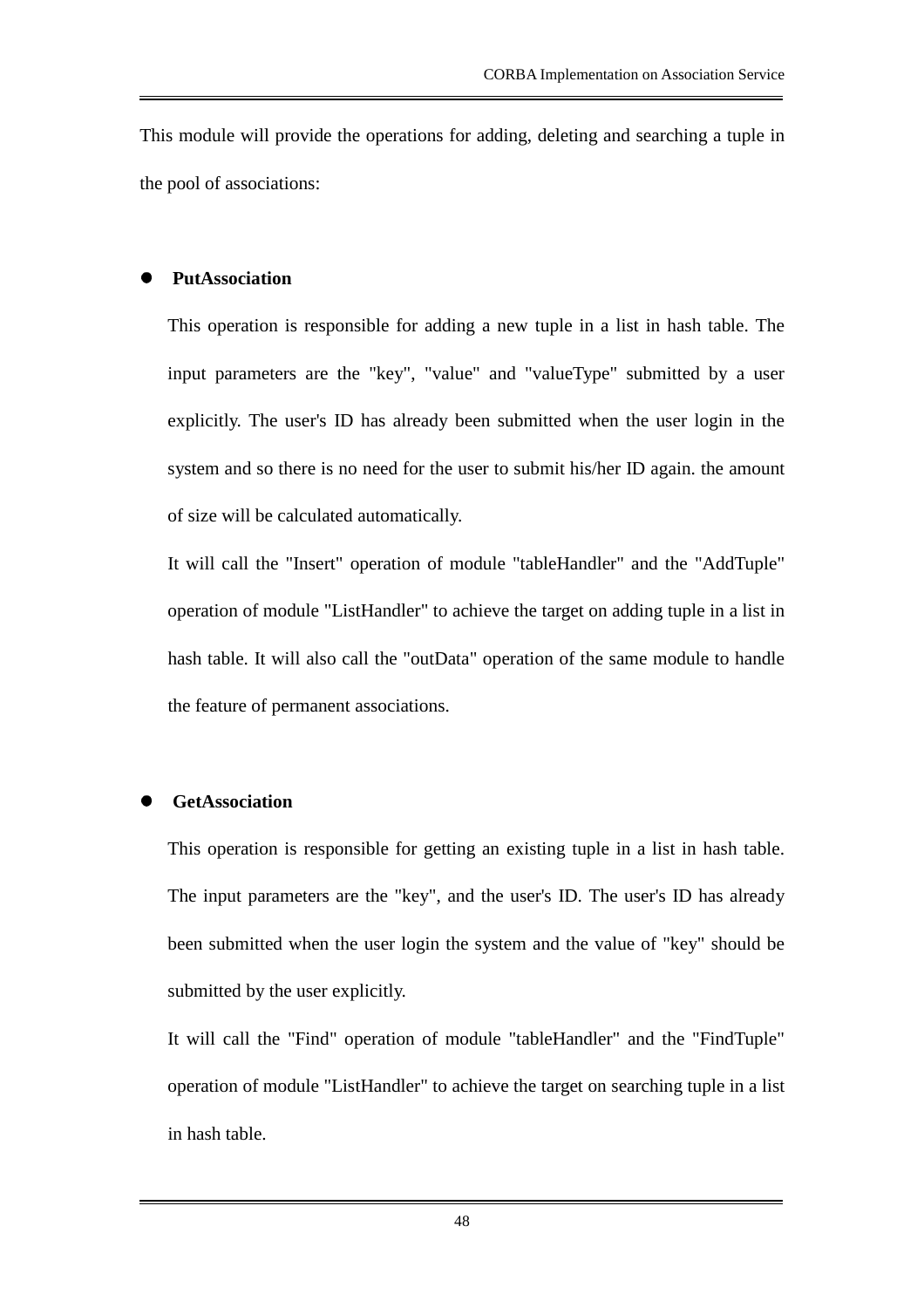#### **DeleteAssociation**

This operation is responsible for the deletion of an existing tuple in a list in hash table. The input parameters are the "key", and the user's ID. The user's ID has already been obtained when the user login the system and the value of "key" should be submitted by the user explicitly. It will also call the "outDeleteData" operation of the same module to handle the feature of permanent associations.

It will call the "Delete" operation of module "tableHandler" and the "RemoveTuple" operation of module "ListHandler" to achieve the target on the deletion of the tuple in a list in hash table.

#### **Enumerate**:

This operation is responsible for the enumeration of all the keys of the existing tuples in all the lists in hash table. The input parameters is the user's ID, which has already been submitted when the user login in the system and therefore there is no need for a user to submit any value to invoke this operation. In fact, this operation is implemented implicitly.

It will call the "FindID" operation of module "ListHandler" to achieve the enumeration of keys in a list in hash table with given ID.

Above four operations are used to manipulate the associations those have already loaded in the volatile memory. To achieve the purpose of the operations on the persistent associations and recoverable associations, the following operations need to be added in this module.

#### **inData**

This operation is responsible for retrieving all the tuples from a database, which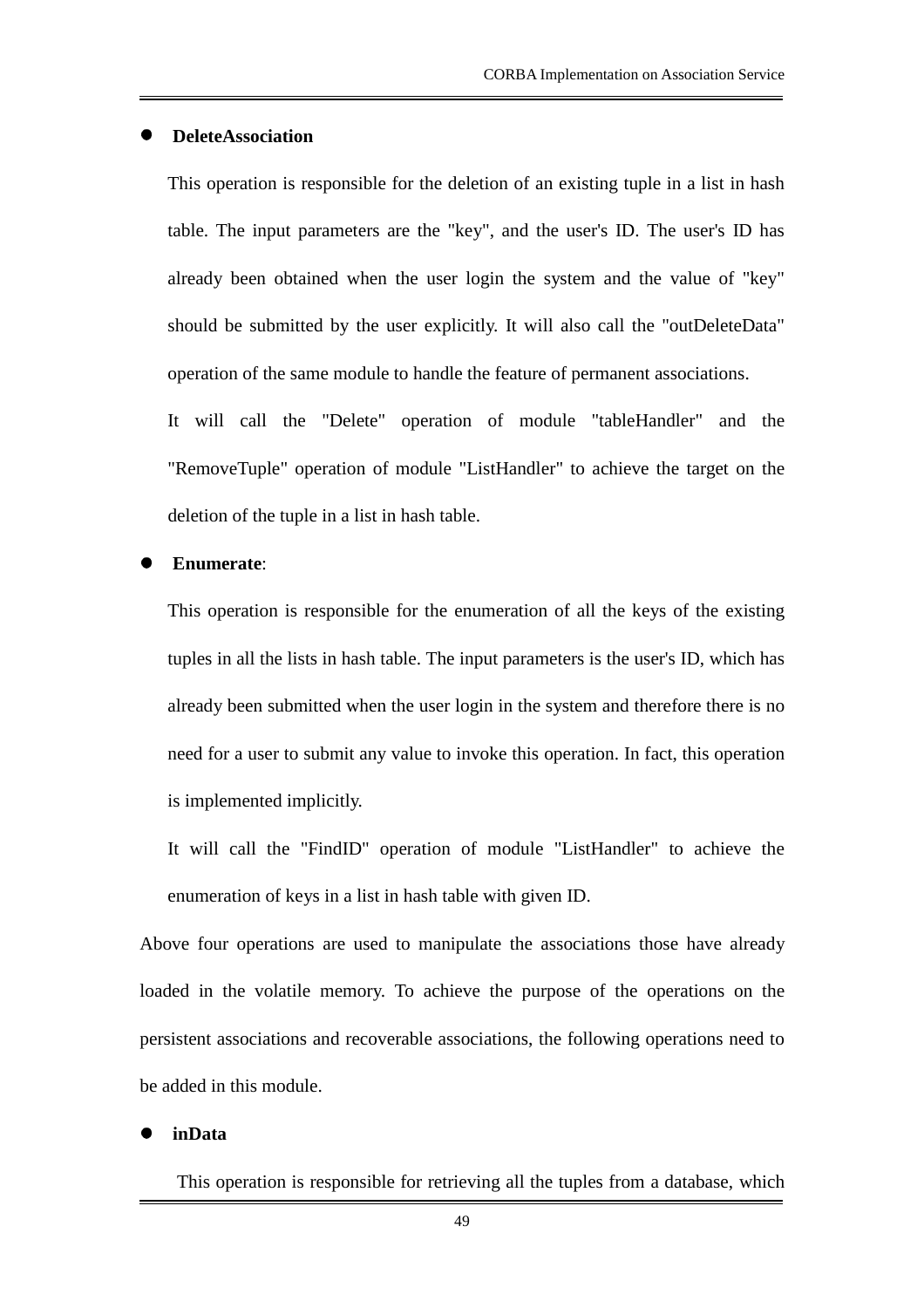is holding the persistent associations. The retrieved tuples will be added into the list of the hashtable based on the values of their "key"s and "id"s. This operation will be executed automatically when the system is initialized.

#### **outData**

This operation is responsible for exporting the added tuple into a temporary database for recoverable attribute. It will be called automatically when the "PutAssociation" operation is invoked.

#### **outDeleteData**

This operation is responsible for exporting the information of deleted tuples into a temporary database for recoverable attribute. It will be called automatically when the "DeleteAssociation" operation is invoked.

#### **recoverData**

This operation is responsible for the recovery of the operations those have not been saved when the server is unpredictably down. The information about the added tuples and deleted tuples will be retrieved into the volatile memory to recover the operations while the system is woken up again.

#### **DeleteID**

This operation is responsible for the deletion of the tuples from the volatile memory when the owner of them has decided to leave the system. It will be done on all 256 lists by calling the "RemoveID" method of module "ListHandler" for each list.

#### **SaveData**

This operation is responsible for the saving of the operations that have been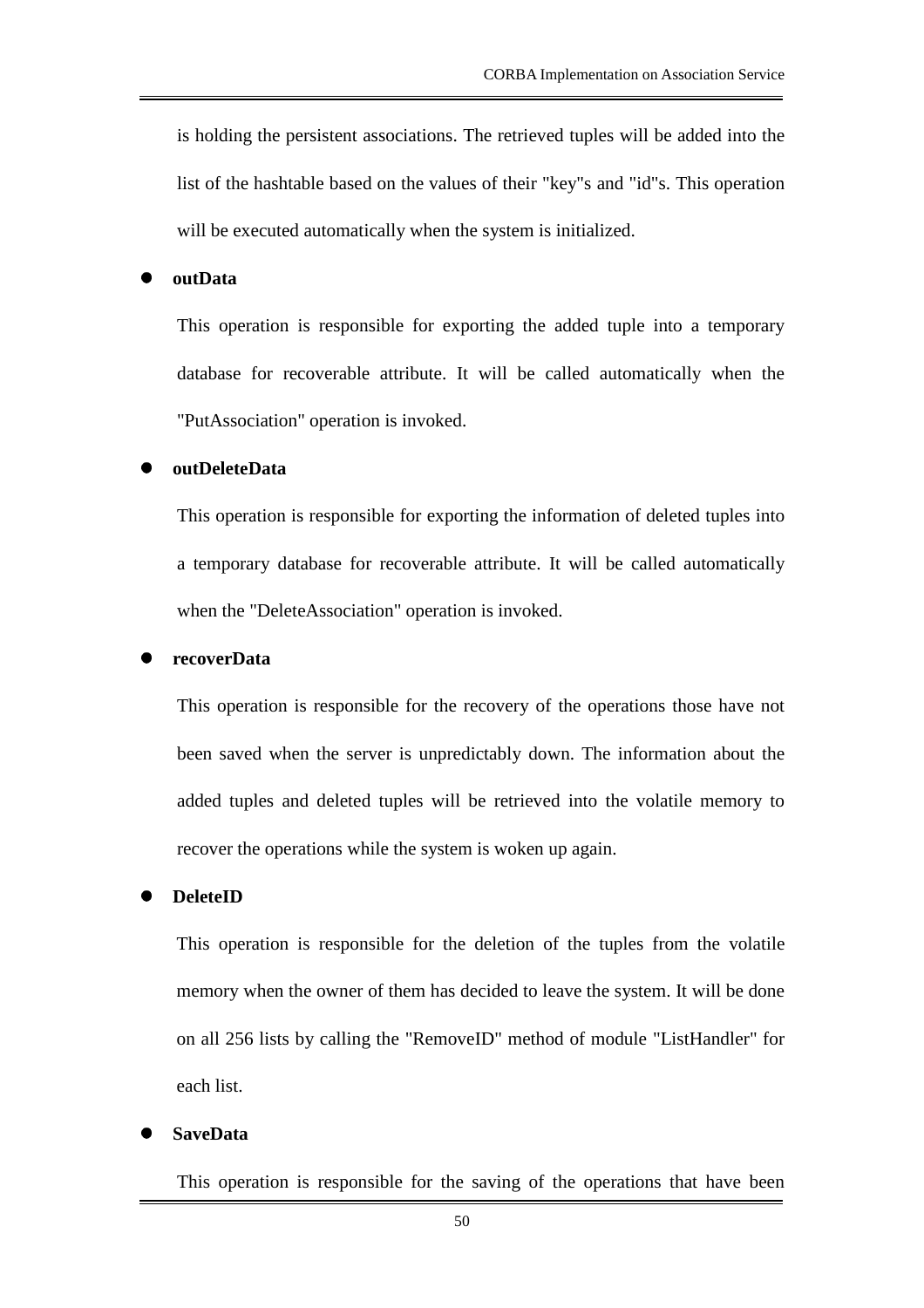invoked by the user during the client connect with the server. This operation will be invoked when the user wanted to leave the system. The invoked operations may be saved all or none into the database which holding the persistent associations.

## **4.2.8 Client Module**

This module is used to define the interfaces for users to access the associations' operations listed in Association Module. Furthermore, it comprises the client side program when the system is in form of client-server based system.

When a user invokes the client program of association service, the following interface will be displayed to the user:

| <b>Association Service</b>                             |  |
|--------------------------------------------------------|--|
|                                                        |  |
| * Association Service *                                |  |
| .                                                      |  |
| $\mathbf{z}$<br><b>Main Menu</b>                       |  |
| :========                                              |  |
| <b>Get New ID</b>                                      |  |
|                                                        |  |
| $\star$                                                |  |
| Press above button to get new ID, else<br>$\mathbf{r}$ |  |
| <b>Enter your Login Name and ID</b>                    |  |
| Ĭ                                                      |  |
|                                                        |  |
| , ,                                                    |  |
| Confirm<br><b>Reset</b>                                |  |
|                                                        |  |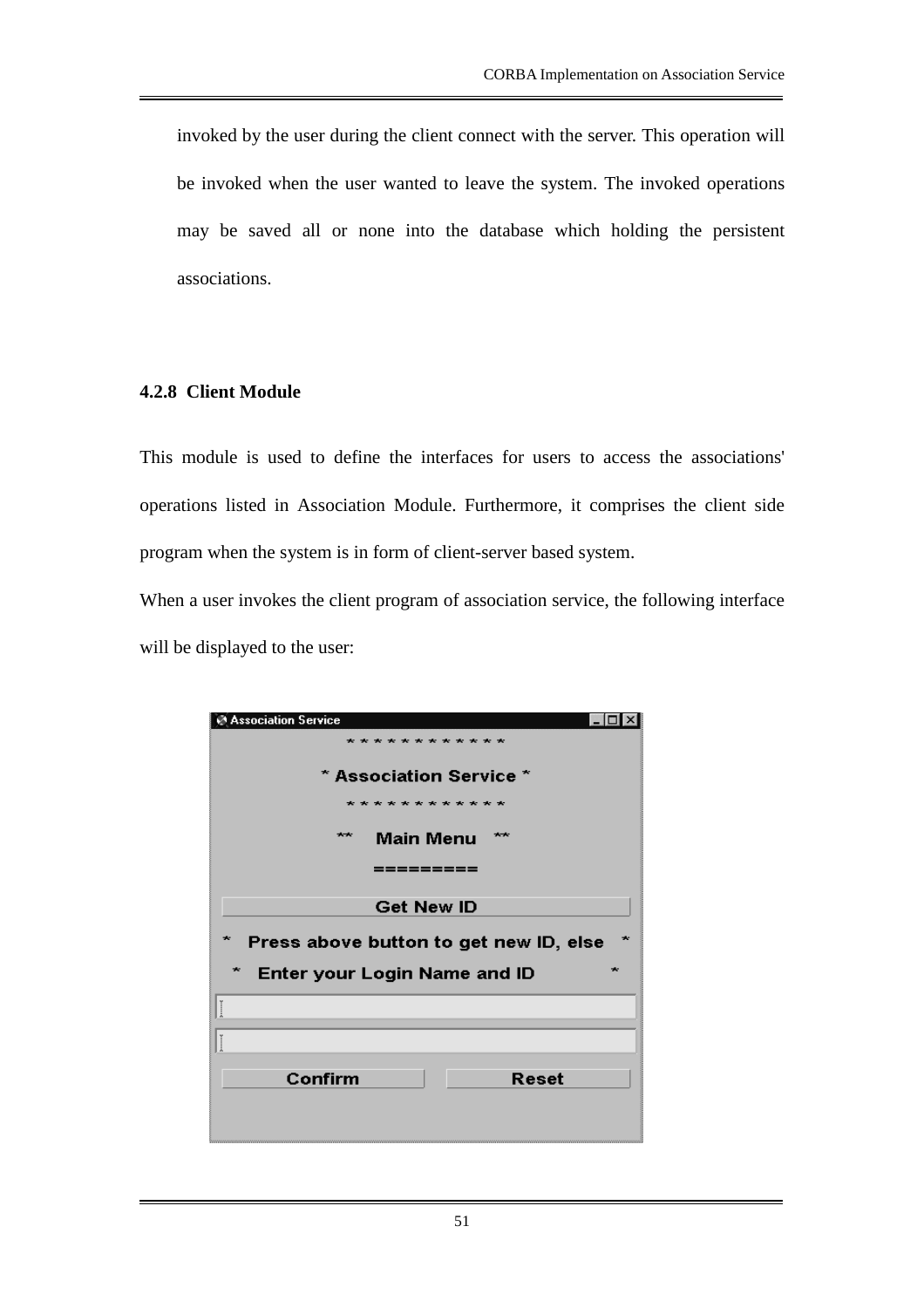## **4.2.8.1 New Capacity (Get New ID)**

A new user of the association service should get a new password for the login of the system. He/She must press the "Get New ID" to jump into the following interface:



The user is required to key in the wanted login name. Afterwards, the client program will call the "NewCapa" method of "Capability" module to generate a capability and ID to construct a password.

## **4.2.8.2 Specify "user name" and "password"**

This interface is responsible for the access control. The user should input the user name and corresponding password via this interface to login the system. If the user name and password are okay, the user may operate the set of association belonging to him/her. Otherwise, he/she will be blocked at this interface.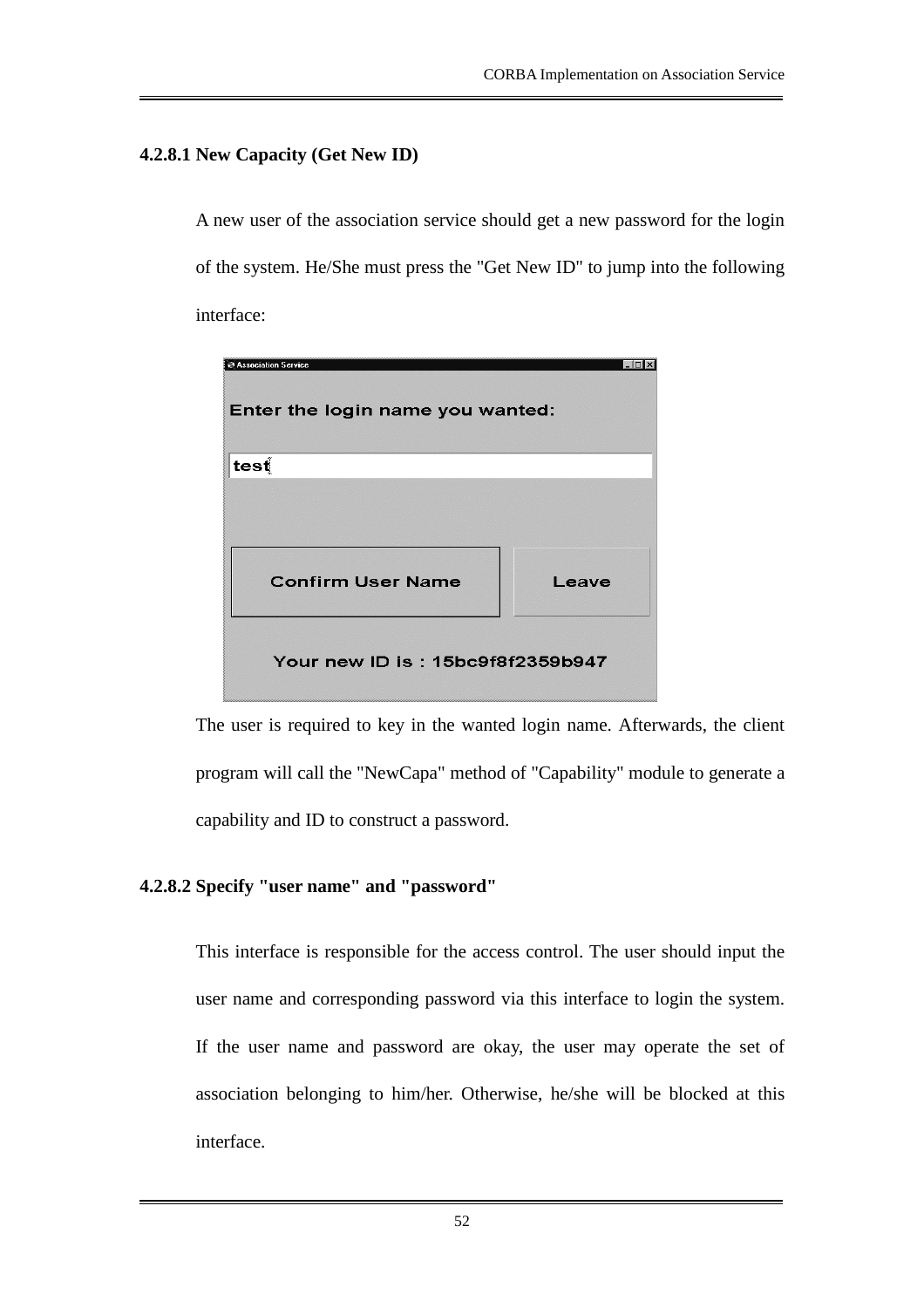When the user has pressed the "confirm" key, the client program will call the "Check ID" method of module "Capability" to check out the authentication of the user. It will jump to the following interface if the checking on authentication can be passed over.



#### **4.2.8.3 Put Association**

When the button of "Put Association" is pressed, the following interface will

be appeared.

| <b>Association Service</b><br><b>Put Association Menu</b> |  |  |
|-----------------------------------------------------------|--|--|
| <b>Enter the KEY please</b>                               |  |  |
| key1                                                      |  |  |
| ---------------------                                     |  |  |
| <b>Select the Type of Value:</b>                          |  |  |
| text<br>$\sim$ $\sim$<br>$\rightarrow$                    |  |  |
| image<br>⇔<<br>$\rightarrow$                              |  |  |
|                                                           |  |  |
| Press the button to select the input method               |  |  |
| Input value by keyboard                                   |  |  |
| Input value by file                                       |  |  |
| <b>Return to Association Menu</b>                         |  |  |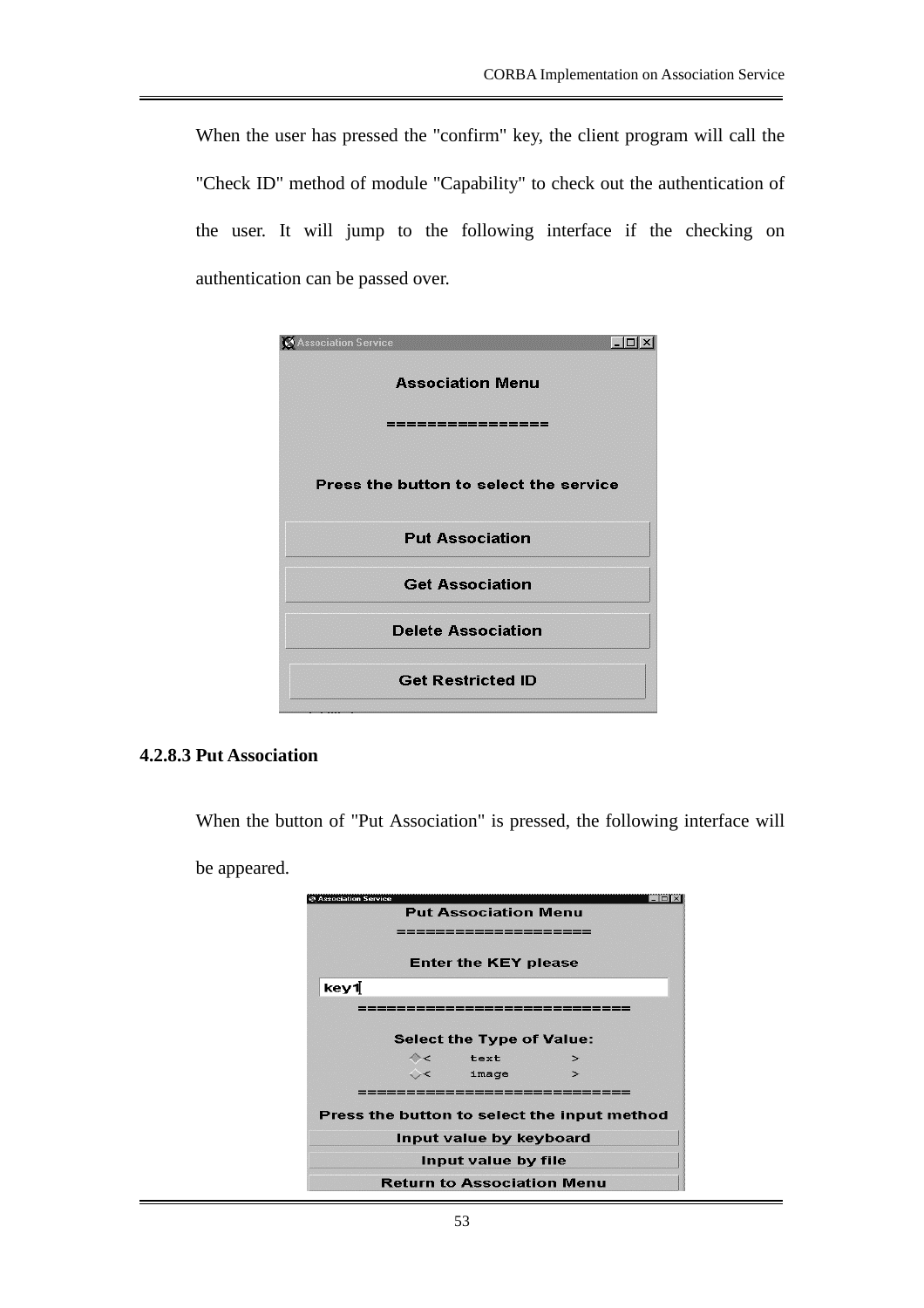This interface is used to prompt the user to submit the values of "key" and "valueType" and select the method for the input of the "value". There are two methods to input "value". One is "Input by keyboard" and another one is "Input value by file". The design of two input methods is based on the consideration of different kinds of data represented by "value". It is impossible to key in the content of "value" if it is a bytes stream of image. When all the data are available, the client program will call the "PutAssociation" method of module "Association" to add the new tuple in the specific list.

#### **4.2.8.4 Get Association**

When the button of "Get Association" is pressed, the following interface will be appeared.

| Association Service               |                             |
|-----------------------------------|-----------------------------|
|                                   | <b>Get Association Menu</b> |
|                                   |                             |
|                                   | -------------               |
|                                   |                             |
|                                   | Select the KEY please       |
|                                   |                             |
|                                   | animation gif $\Rightarrow$ |
|                                   |                             |
| <b>Confirm Search Key</b>         |                             |
| <b>Return to Association Menu</b> |                             |
|                                   |                             |

The system will scan the available keys belongs to the user and display them

54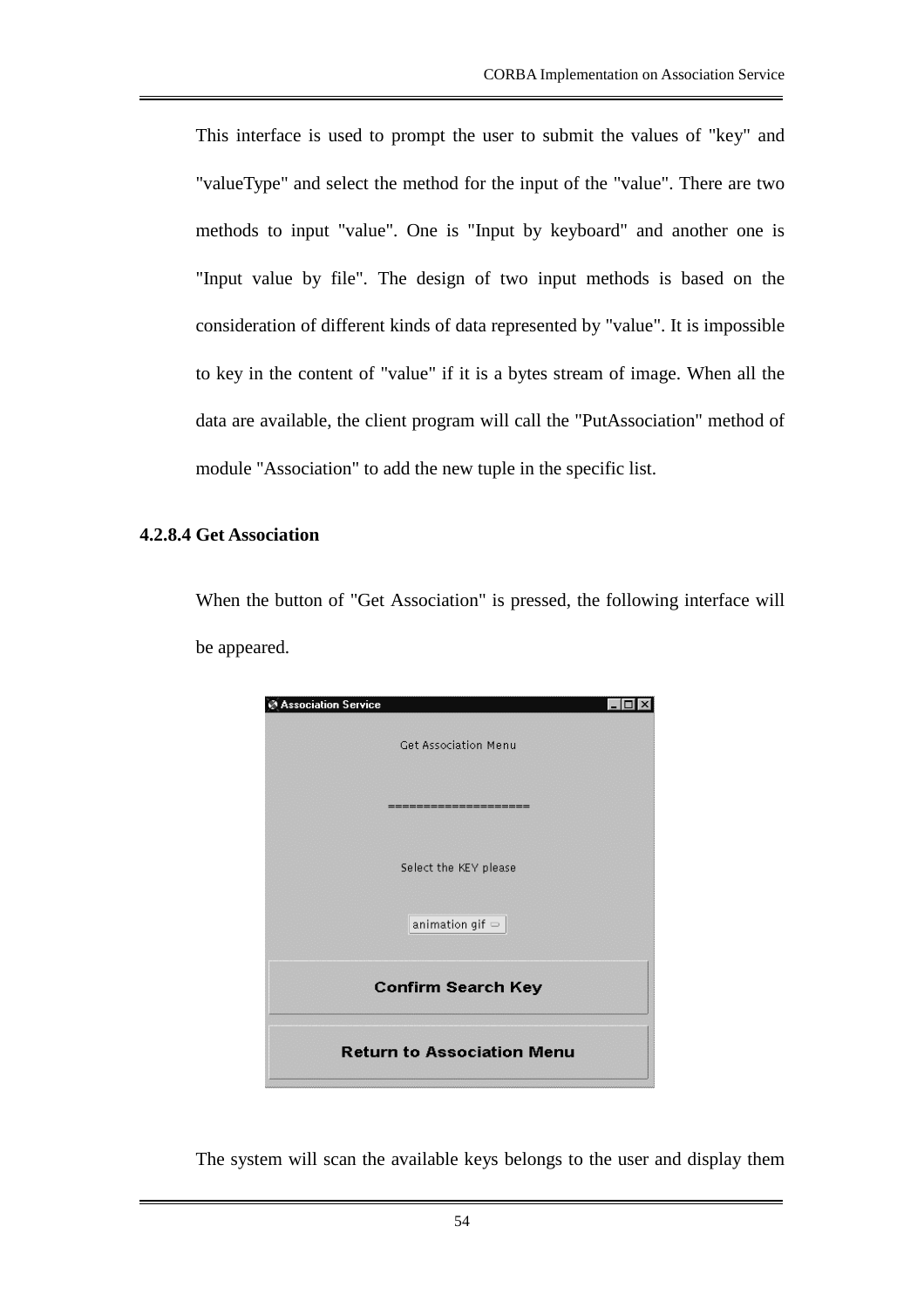for the user to select. When the user has selected an appropriate searching key and press the button of "Confirm Search Key", the "GetAssociation" method in "Association" Module will be invoked. The tuple with the matching key will be return if it can be found. In case of the different kind of data represented by the "value", the "valueType" of the tuple will be studied first and then a correct form of "value" can be showed.

### **4.2.8.5 Delete Association**

When the button of "Delete Association" is pressed, the following interface will be appeared.

| Association Service                    | - 101                   |  |
|----------------------------------------|-------------------------|--|
| <b>Delete Association Menu</b>         |                         |  |
| <b>┪═╉═╉═╫═╫═╫═╫═╫═╫═╫</b> ═╉          |                         |  |
| put the Delete KEY at the following bo |                         |  |
| ∏                                      |                         |  |
| <b>Confirm Delete Key</b>              | <b>Reset Delete Key</b> |  |
| <b>Return to Association Menu</b>      |                         |  |

Through this interface, a user may submit a key to indicate which tuple to be deleted. The submitted key will be passed to the "DeleteAssociation" method of "Association" Module as a parameter. All the tuples with matching keys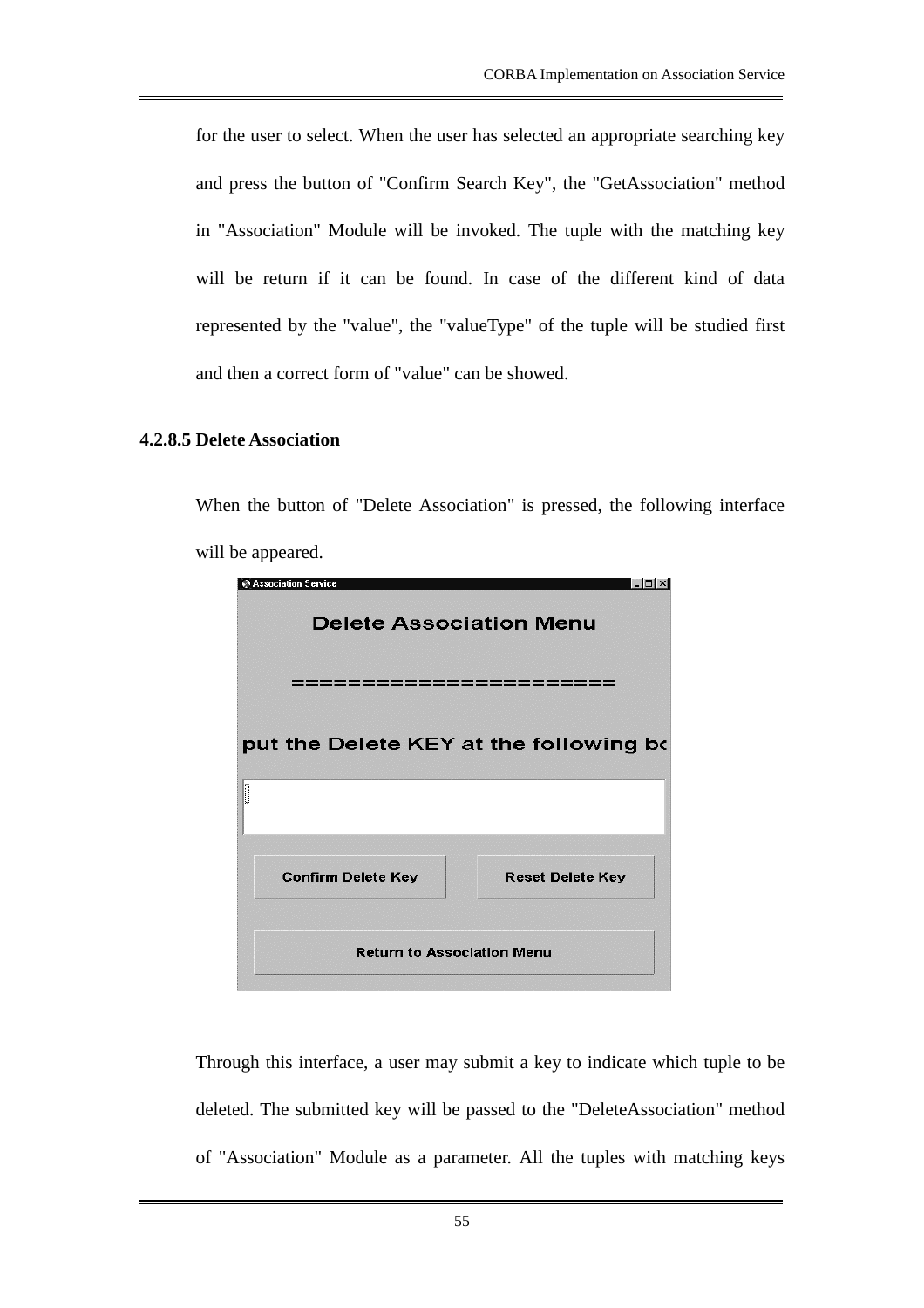will be deleted. A message will be displayed to indicate whether there is a tuple deleted or not.

### **4.2.8.6 Restricted Capacity (Get Restricted ID)**

The button of "Get Restricted ID" is used to invoke an interface for the registered user to generate a restricted password.

This interface is let the user to request the restricted capacity. The user ought to submit his/her user name, password, the restricted user name and the access right expected to authorize. After the user has entered every required information and presses the "confirm" key, the system will call the "restrictCapa" method of "Capability" module to process the generating of restricted capability. The "restrictCapa" will call another method, "CheckID" for the checking on the authentication. If the checking is okay, the "restrictCapa" method will use the authorized access right and the restricted user name as parameters to generate a password and return to client side.

| Association Service                                  |                         |
|------------------------------------------------------|-------------------------|
| Fill the following box to retrieve the Restricted II |                         |
|                                                      |                         |
| <b>Current Login Name:</b>                           | tesť                    |
| Current User ID :                                    | <b>រ19d9b8f4768fd95</b> |
| <b>Restricted User ID:</b>                           | sami                    |
| Access Right assigned :                              |                         |
| ◇< Operate All Function >                            |                         |
| ◈< Read Funtion only >                               |                         |
|                                                      |                         |
|                                                      |                         |
| Confirm                                              | Leave                   |
| The restricted ID of sam is 5648cef14768fd95         |                         |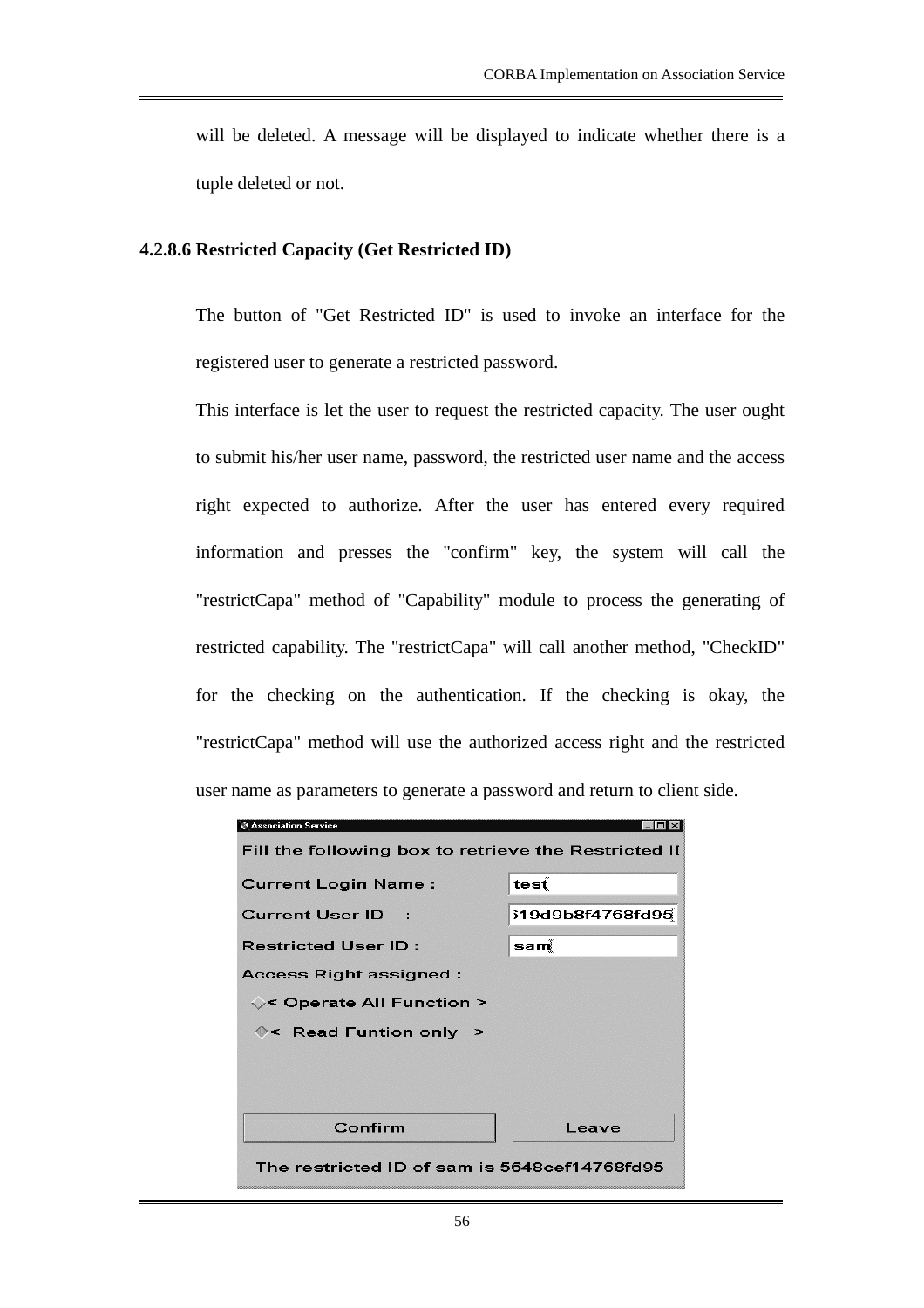### **4.2.8.7 Save the operations on associations**

When a user wants to stop the accession on the system, the following interface will be invoked automatically to prompt him/her to determine whether the modification on associations is saved or not.



If the selection is "Yes", all the modification including the "put association" and "delete association" will be used to update the database. Meanwhile, all the associations belong to this user will also be removed from the volatile memory.

# **4.3 System Development**

The project has been broken to a few phases in order to develop the application systematically.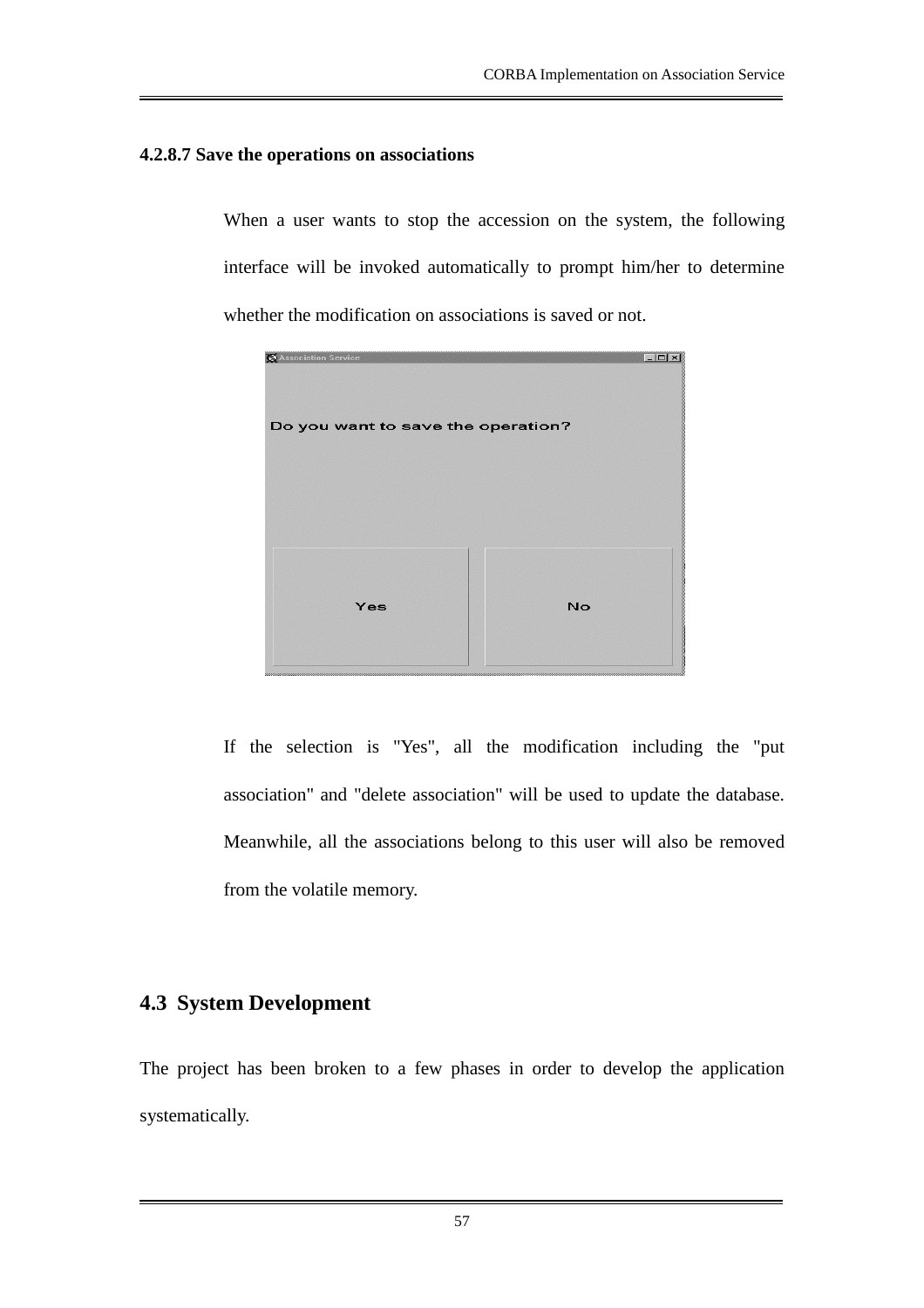#### **4.3.1 Phase I: a single program**

Firstly, a single program is constructed running in a single machine, PC or Unix platform, to experience the manipulation of the association service. Although it is just a program in the stage of prototype construction, it still includes the following modules:

- Client Module
- Association Module
- tableHandler Module
- hashTable Module
- ListHandler Module
- List Module
- Capability Module

The functions provided by above modules in the single program are similar to those described in section 3.2, but some operations of the modules is disable. For example the operations for input or output the data from or to the database have not been included.

Accordingly, all the operated associations are stored only in the volatile memory and could not be recoverable when the program is restarted from the sudden crash of the machine or normal exit procedure. All associations ought to be re-entered for manipulation. Because it is only running in a single machine, it does not have the features of client server based system. However most of the user interfaces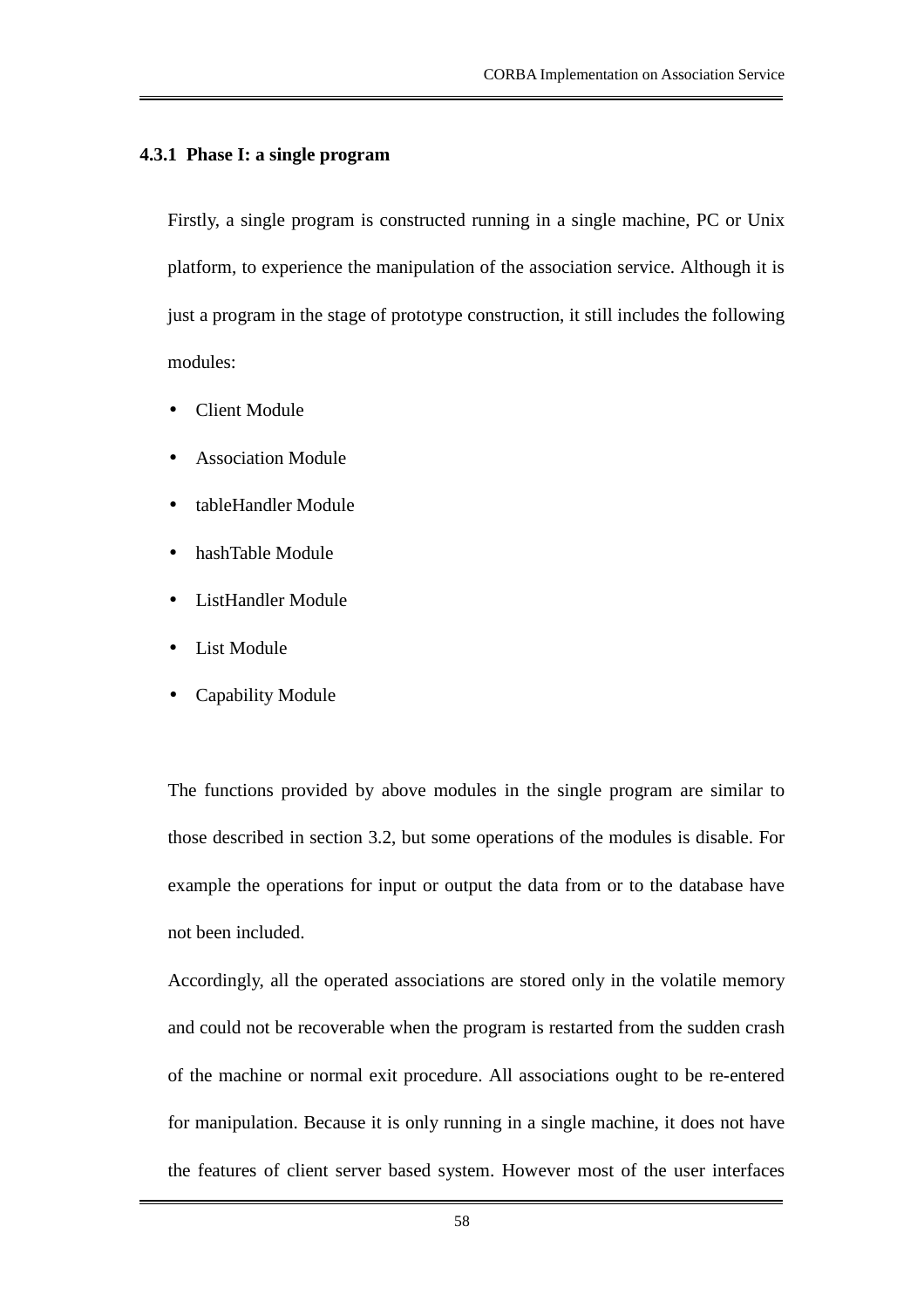have already been defined in this program.

The user should specify his/her login user name and corresponding password first if he/she wants to request the association service. If not, he/she may get a new password by invoking the operation of "new capability".

If a user may successful login the system, he/she may operate the functions of adding, getting or deleting the associations.

### **4.3.2 Phase II : Construct a program in Client-Server based approach**

The construction of the programs in this phase is based on the structure of program in phase I. The program has been split to a client program and server program. Both of them are expected to be able to run on the different machine. It has employed a middleware, CORBA for the server location transparency by using CORBA's naming service. Based on CORBA, the components of the system may communicate with each other once the binding between the ORB and them has been occurred.

The Visigenic's VisiBroker has been selected as ORB for CORBA implementation. The Client program and Server program can communicate via the ORB as if they are in the same machine.

As the previous section said, it should define the IDL first for CORBA implementation.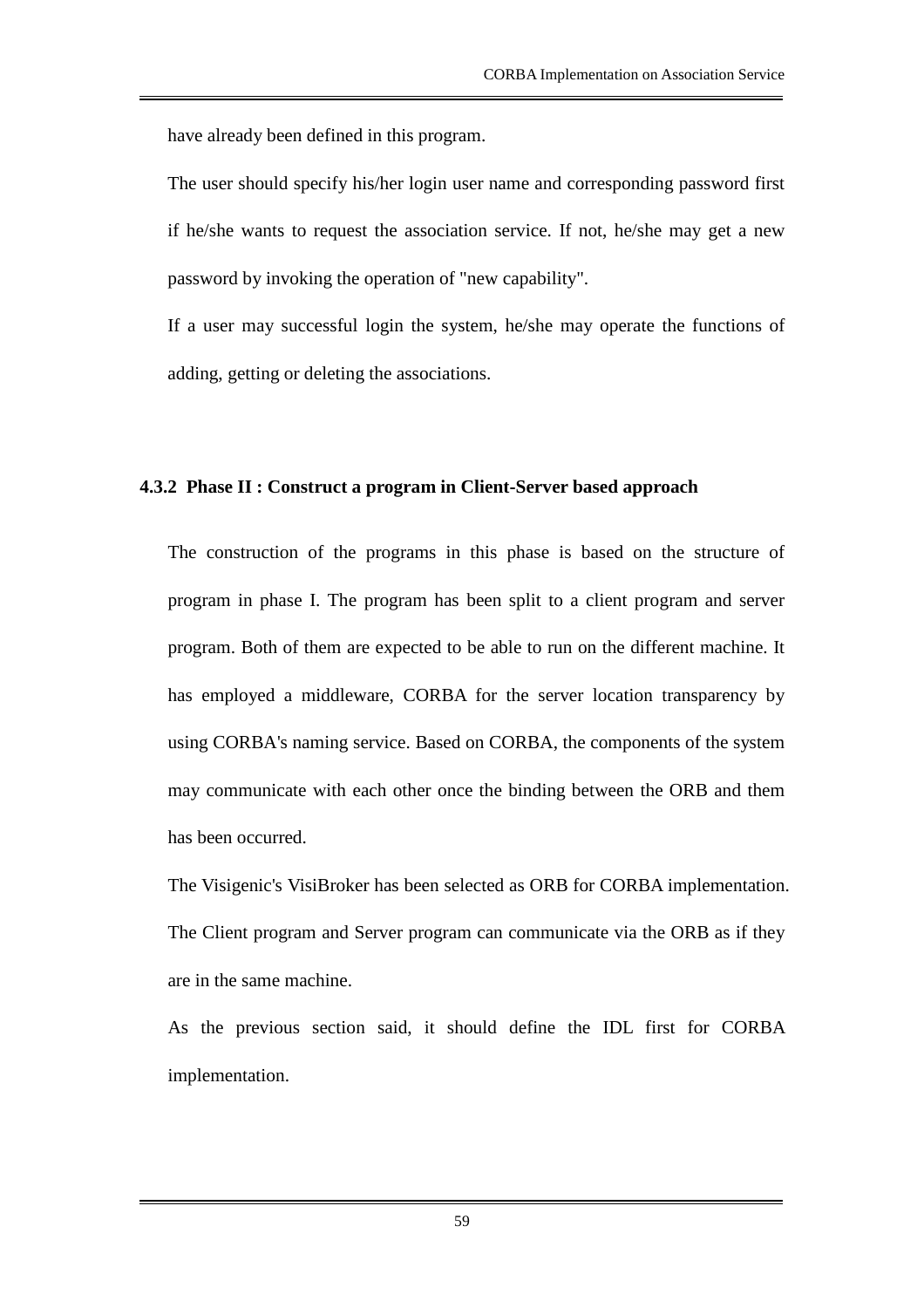### **4.3.2.1 Step 1) Define IDL**

In order to deal with the occurrence of error, a few user-defined exceptions are defined in the IDL:

1) An error will be occurred if the tuple cannot be found during the searching of key from a list, and so an exception needs to be defined:

exception tupleNotFindException{};

2) An error will be occurred if the "id" cannot be found during the searching of

"id" from a list, and so an exception needs to be defined:

exception idNotFindException{};

3) An error will also be occurred if the password doesn't match the login user name, and so an exception needs to be defined:

exception idNotMatchException{};

Based on the modules defined in section 4.2, the corresponding interfaces are defined by IDL as the following:

1) **tuple module:**

typedef sequence<octet> ByteArray;

interface tuple {

attribute long long id;

attribute string key;

attribute ByteArray value;

attribute long size;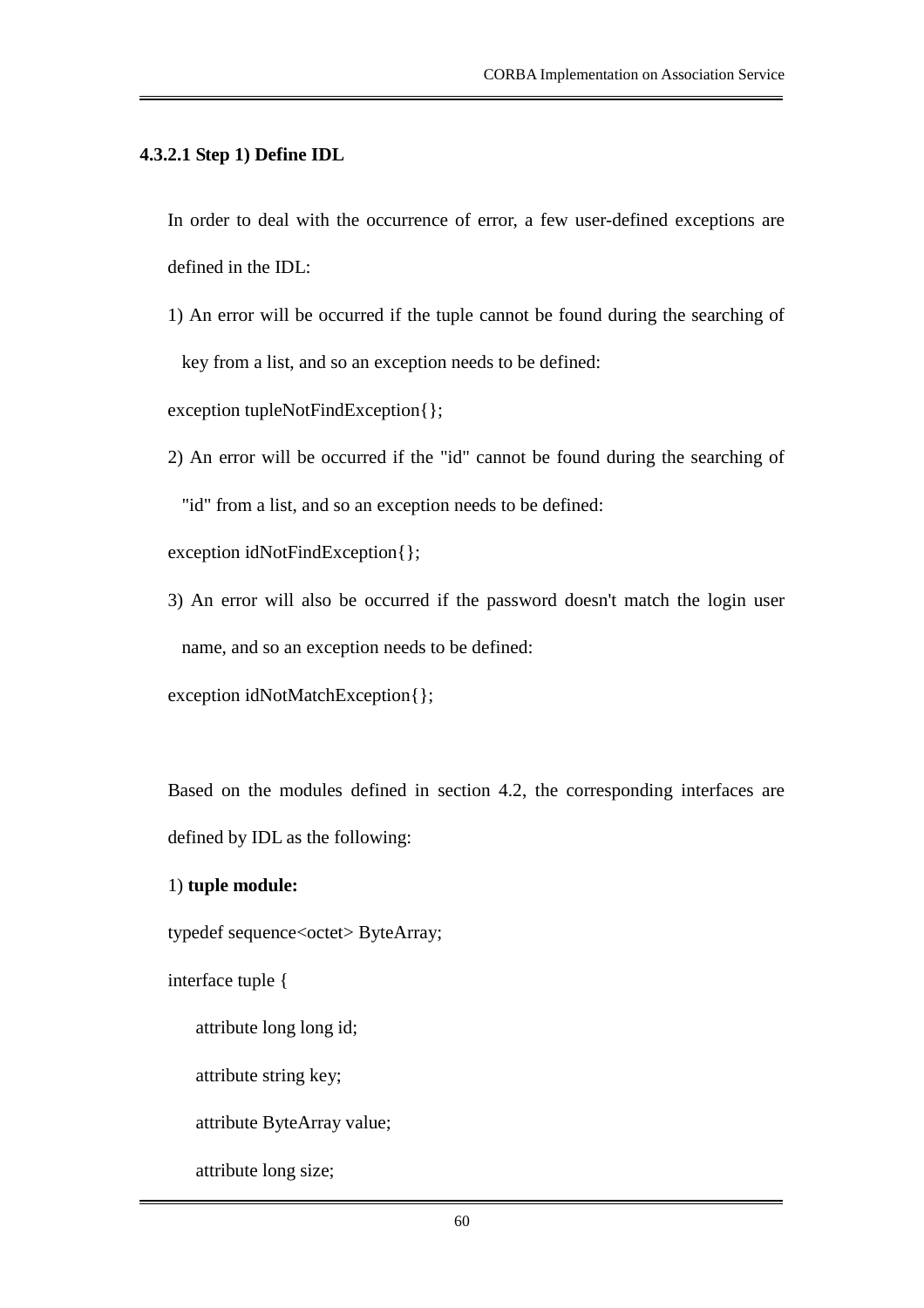```
attribute string valueType;
```
attribute tuple prev;

attribute tuple next;

};

### 2) **List module**

interface List {

attribute long length;

attribute tuple first;

attribute tuple last;

};

### 3) **ListHandler module**

interface ListHandler {

List EmptyList();

void AddTuple(in tuple addtuple, in List givenlist);

void RemoveTuple(in tuple removetuple, in List givenlist)

raises(tupleNotFindException) ;

tuple FindTuple(in tuple findTuple, in List givenlist)

raises(tupleNotFindException) ;

string FindID(in long long id, in List givenlist)

raises(idNotFindException) ;

};

### 4) **HashTable Module**

typedef List ListArray[256];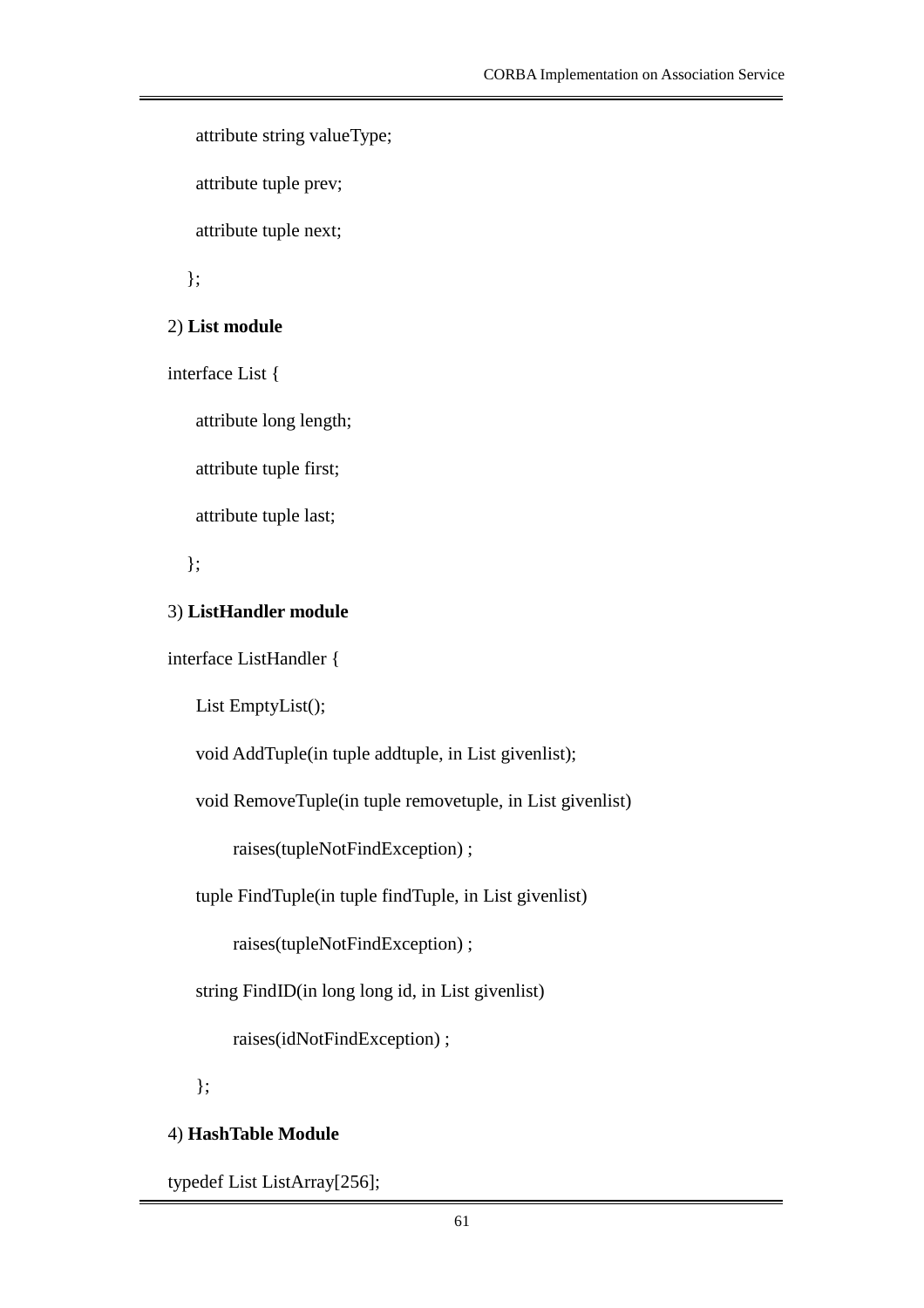typedef long TArray[256];

interface hashTable {

attribute ListArray listArray1;

attribute TArray Tvalue;

};

### 5) **tableHandler Module**

interface tableHandler {

hashTable InitialiseList();

List Insert(in tuple InsertTuple, in hashTable table);

List Find(in tuple Findtuple, in hashTable table);

List Delete(in tuple DeleteTuple, in hashTable table);

};

## 6) **Association Module**

interface Association {

void PutAssociation(in long long id, in string key, in ByteArray value, in long

size, in string valueType);

tuple GetAssociation(in long long id, in string key)

raises(tupleNotFindException) ;

void DeleteAssociation(in long long id, in string key)

raises(tupleNotFindException) ;

string Enumerate(in long long id)

raises(idNotFindException) ;

void SaveData(in string saveD);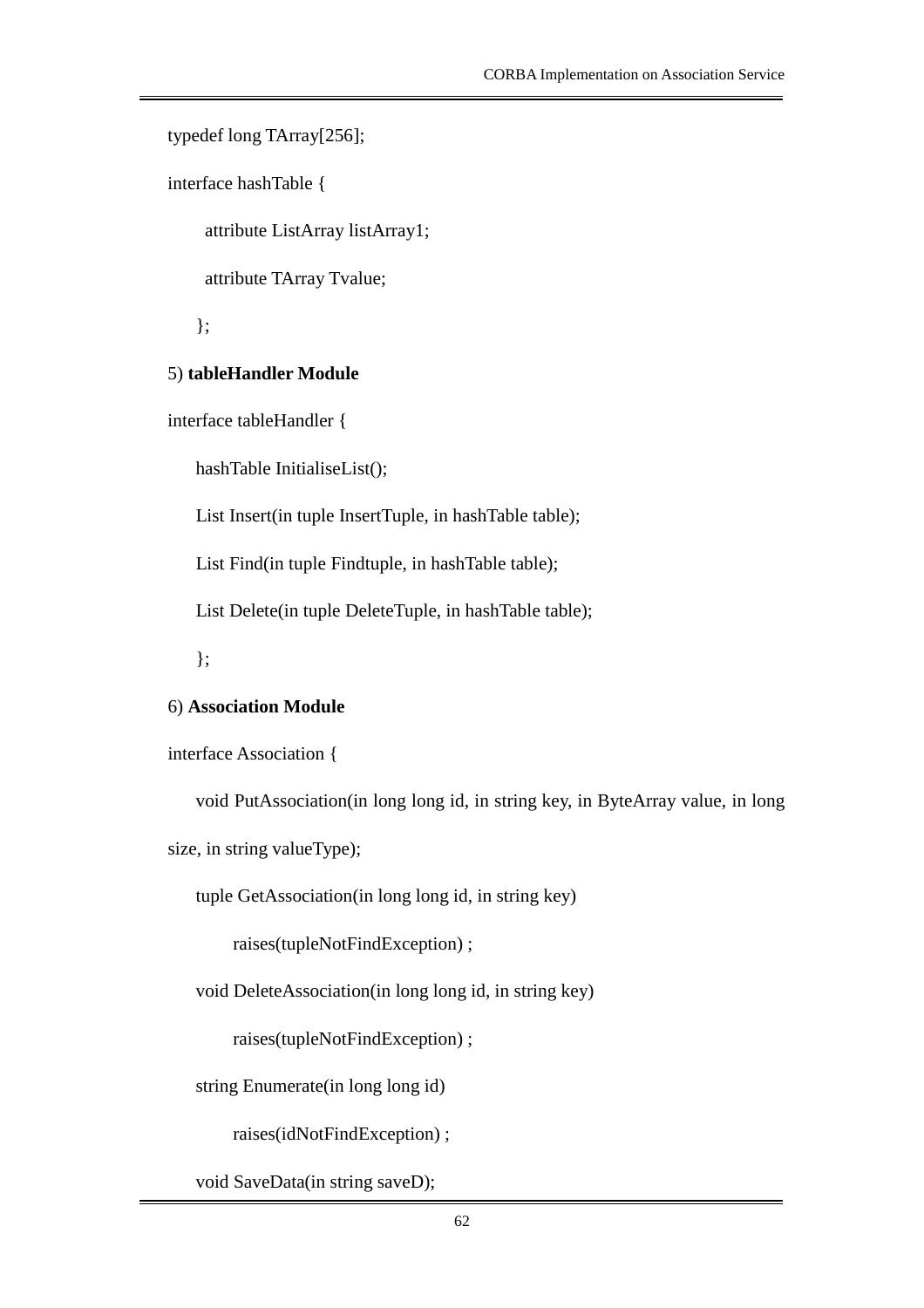void RecoverData();

void inData(in string dbfName);

void DeleteID(in long long id);

};

### 7) **Capability Module**

interface Capability {

string newCapa(in string useName);

string restrictCapa(in string userName, in string userID, in string newUserName, in string right)

raises(idNotMatchException);

string checkID(in string userName, in string userID)

raises(idNotMatchException);

};

};

#### **4.3.2.2 Step 2) Implement these interfaces with Java class**

The second step is to use an IDL compiler to compile the IDL. IDL itself is independent from the programming language. What code to be generated is dependent on the kind of IDL compiler to be used. It is planned to use Java to develop the system. In case of that, the visibroker's Java IDL compiler is used to generate the stub codes and skeleton codes.

After the compilation of IDL file by calling the command: "idl2java", a series of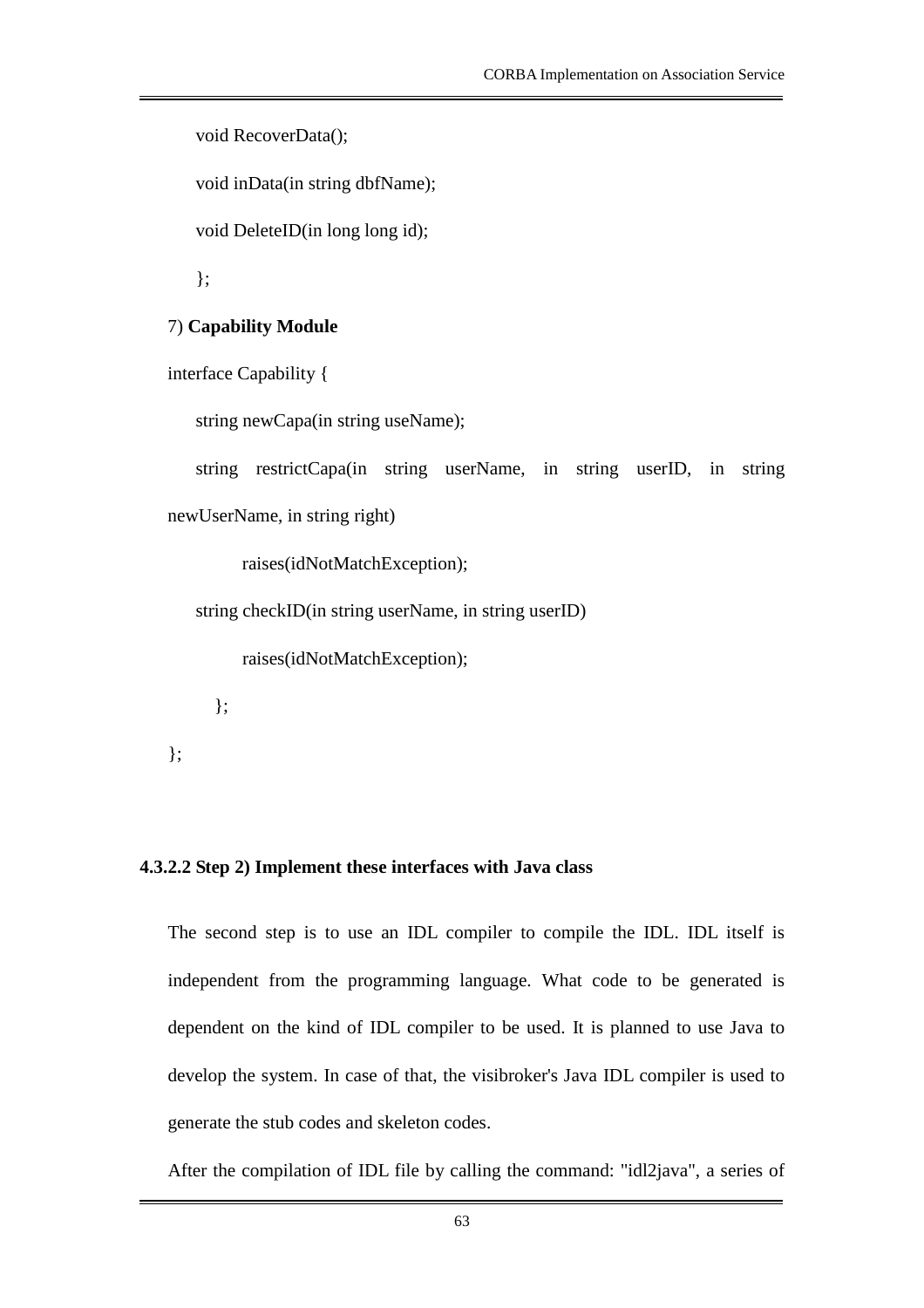Java files are generated. There are several files generated for each interface defined in the IDL file. For example, there are \_st\_Association.java, AssociationHelper.java, AssociationImplBase.java, Association.java, example Association.java, AssociationHolder.java and AssociationOperations.java, are generated for the interface Association. \_st\_Association.java, AssociationHelper.java and AssociationHolder.java are classified as the Client-side Java and the others are classified as the Server-side Java.

Each of them has their own function.

#### **\_st\_Association**

It is a Java class that implements the client-side stub for the Association object. It is an internal implementation of the Association interface that provides marshaling functions. It should be included in the client implementation.

#### **\_AssociationImplBase**

It is a Java class that implements the CORBA server-side skeleton for Association. It unmarshals the arguments for the Association object. It brings together the CORBA and Java object models. It does this by being a Java object that also implements the Java org.omg.CORBA.Object interface, which is the root CORBA interface all CORBA objects must implement. For the object implementation, a Java program should be constructed with the inheritance from this pre-defined Java class.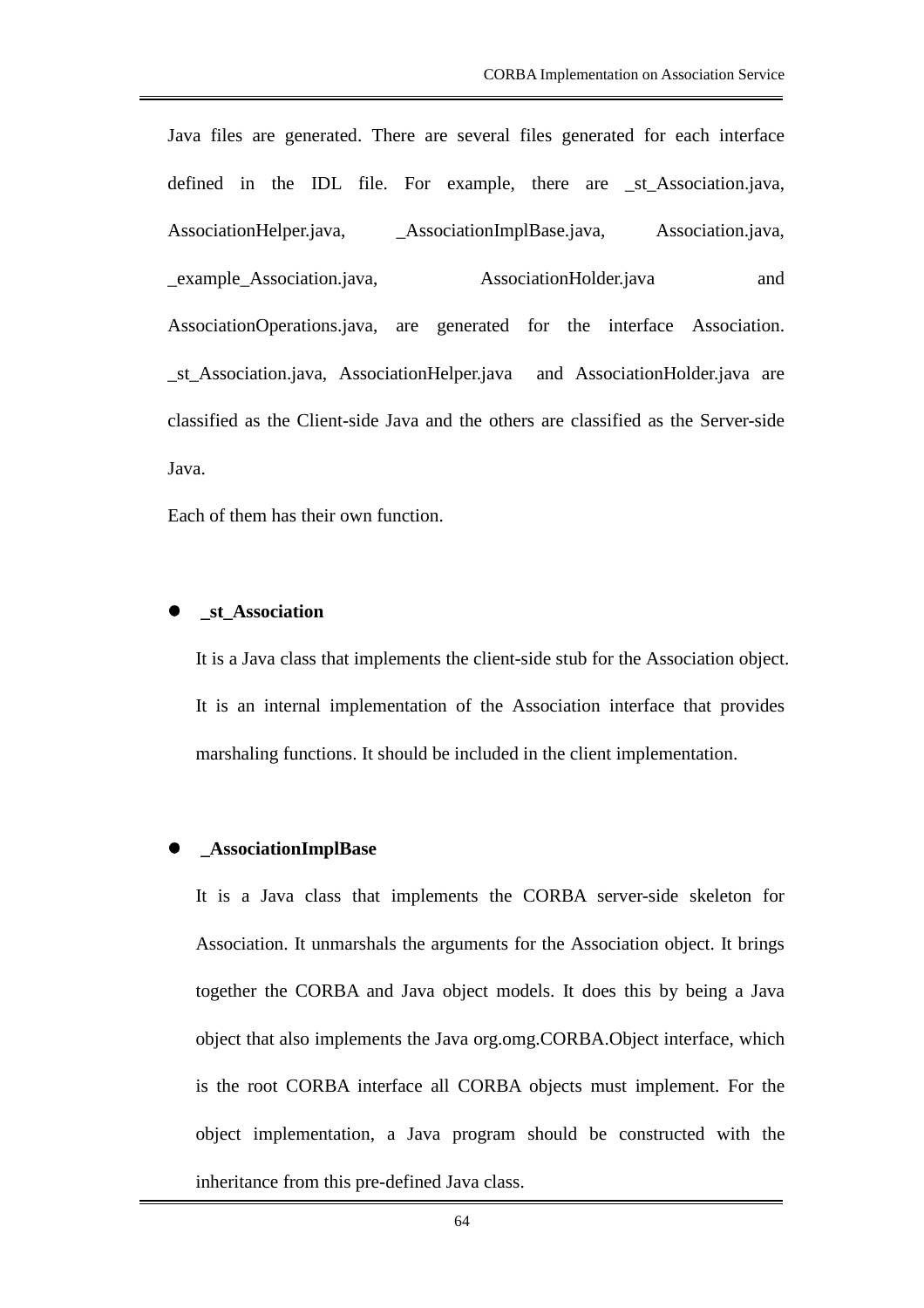## **AssociationHelper**

It is a Java class that provides useful helper functions such as narrow function and bind function for the client program. The clients may use it to locate objects of this type via the ORB.

## **AssociationHolder**

It is a Java class that holds a public instance member of type Association. Through Association Holder, clients and servers pass objects of type Association as "out" and "inout" parameters inside method invocations.

## **Association**

It is a Java interface mapped from the interface defined in IDL file. It is only an interface and therefore it needs to have extra code defined for implementation.

### **\_example\_Association**

It is an example class for the Association object implementation. It contains constructors and example methods such as PutAssociation, GetAssociaton and so on those were defined in IDL file. The methods have already defined in phase I. Therefore, the Association object implementation is easy to be completed by filling the methods in the example.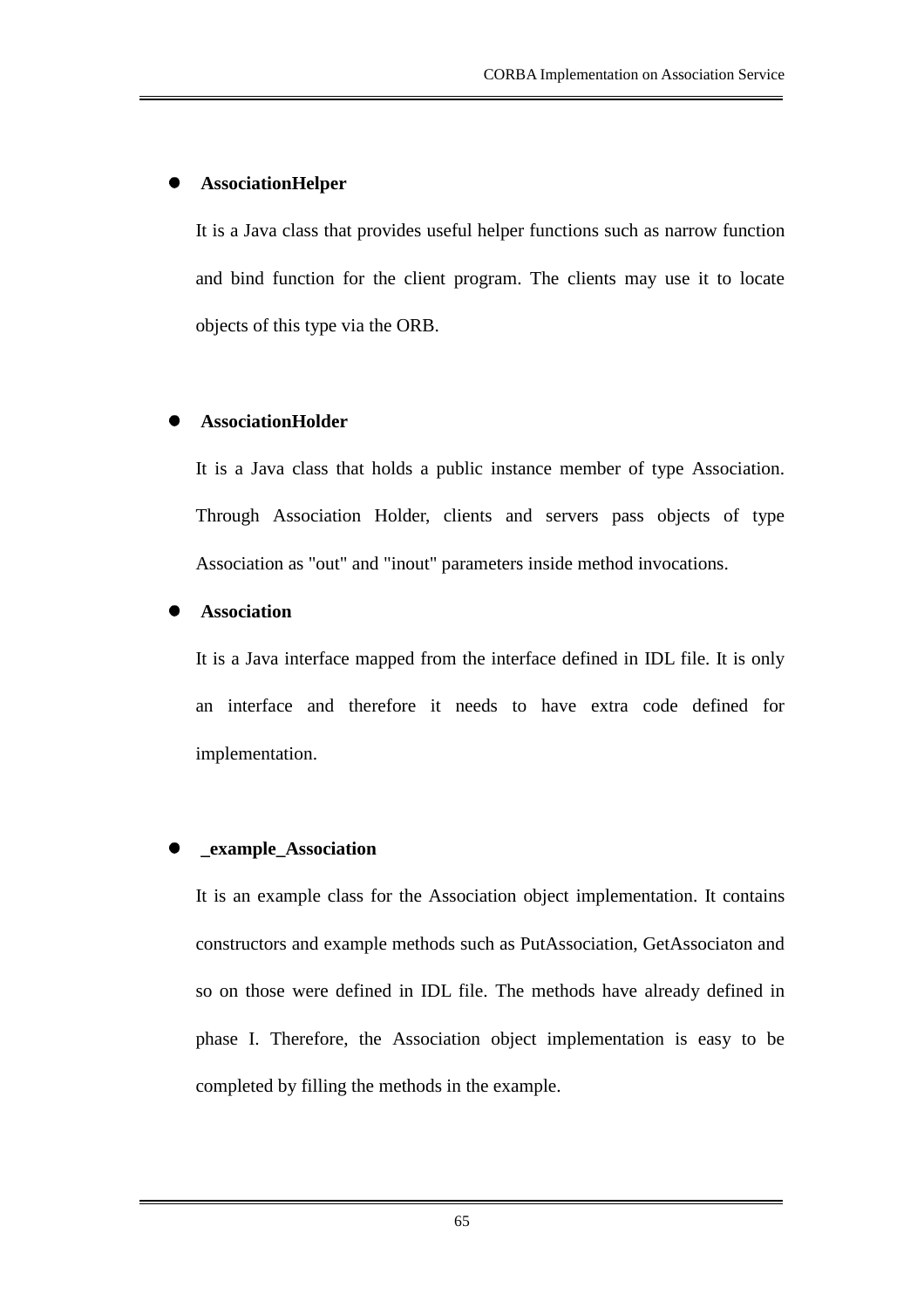### **4.3.2.3 Step 3) Object Implementations**

Each interface should have a Java file defined for object implementation. Accordingly, tupleImpl.java, ListImpl.java, ListHandlerImpl.java, HashTableImpl.java, tableHandlerImpl.java, AssociationImpl.java and CapabilityImpl.java are constructed.

It needs to create a server program for the initialization of the ORB environment and starts objects. This sever program has the main method to:

- 1) initialize the ORB,
- 2) initialize the BOA,
- 3) create a AssociationImpl object and CapabilityImpl object,
- 4) export the newly created objects to the ORB,
- 5) wait for incoming requests from client side.

## **4.3.2.4 Step 4) Creation of Client program**

The user interfaces are defined in client program. Besides, the client program has the main method to perform the following functions:

- 1) initialize the ORB,
- 2) locate the remote Association object and Capability object,
- 3) submit the request and receive the reply.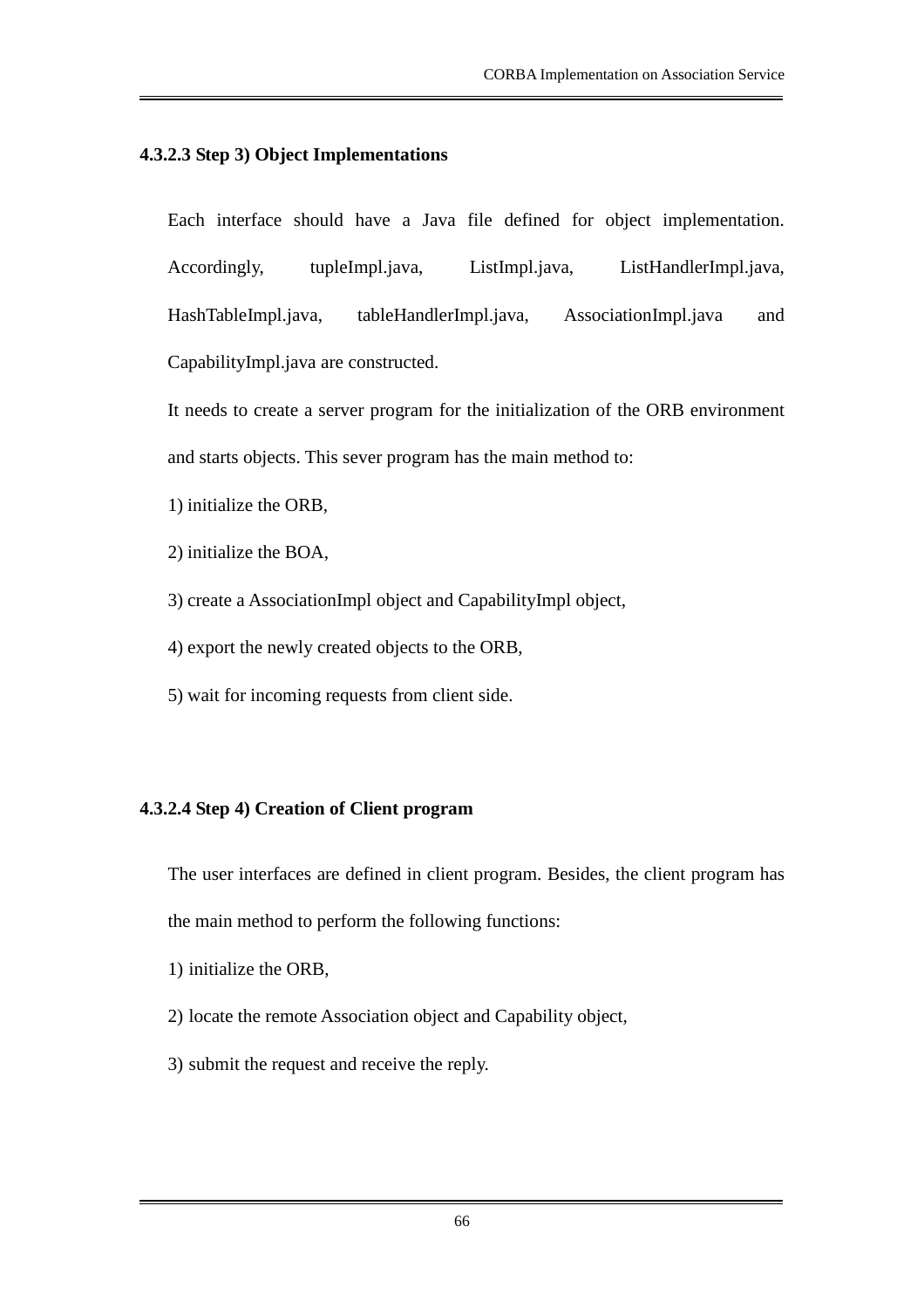### **4.3.2.5 Step 5) Run the Client/Server Program**

To run the Client and Server program, it should start the Visibroker ORB Smart Agent (osagent) first.

The osagent is a dynamic, distributed directory service that provides facilities for both client applications and object implementations. When a client application invokes the bind method on an object, the osagent locates the specified implementation and object so that a connection can be established between the client and the implementation. Object implementations register their objects with the osagent so that client applications can locate and use those objects. When an object or implementation is destroyed, the osagent removes them from its list of available objects.

After the byte codes of Client and Object Implementations have already been generated, the Client and Server can be run by the command: vbj, which is used to start up the local Java interpreter.

The Client and Server can be woken up in different machines and the server is transparent in location. The Client and Server are connected via the ORB indirectly. All the operations of the association service is the same as those of the single program defined in Phase I.

The program developed in this phase still cannot handle the permanent and recoverable associations. These attributes are added in Phase III.

67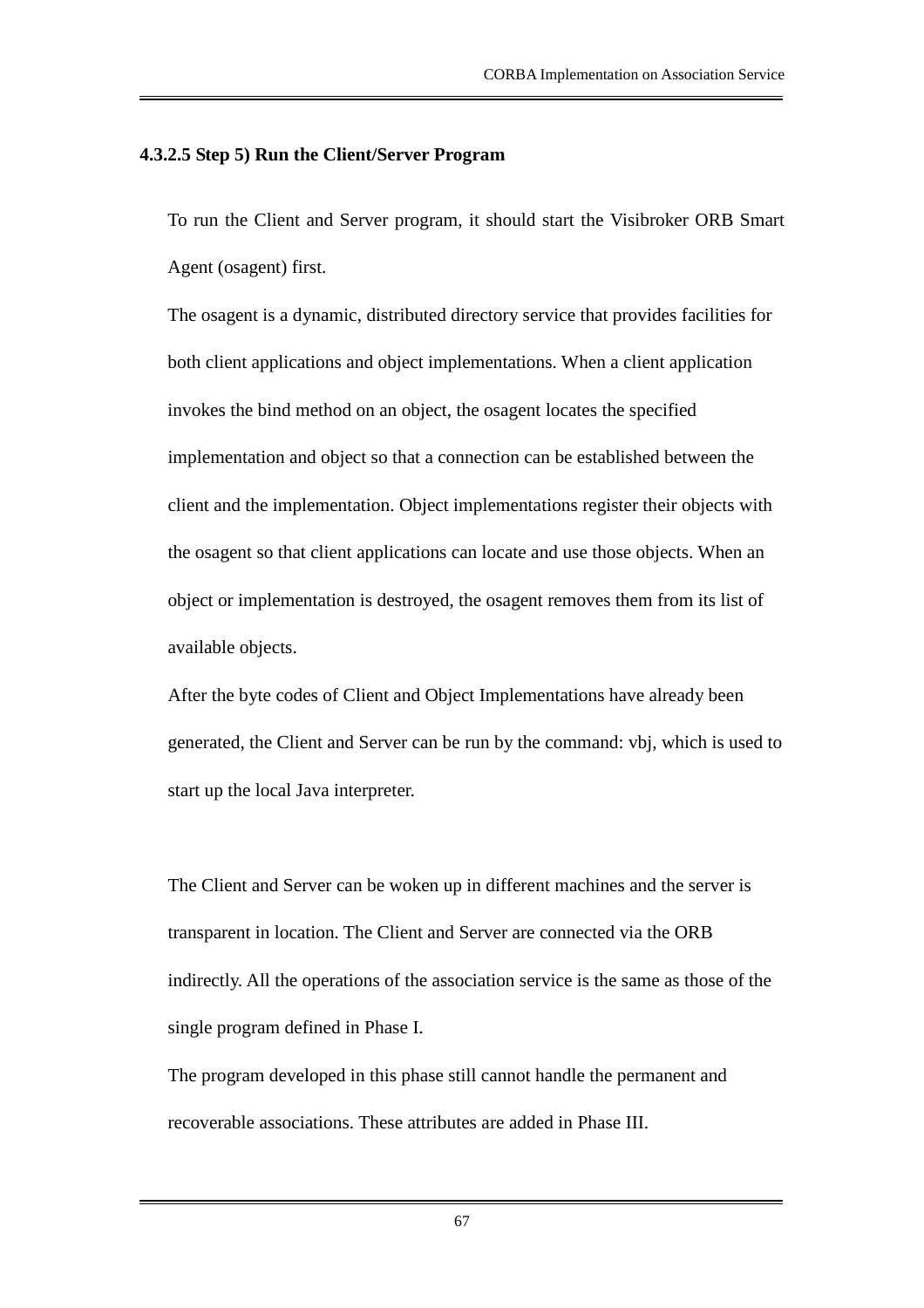## **4.3.3 Phase III: Permanent and Recoverable Attributes of the Associations**

In order to make the associations created to be persistent and recoverable. The Oracle database is applied in the project to store the associations (ref to figure 4.4).



figure 4.4

Two tables of the database are created as "association" and "tempasso" for the storage of associations. The table "association" is used to hold the permanent associations and table "tempasso" is a temporary table created for recoverable attribute.

If the system is being closed in a normal procedure, the user will be asked whether the modification on associations is saved or not. If the user confirms to save the modification, the information stored in table "tempasso" will be read and used to update the permanent table "association". Afterwards, the table "tempasso" will be emptied.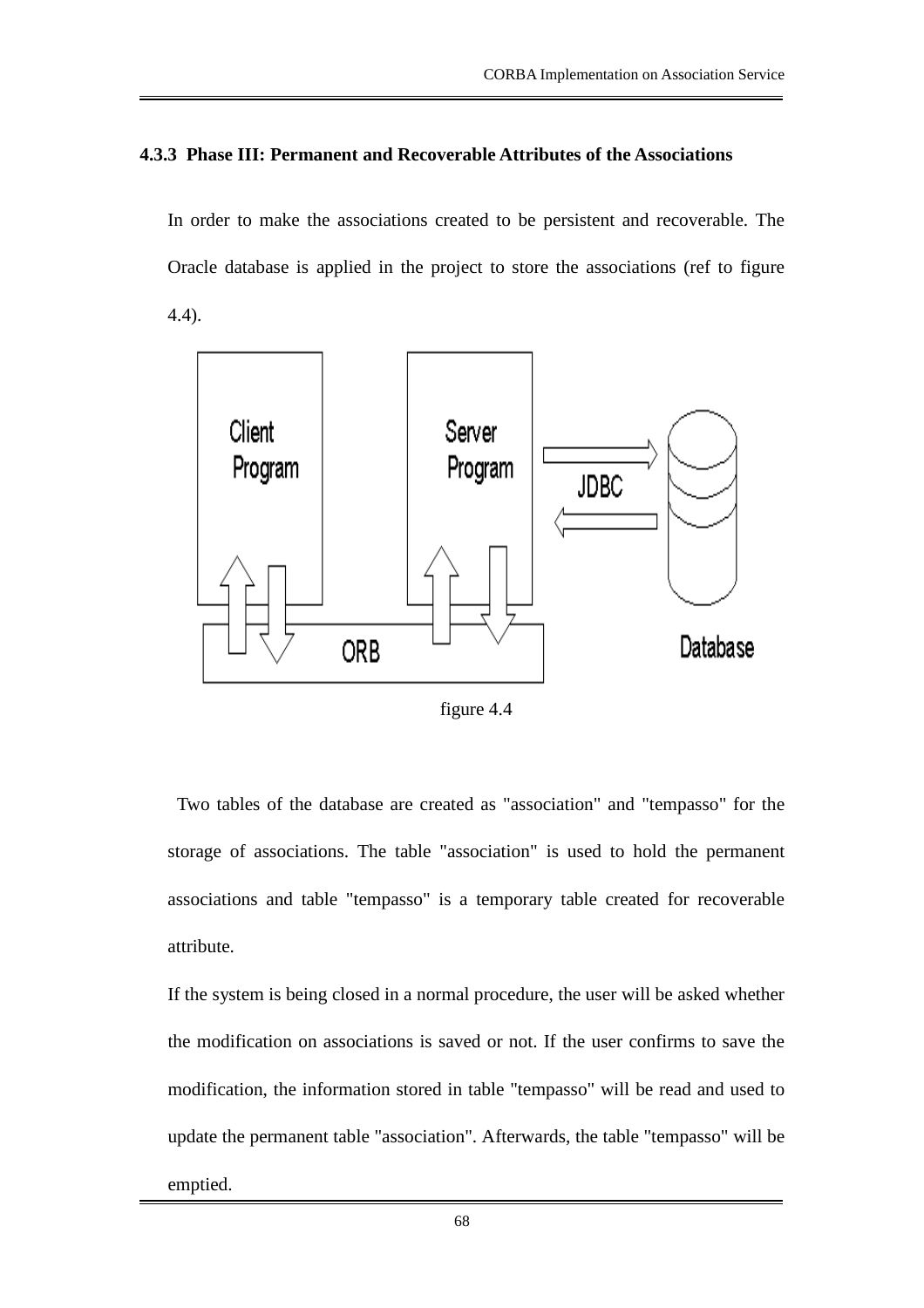However, if a sudden crash of the association service system is occurred, there is no way for the user to save the modified associations into the permanent table: "association" for future retrieval. However, the damaged manipulation on association can be recovered into the volatile memory because of the existence of temporary table, "tempasso". The table "tempasso" has held all the information about adding or deleting associations during the system operated.

Every time a user can login the system successfully, the associations belonging to this user will be read from both table "tempasso" and the permanent table "association". The table "tempasso" is read after the retrieval of data from table "association" has completed.

If there is no sudden crash of the system , the table "tempasso" will be empty and no information about the modification of associations can be read from it. Otherwise, the information for recovery is read and used to update the associations stored in the volatile memory. Based on this mechanism, the associations can have the persistent and recoverable attributes.

In order to distinguish the kinds of manipulation on data, besides the columns created for holding the elementary variables of a tuple, one more column, "flag1", is created to hold a flag that indicates the kind of modification on association. If the value of flag1 is "delete", the corresponding association will be removed from the system. Otherwise, the added or updated association will be retrieved into the volatile memory.

To hold the related values, the database is designed as the following: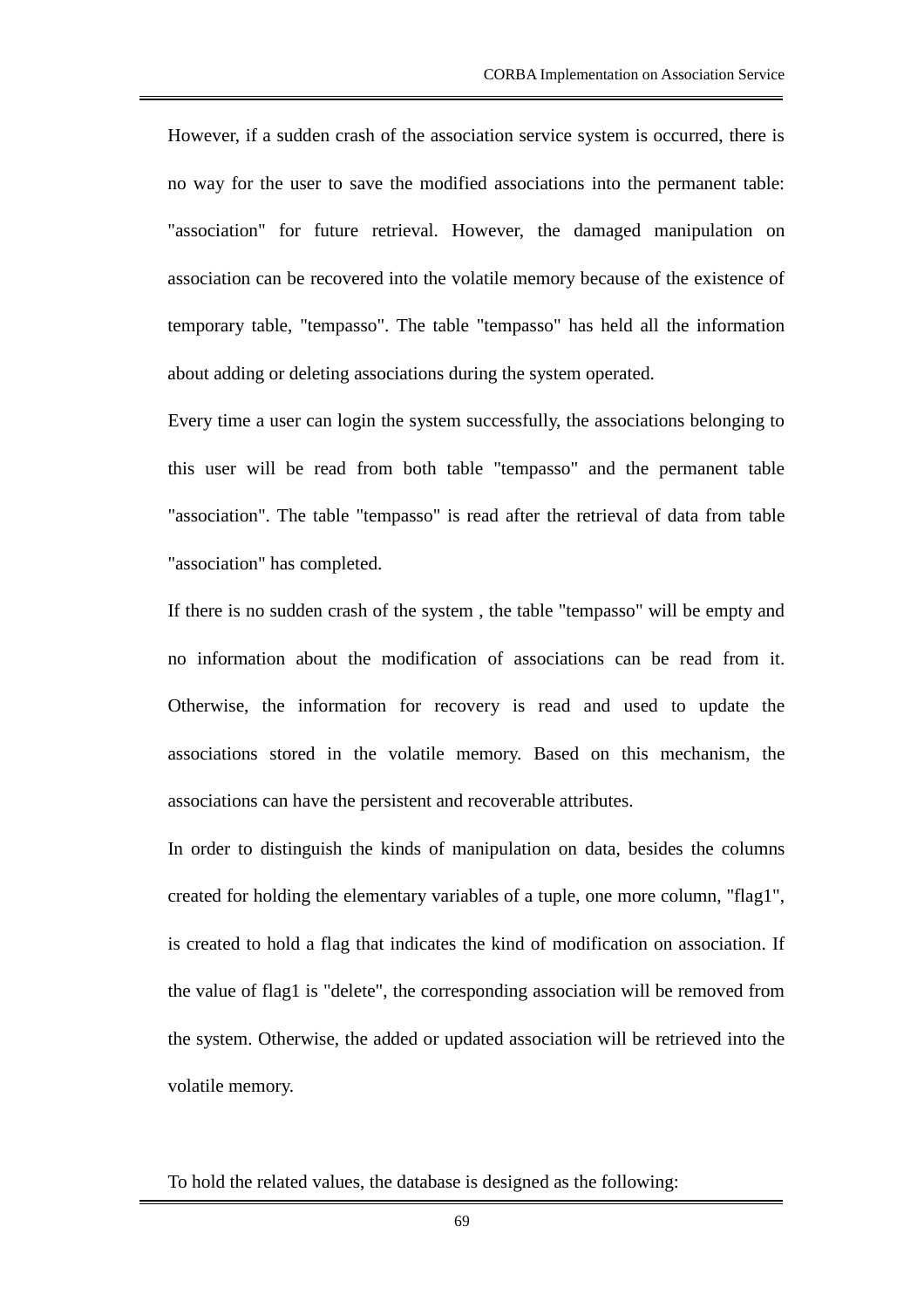| <b>Name of Column</b> | <b>Oracle Datatypes</b> |
|-----------------------|-------------------------|
| id1                   | number(20)              |
| key1                  | varchar $2(256)$        |
| value1                | long raw                |
| size1                 | number(10)              |
| valuetype1            | varchar $2(256)$        |

## **"association"**

table 4.3

## **"tempasso"**

| <b>Name of Column</b> | <b>Oracle Datatypes</b> |
|-----------------------|-------------------------|
| id1                   | number(20)              |
| key1                  | varchar $2(256)$        |
| value1                | long raw                |
| size1                 | number(10)              |
| valuetype1            | varchar $2(256)$        |
| flag1                 | varchar $2(10)$         |



## **Summary of datatypes used:**

- varchar2(size) : Variable-length character data. A maximum size is specified in the parenthesis.
- number(p, s) : Variable-length numeric data. "p" is precision and "s" is scale. if no precision is specified, the column stores values as given. If a scale is not specified, the scale is zero.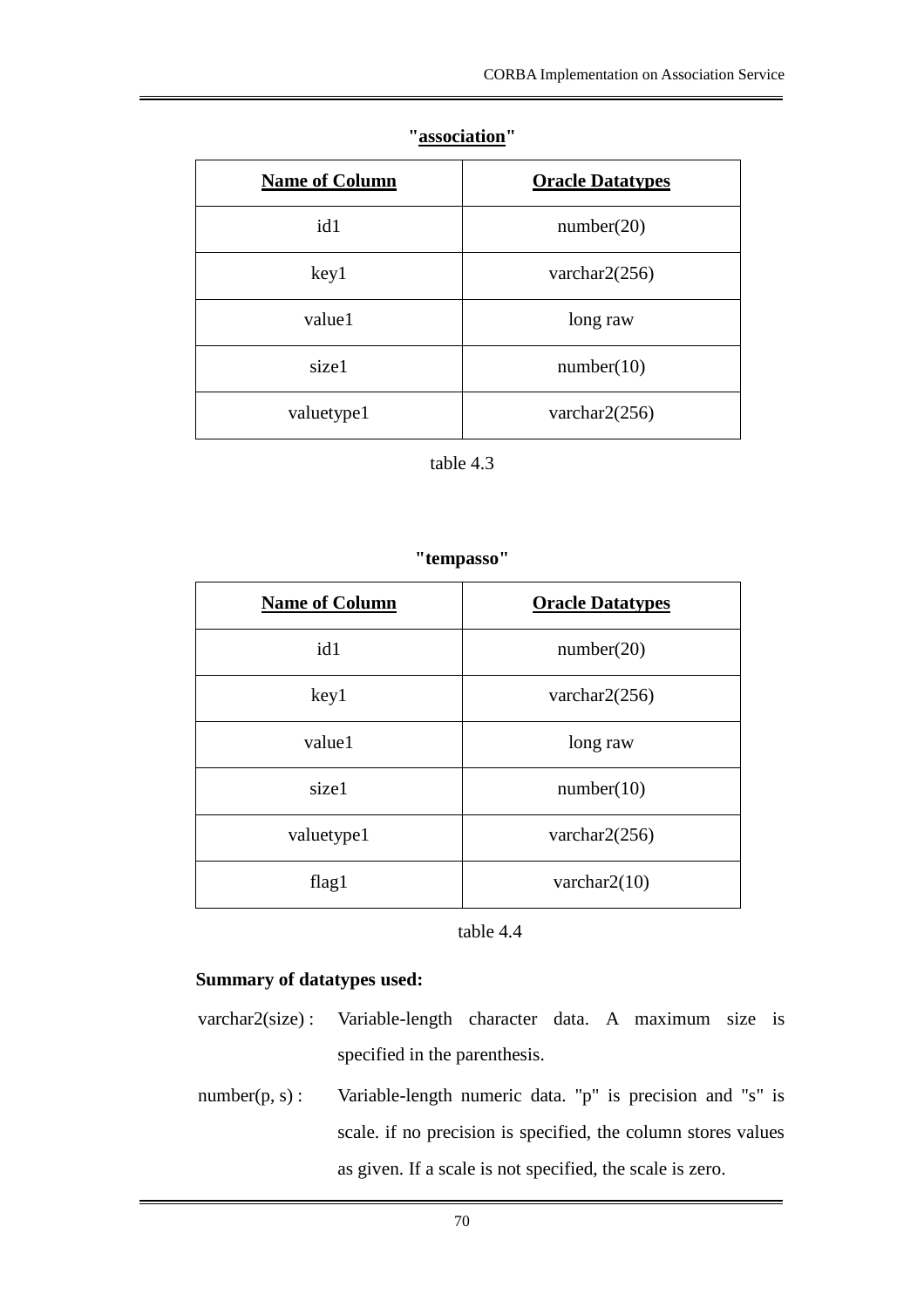long raw : Variable-length raw binary data.

The second middleware, JDBC, is applied for the connection between the Java program and the Oracle database. The JDBC has provided the means to query and maintain a distributed database.

## **4.3.3.1 Steps to involve the database via JDBC program:**

## **1) Load driver**

The first step in using JDBC is to load the JDBC-ODBC bridge driver to create an environment in the program such that the following step can be done. The "forName" method of "Class" object is used to achieve this target.

## **2) Create connection**

It needs to establish a connection to the database before any database-specific SQL statements in the Java program. The connection is established by the calling to the "DriverManager getConnection" method.

### **3) Create statement**

After the establishments of the driver and the connection, It needs to define a "Statement" object to manage the SQL statements. The "createStatement" of "Connection" class is used to acomplish this creation. The alternative of "Statement" object is "PreparedStatement" object which allows the SQL statement to be sent to the database for parsing and optimization before execution.

### **4) Execute statement**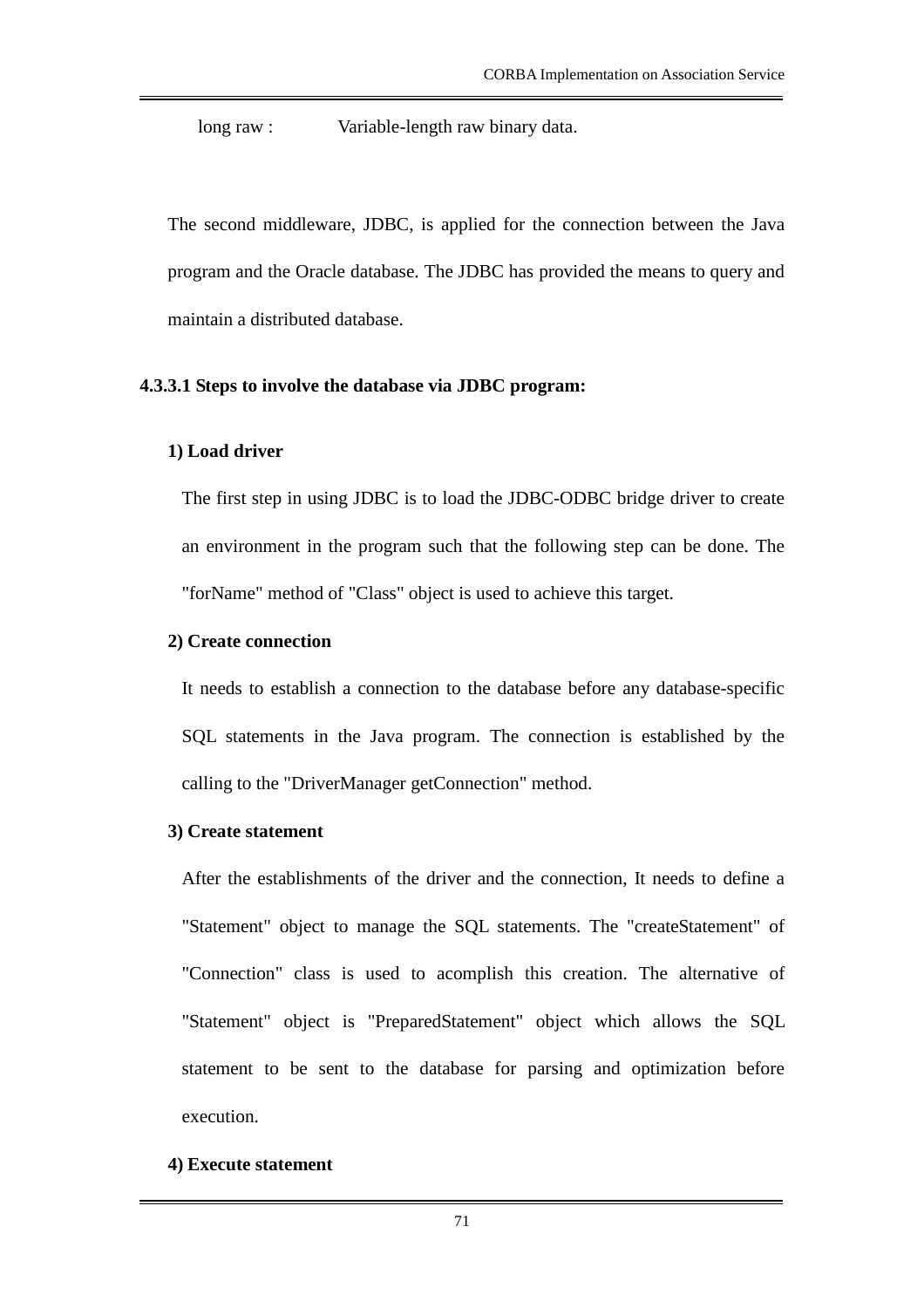After the creation of "Statement" object or "PreparedStatement" object, The SQL statement can be executed by calling "executeQuery" or "executeUpdate". General speaking, the "executeQuery" is applied for the query to the database whereas the "executeUpdate" is used when there is modification on the database.

## **5) Iterate ResultSet if there is some value returned from database.**

The "ResultSet" is a JDBC Java class for the collection of results retrieved from the database by query statement. In case the retrieval of results is row by row, the "ResultSet" provides a method for iteration.

Based on JDBC, the server program may save the new or updated associations in the database for permanent attribute. The editing associations can also be recoverable even the sudden crash of the system.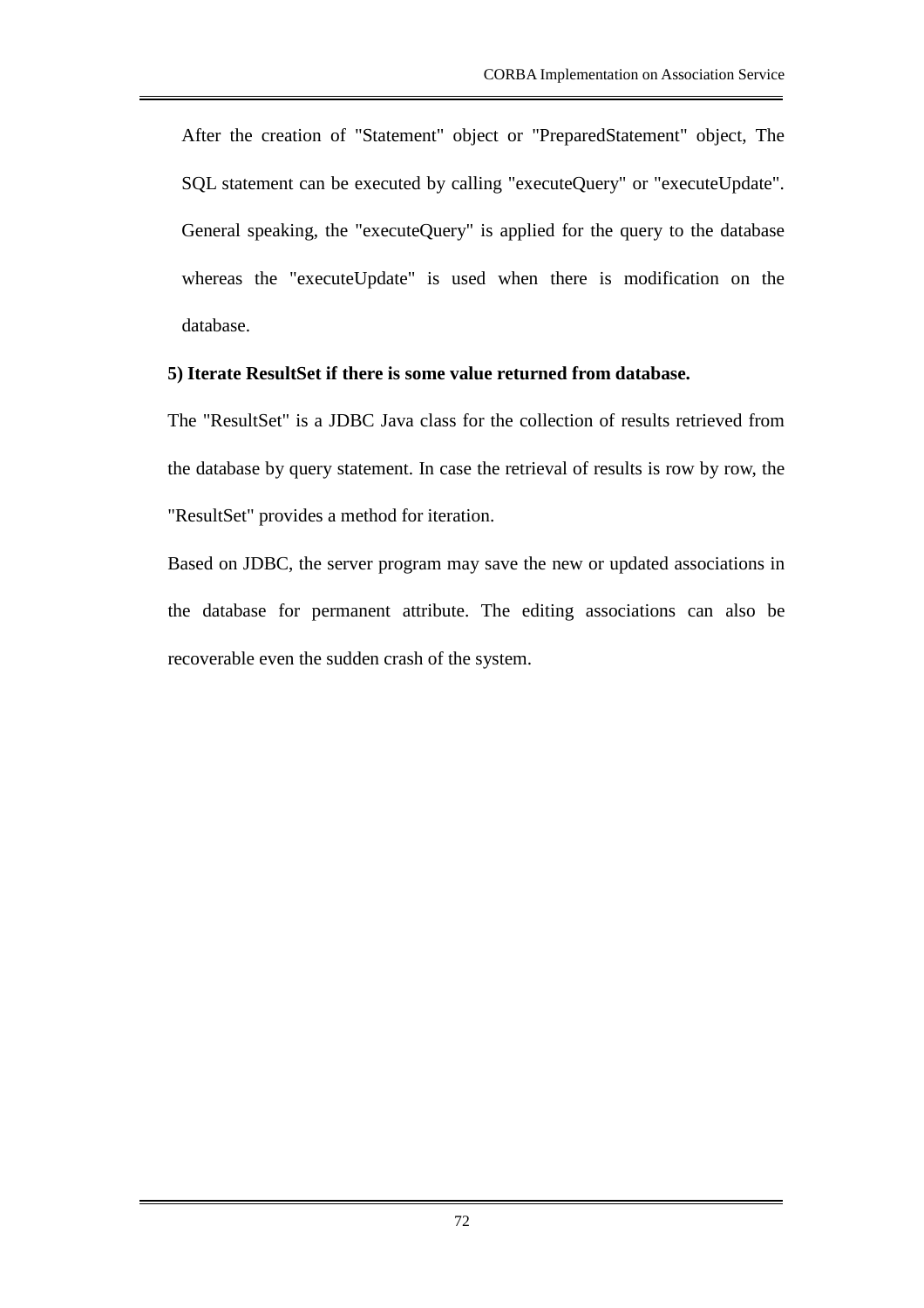# **5. System Requirement**

The association service is designed in client-server based approach with CORBA implementation, and so it is expected to run on the distributed environment. All the programming codes for the system is a Java codes. Java is a programming language designed especially for the use in internet and one of the strong point is machine independent. Therefore, theoretical speaking it may run on both PC and Unix workstation if the required software exists.

## **Software requirement**

- JavaSoft JDK 1.1 version or above
- Visigenic VisiBroker for Java
- **Oracle database**
- X server for MS windows if display on PC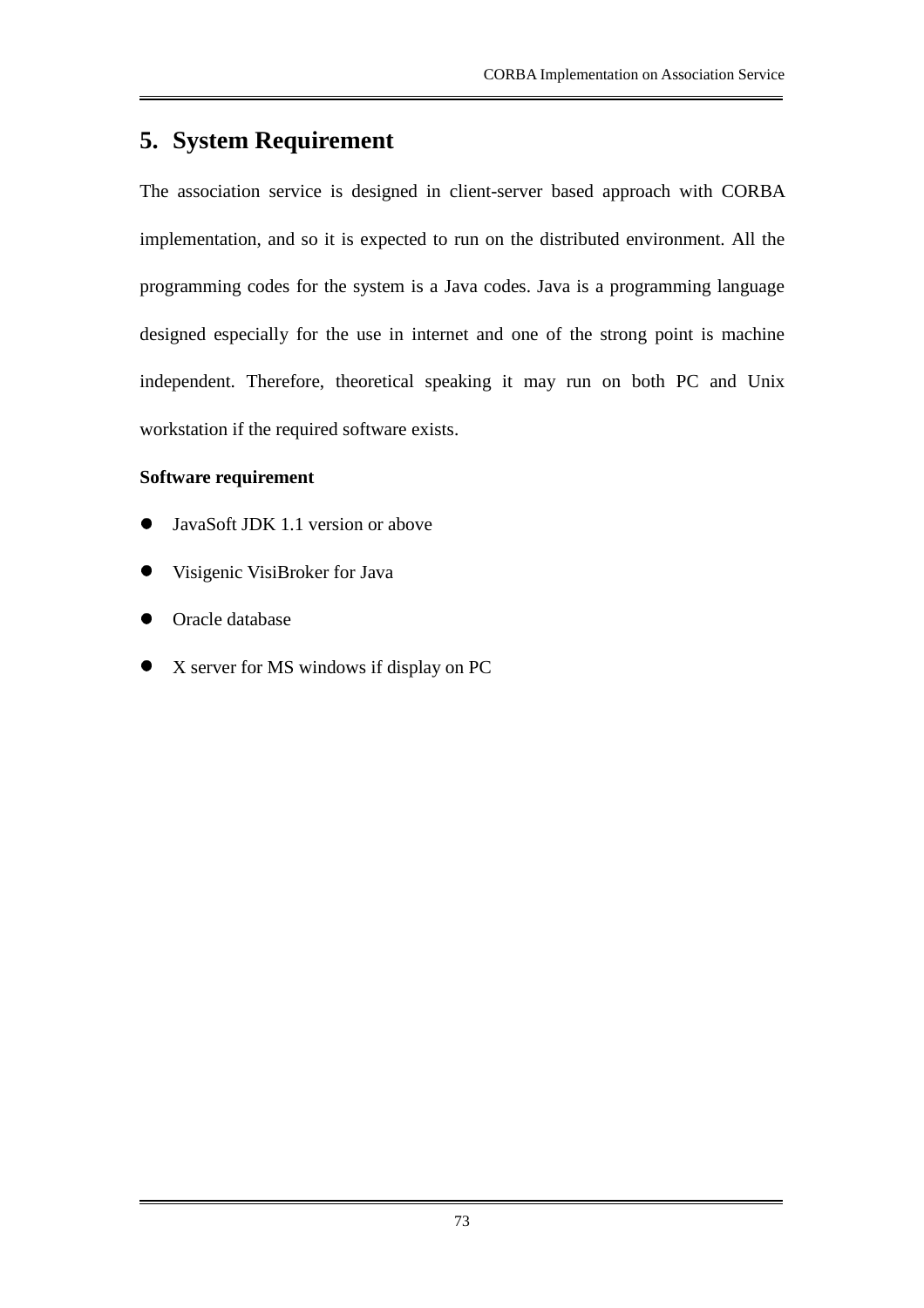## **6. Experience for the Development of the Project**

There are so many constraints and consideration during the construction of this system. It needs to select which programming language to be utilized and which method for the retrieval of data. It also needs to consider the availability of hardware and software. The following description is some experience obtained during the development of this system.

#### **6.1 Usage of programming language**

Originally, it is planned to use C++ for coding, but it has changed to use Java to develop the system because there are abundance of libraries be able to be called. Consequently, the Java ORB visibroker is applied for the CORBA implementation. Although IDL is not an actual programming language and it is only a design on the interface, coding on the server program and client program becomes more easily because of the utilization of IDL.

### **6.2 Application and applet**

If it implements a client as a Java application, there is no need to worry about the restrictions that exist for applets for the security control. It is simply running the client and server programs in their Java virtual machine (JVM) and using the ORB for interaction. However, the client codes is running in remote Unix machine and it needs an X server for MS windows for the export of display from the Unix application.

On the contrary, if a client is developed as an applet, the applet byte code of the client is exported to the local machine and running in the JVM included in web browsers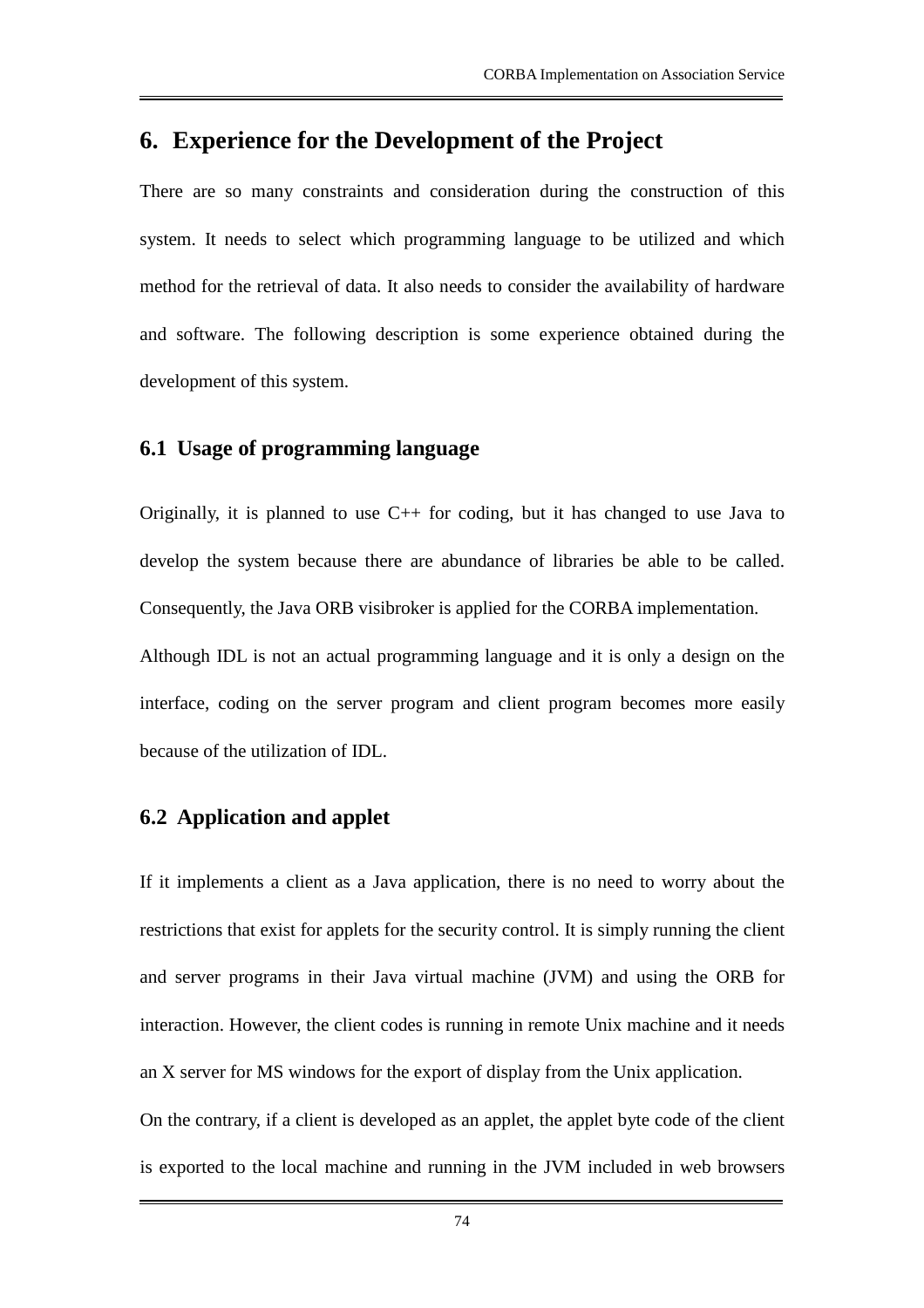such as Netscape, Internet Explorer. There is no need for a user to install an extra X server for MS window if he/she is using PC as local machine. It may browse the character of Unicode easily if the web browser supports.

Java applet is designed to implement in the internet environment and the security issue is much concerned. In case of that, applet sandboxing is responsible to introduce the limitation of the accession on the devices of the local machine to prevent the unpredictable destruction done by an untrusted applet. It allows applets having the connection to only the host where they were downloaded from. An applet client is restricted to invoke only the operations of objects that are local or reside on its host of origin.

For CORBA, however, one of its missions is to provide location transparency. It means that a client can invoke operations on the object but regardless of their physical location. Obviously, the existence of Java applet sandboxing is in conflict with this attribute of CORBA.

In case of that, the "CORBA Implementation on Association Service" is developed as a Java application. In fact, there is a way to solve the problem of conflict and this will be discussed in Chapter 7.

#### **6.3 Data retrieval from database**

In order to having persistent and recoverable association service, it needs to have a connection of the Server program with the database and there are the input and output operations on associations between the volatile memory and the secondary storage. There may be different arrangements on the data flowing between memory and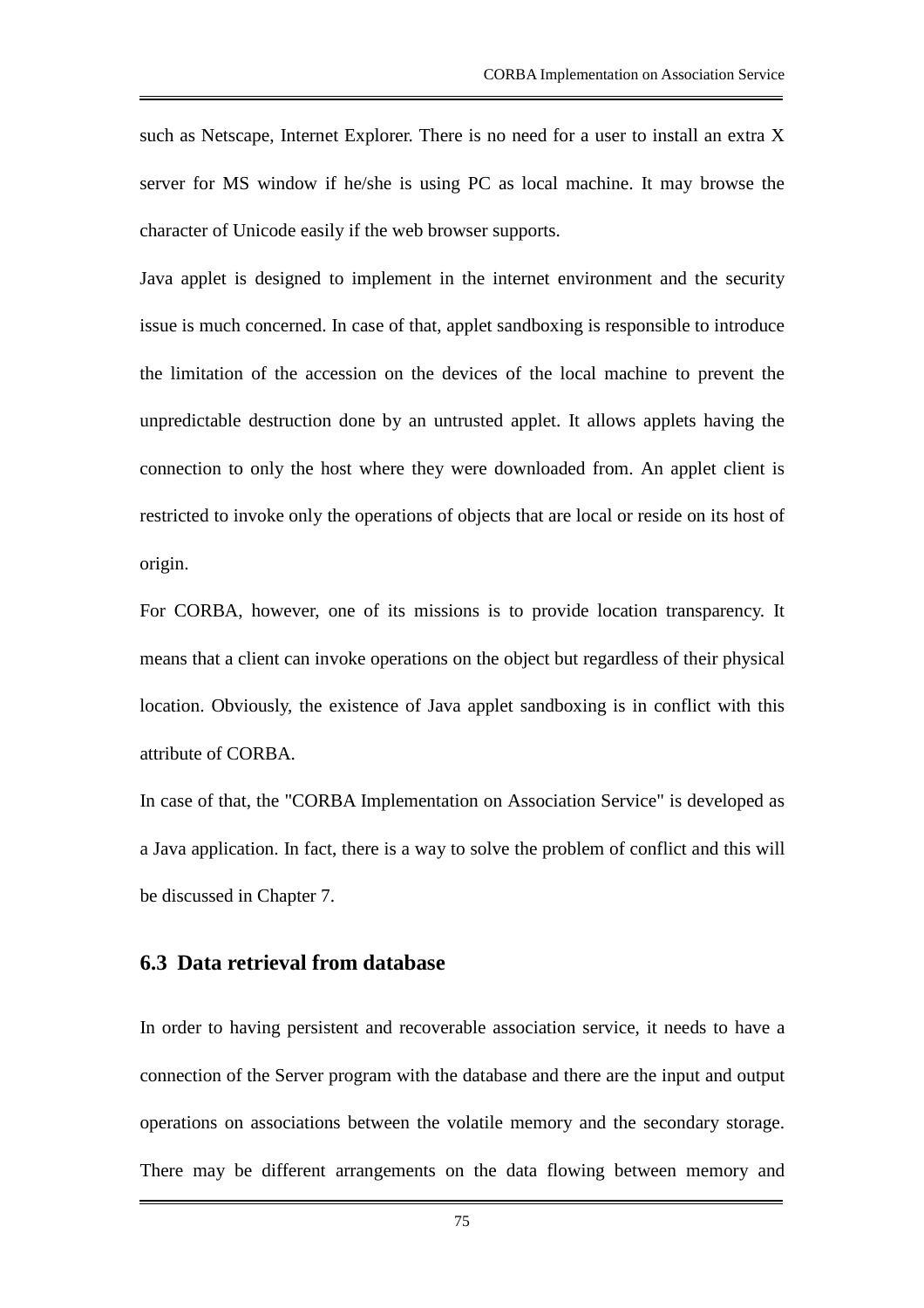database:

#### **Approach 1**

One of approaches is to retrieve all the saved associations into the memory when the client side program is woken up. All the operations on the association such as adding association, getting association and deleting association will be done in the volatile memory. It will only have a backup about the operation being done in a temporary table of the database for recoverable. And therefore, it should handle the data structure for searching and grouping. The tuple, list, hash table and their handler are constructed for these objectives. All the manipulations done on the associations will be saved to a permanent table in the database only when the client leaves the system.

#### **Approach 2**

Another approach is to interact with the database each time when there is a manipulation done on the associations. When there is a new association input from client side, it will be saved to the permanent table of the database directly. When there is a request on searching an existing association, it will search the database directly. In case of that, there is no need to design extra modules to speed up the searching. It is because the data in the database may be search in sequential or by index.

In first approach, most of the manipulation of data is done in the volatile memory. It is known that running in the memory is much faster than in the hard drive. Therefore, it will be more efficient for searching in first approach compared with second one. General speaking, however, the volume of memory is much less than that of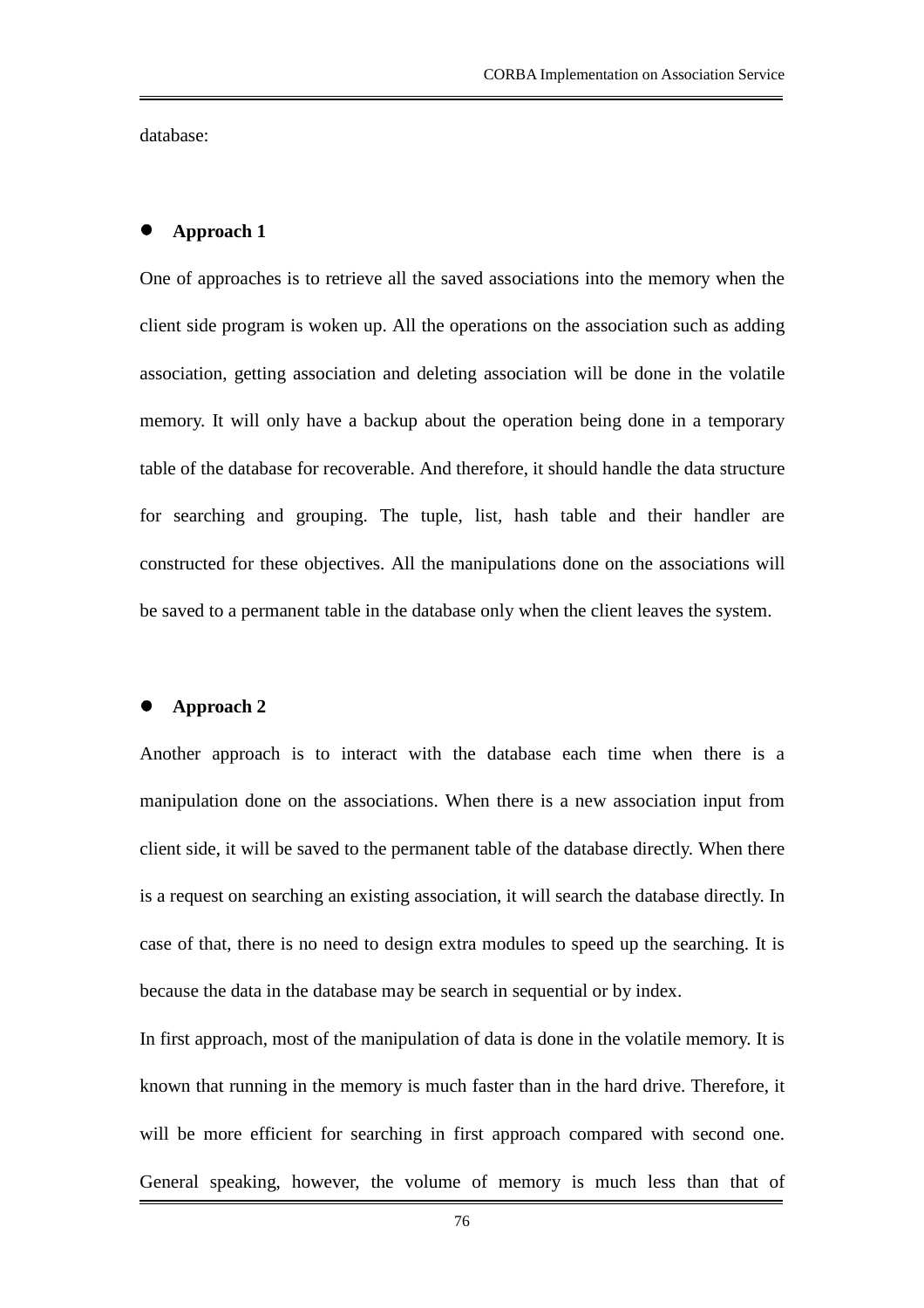secondary storage. If the number of associations is larger and larger, the memory will be used up and out of space for adding associations. The situation will be reversed in second approach.

In this project, it has selected the first approach because there is a little amount of sample associations. However, if it is a project for business, which is expected to handle a large amount of data, it is better to use second approach or combine them for implementation.

#### **6.4 Index on database**

An index is a database object that can speed up the retrieval of rows from the table. Its purpose is to reduce the input and output of disk by using a B\* Tree indexed path to speed up the searching of data. The index is automatically used and maintained by the Oracle Server. There is no direct activity required by the user when an index has been created.

Each index is composed of column values that the index is on any pointers to the row containing that value. The pointer points to the row in the table directly, and so there is no need for a full table scan.

As the previous paragraph said, index is also a database object. The creation of index will occupy disk space in the form of index page space and distribution pages. Furthermore, More indexes on a table do not mean that it will speed up queries. It is because the DML operations such as "update", "insert" and "delete", on a table with indexes will lead to the updating of indexes, which will slow down the queries.

77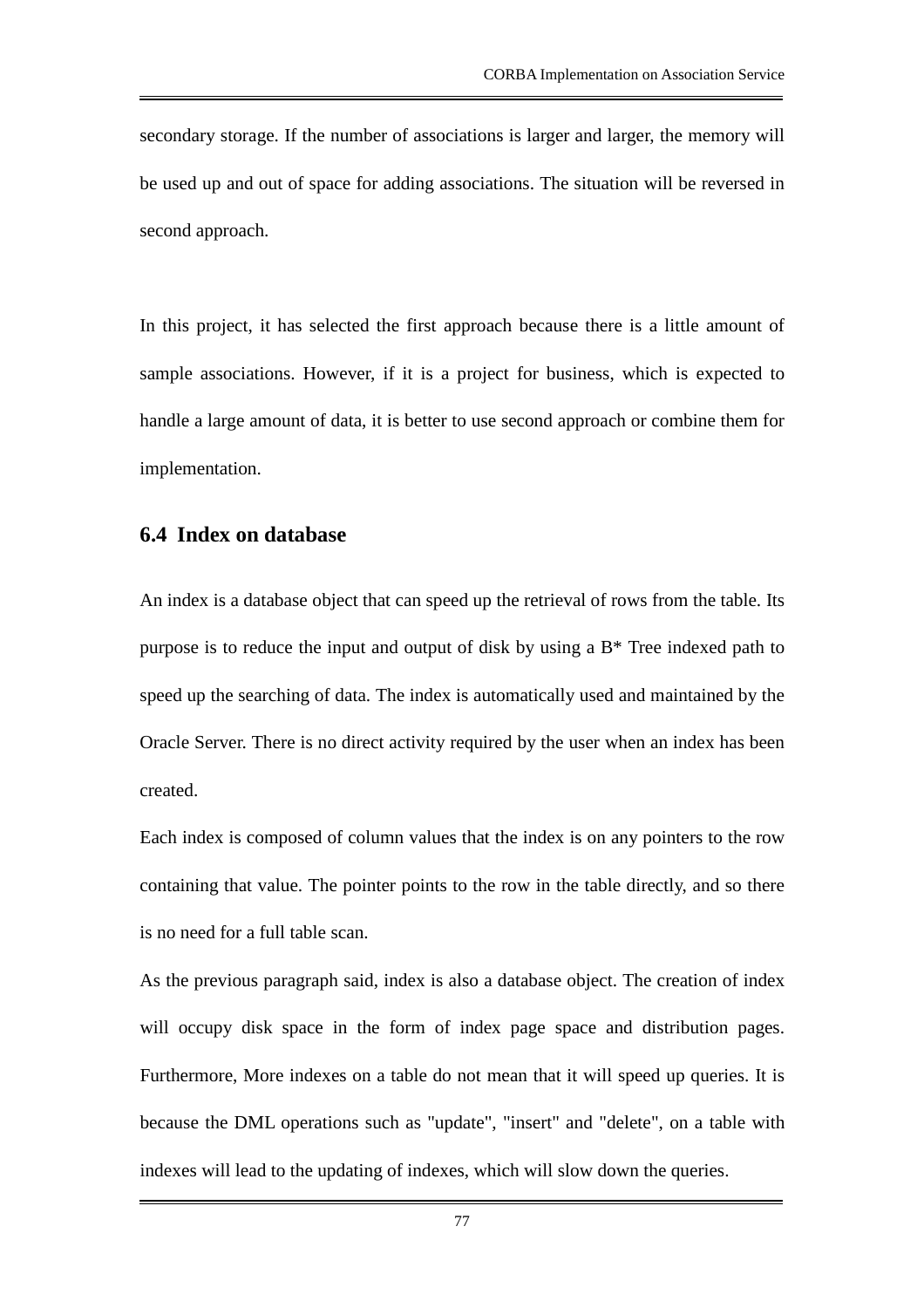Therefore, it is not necessary to create index. The following factors should be consider before willing to create the index:

1) The size of table;

2) The frequency of "where" clause will be used;

3) Percentage of existing rows will be queried;

4) The frequency of the table will be updated;

If the table is small and it is always updated, there is no need to create an index. The table created for this project will hold only a small amount of sample associations and the table will be updated frequently, and therefore no index is created on the tables of this project.

#### **6.5 Limitation of the system**

This system is designed in client-server based approach. It is expected to be a multi-user system. In case of that, each user has his/her own login password and can access only his/her set of associations. It has also been designed that the owner of a specific set of association may assign a restricted access authority to another one. In this system, however, two or above users with the right to access a same set of association can not manipulate the associations at the same time. It is a draw back of this system.

Besides, theoretical speaking, the system may display 2-bytes character such as the Chinese character, but it depends on the supporting of the operating system where the client exports the display to. The system itself does not have a module to handle the display of Chinese character.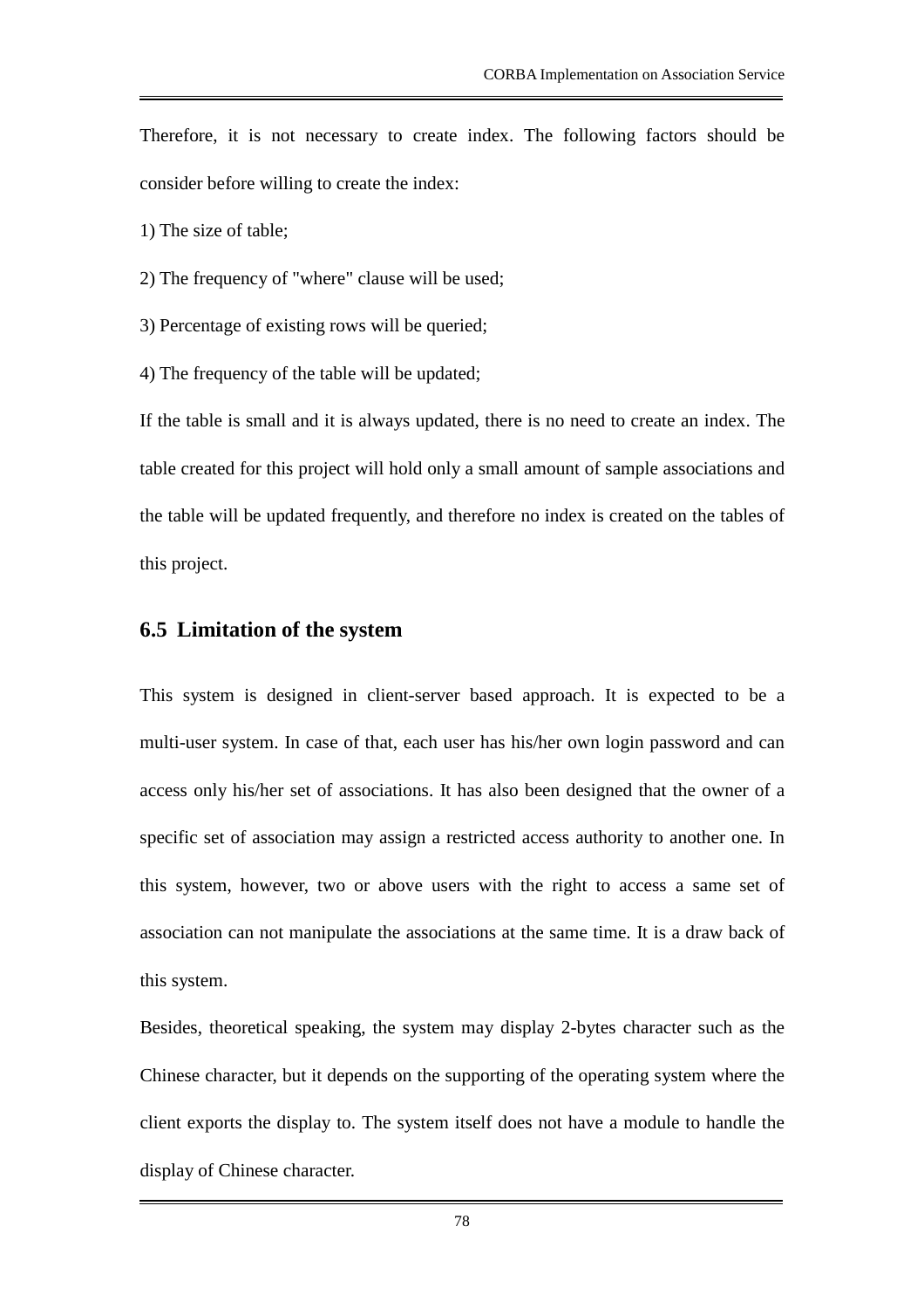Although this system is machine independent, it is always running in Unix workstation because of the requirements on installed software such as Visibroker Java ORB and Oracle database.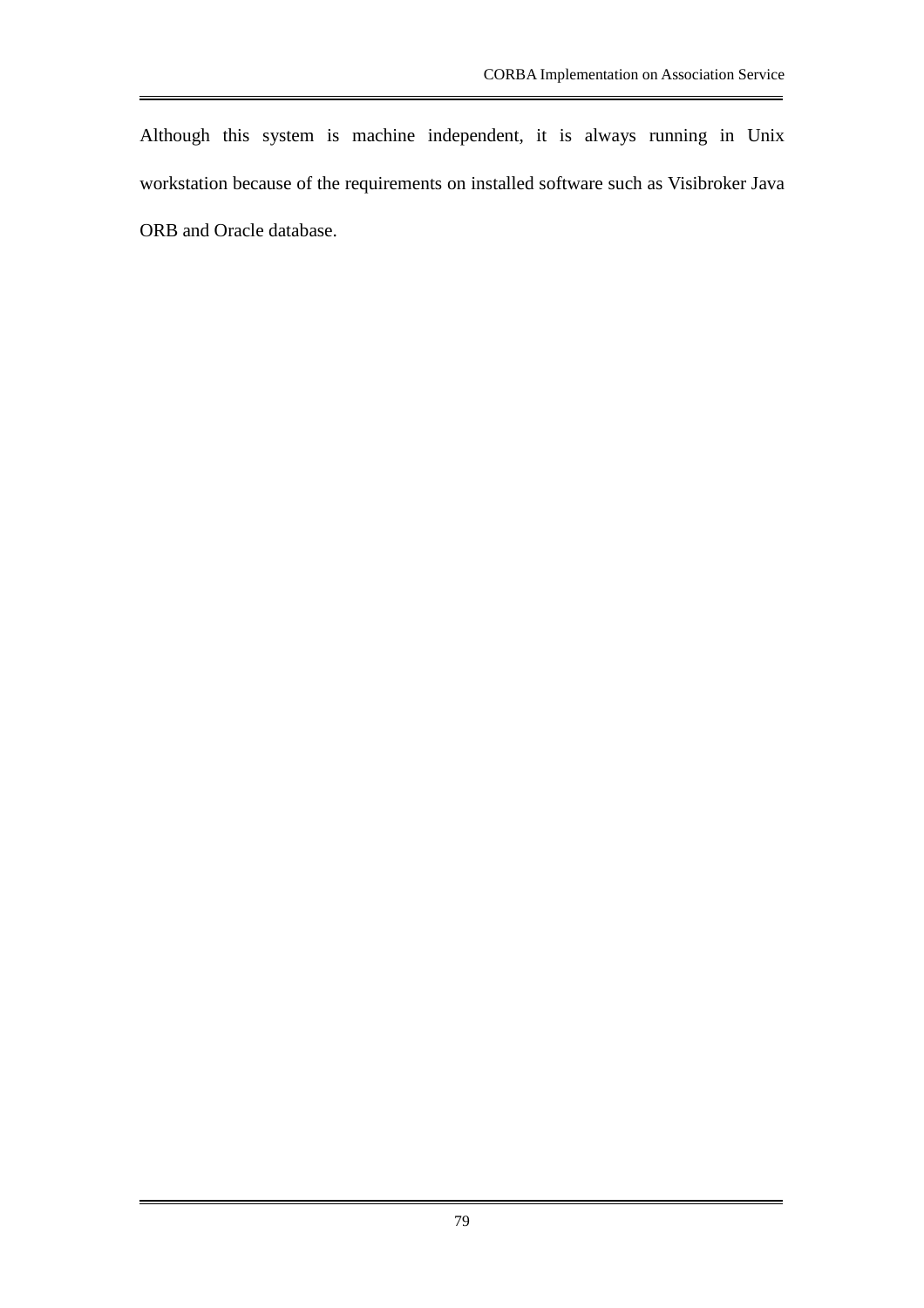## **7. Further Development**

This system is not fully developed. In fact, there may be further development based on this system.

## **7.1 Develop client side of the system as an applet**

Although it has the conflict between the CORBA implementation and the restriction from applet sandboxing and firewall with the CORBA implementation, there are ways to solve this problem. One solution is to put a forwarder, IIOP (Internet Inter-ORB Protocol) gateway, on the web server (ref to figure 4.5).





The forwarder program lets the CORBA-enabled applets loaded from web server invoke operations on the IIOP gateway instead of an actual object.

The next candidate is let the applet be signed by an identity marked as trusted in the identity database. The signed applet indicates that the applet can directly connect to servers if users agree to grant the applet the requested privileges.

If the coding for the client side of the system may be converted to be an applet, users may directly access the association service by the web browser and need not wake up another application software.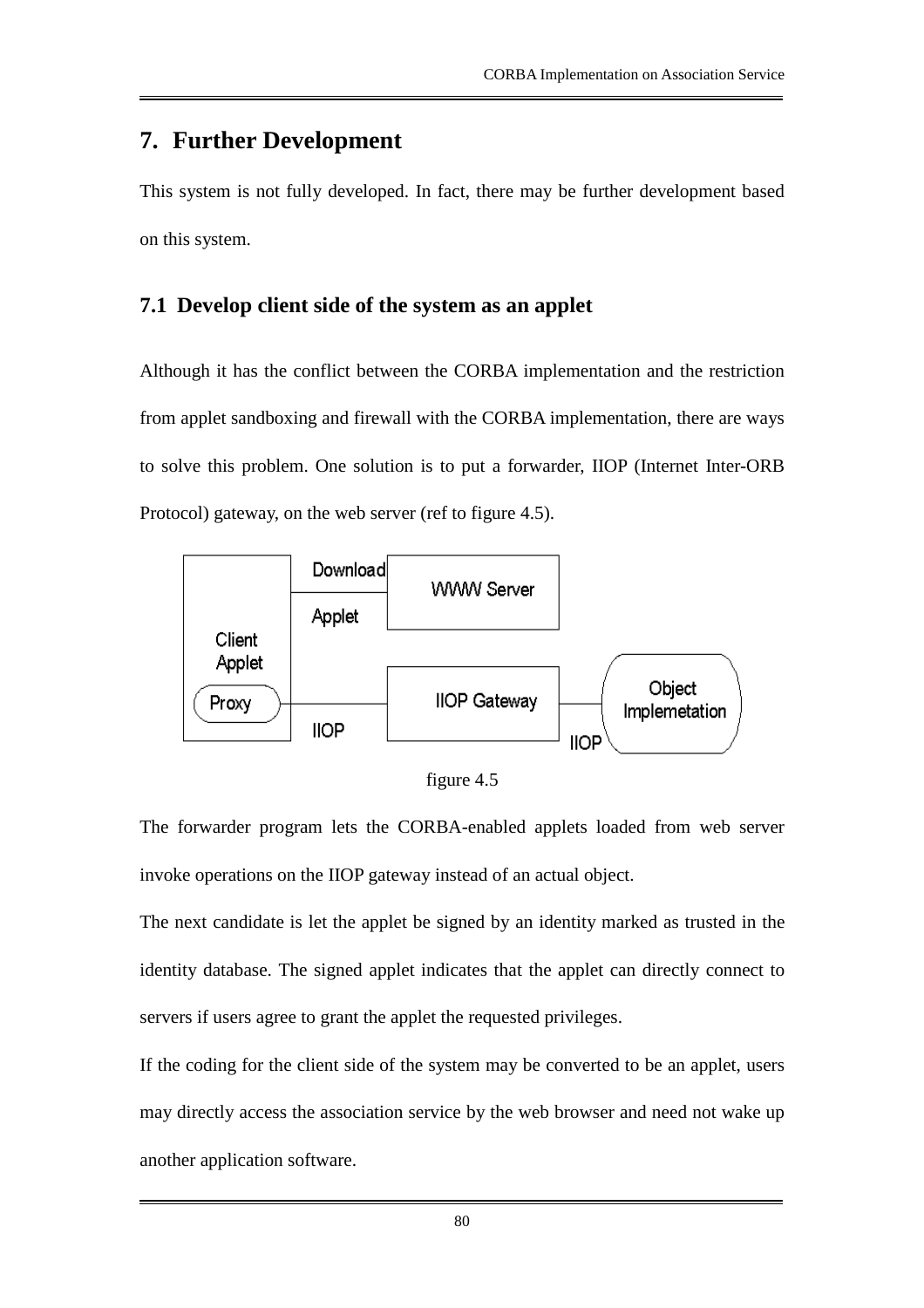## **7.2 Adding more interface for various format of "value"**

In current system, it may display the "value" as a text or an image. In fact the "value" may represent another format of data, such as sound clips or video frames. The JDK 1.1 version, which is used to develop this system, does not support the playing of audio clip in Java application. However, the audio clip can be played if the system is designed as an applet.

### **7.3 Multi-users supporting**

It is possible that more than one user are willing to access the same set of associations at the same time. To enable the system having this function, the concurrent control of the I/O of data should be imposed to avoid the tricks for data sharing such as dirty read and premature writes.

#### **7.4 Directory service as a yellow page**

The association service designed in current developed system is to reply only a single value for a key submitted. It is one to one mapping. This feature may be advanced to be that a set of values is returned when a single key is submitted. The mapping in this manner is known as the directory service.

The directory service is as same s the function of yellow page. Usually, a user would like to know a group of information but not only a single data. When a user keys in a word, "restaurant" for example, he/she expects to get a group of names and their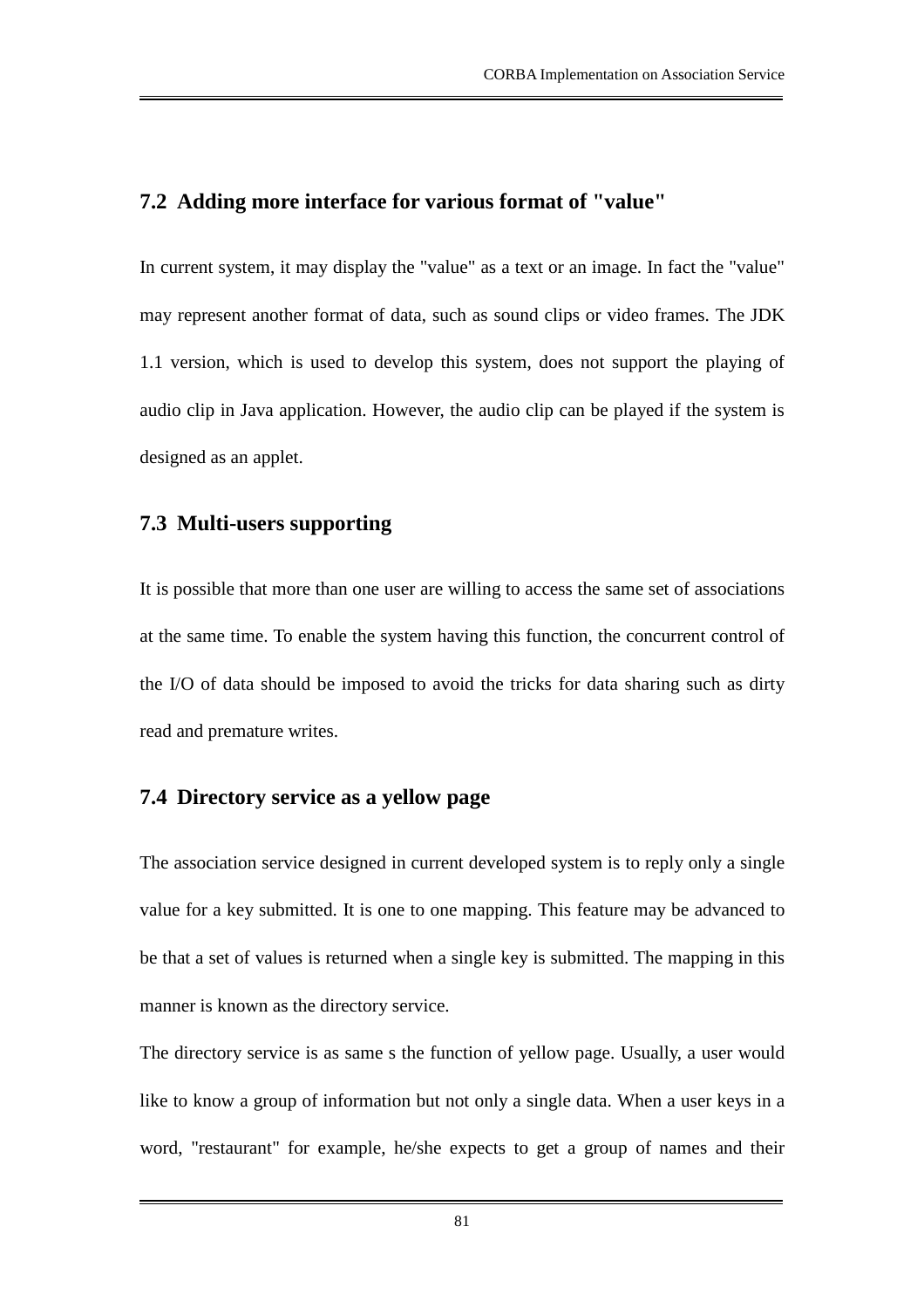address but not only a single "value". Therefore, the directory service may be a potential project title.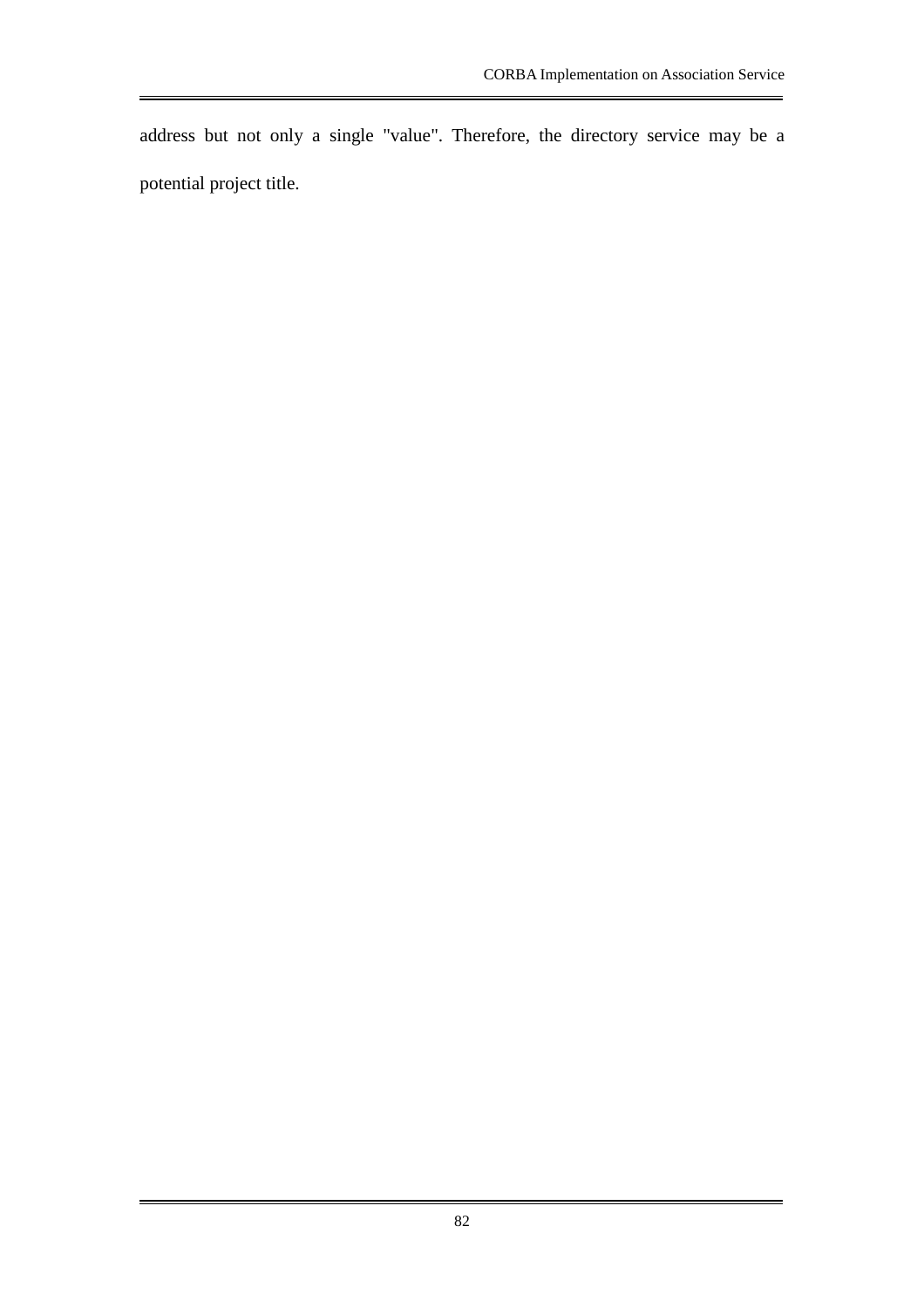# **8. Conclusion**

Association Service is the service for looking up a value by submitting a key. Its concept and structure is so simple that it is easy to port to other application, especially when there is rapid development of internet. For example, the business of a very successful company, Yahoo, is to provide a searching service in the internet. Information searching in the internet is a very hot business currently. Searching service can be classified as a kind of association service running in internet, a very big distributed system.

To construct an application in a distributed system is a challenge to the programmer. With CORBA, A programmer develops an application in distributed system becomes much easier than that without this middleware. Its IDL is easy to learn and helpful. However, the DCOM is its potential competitor and it most likely that DCOM will be more popular in future because of the aggressive of its vendor, Microsoft.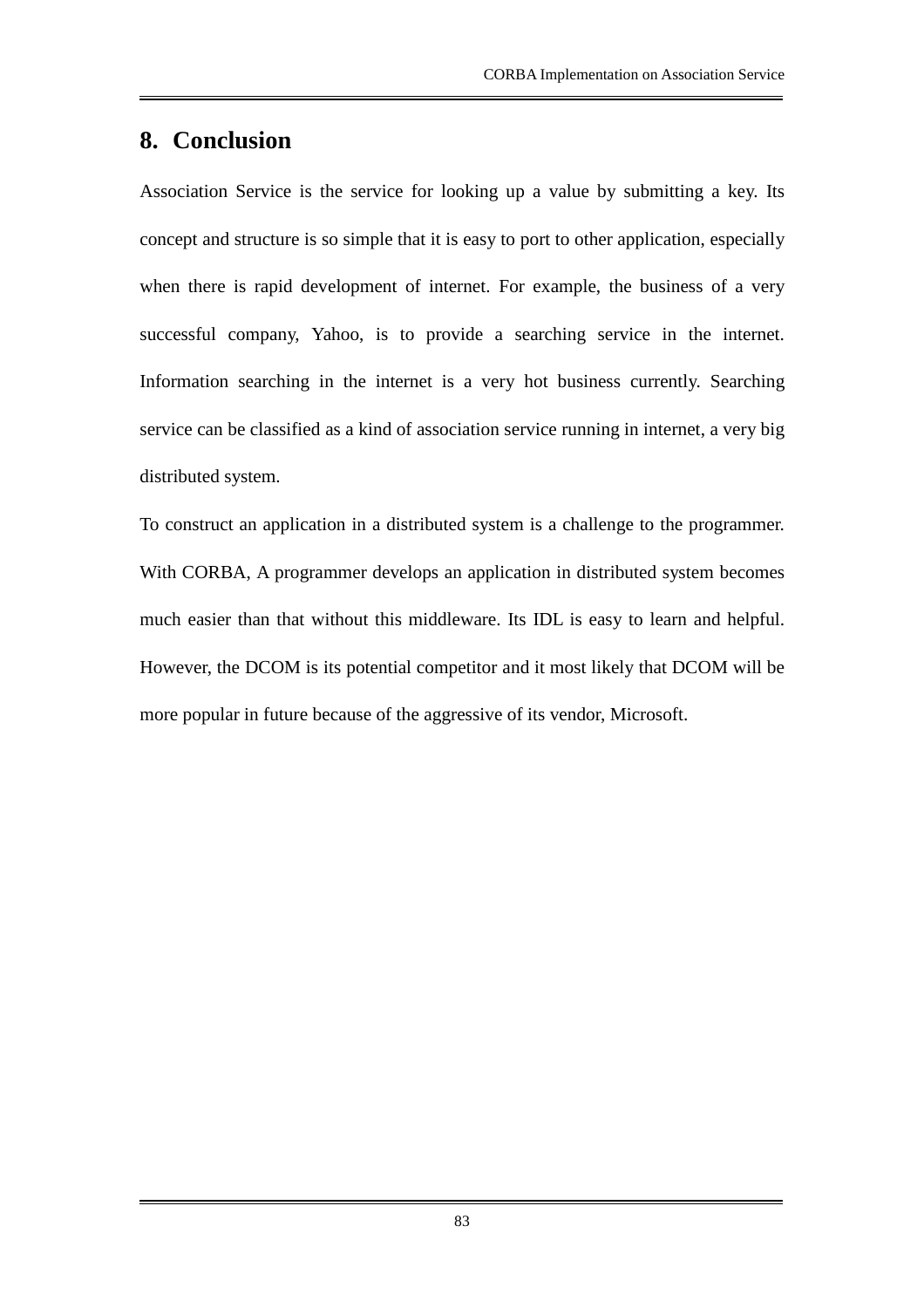# **Reference**

- [1] Osman-Allu, N.A. Telecommunication Interfaces for Deaf People. Secial Needs and the Interface, IEEE Colloquium on, Pages: 811-814.
- [2] Chris Hanson, the MIT Scheme Team and a Cast of Thousands. MIT Scheme Reference. Edition 1.62 for Scheme Release 7.4. 16 April 1996.
- [3] Lawrence S. Orilia. Computers and Information, An Introduction. McGraw-Hill International Editions, 1986.
- [4] John A. Stankovic. A perspective on Distributed Computer Systems. IEEE Transactions on Computers, Vol. C-33, No. 12. December 1984.
- [5] James N. Gray. An Approach to Decentralized Computer Systems. IEEE Transactions on Software Engineering, Vol. SE-12, No. 6, June 1986.
- [6] Sean Baker. CORBA Distributed Objects, Using Orbix. Addison-Wesley. 1997.
- [7] Andrew D. Birrell and Bruce Jay Nelson. Implementing Remote Procedure Calls. ACM Transactions on computer Systems, Vol. 2, No. 1, pp. 39-59, Feb 1984.
- [8] OMG. The Common Object Request Broker: Architecture and Specification, 2.0 Edition, July 1995.
- [9] Eila Niemela, Mikko Holappa. Experiences with the Use of CORBA, Euromicro Conference, 1998. Proceedings. 24th Volume: 2 , Page(s): 989 -996 vol.2
- [10] Robert Orfali, Dan Harkey. Client/Server Programming with JAVA and CORBA. 2<sup>nd</sup> Edition. 1998
- [11] Instructor's Guide from Coulouris, Dollimore and Kindberg. Distributed Systems: Concepts and Design. Edition 2. Addison-Wesley Publishers 1994.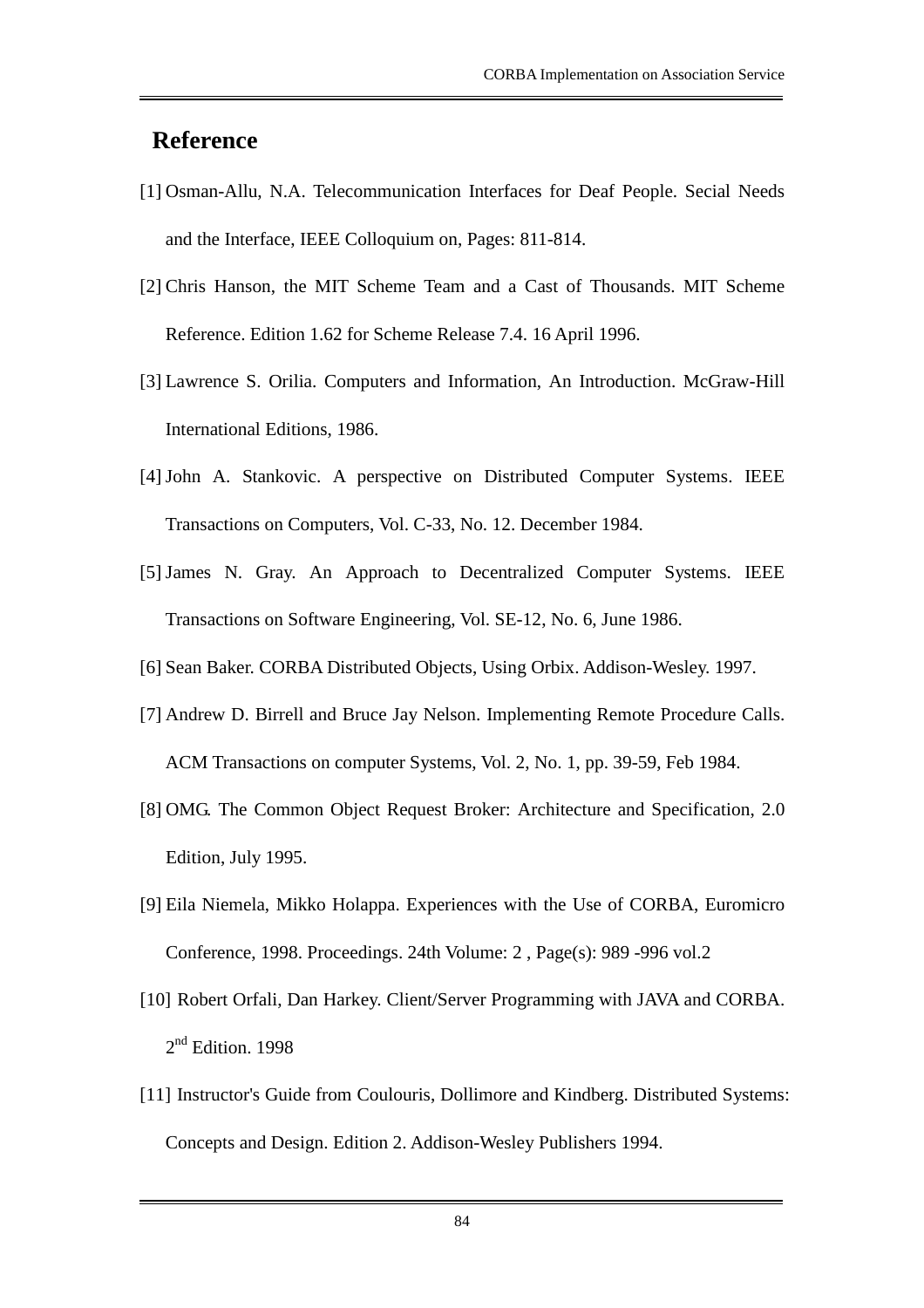- [12] I-Lung Kao, Chow R. An extended Capability Architecture to enforce dynamic access control. Computer Security Applications Conference, 1996., 12th Annual , Page(s): 148 -157
- [13] Li Gong. A Secure Identity-Based Capability System. Security and Privacy, 1989. Proceedings., 1989 IEEE Symposium on , Page(s): 56 -63
- [14] Peter Pearson. Fast Hashing of Variable-Length Text Strings, Communications of the ACM, Vol. 33, No. 6, pp 677-680 (June 1990)
- [15] John Rosenberh, Alan dearle, David Hulse, Anders Lindstrom, and Stephen Norris. Operating System Support for Persistant and Recoverable Computations.
- [16] Atkinson, M.P., Chisholm, K.J., and Cockshott, W.P. PS-Algol. An Algol with a persistent heap. ACM SIGPLAN Notices 17, 7 (July 1981), 24-31.
- [17] Atkinson, M.P., Bailey., Chisholm, K.J., Cokshott, W.P., and Morrison, R. An approach to persistent programming. Comput. J. 26, 4 (1983), Page(s) 360-365.
- [18] 4.3 Berkeley Software Distribution, UNIX User's Reference Manual, USENIX Association, Berkeley, California, April 1986.
- [19] Eliezer Levy and Abraham Silberschatz. Distributed File Systems: Concepts and Examples, ACM Computing Surveys, Vol. 22, No. 4, December 1990.
- [20] Dean Thompson and Damien Watkins: Comparisons between CORBA and DCOM : Architectures for Distributed Computing. Technology of Object-Oriented languages, 1997. TOOLS 24. Proceedings, 1998. Page(s) 278-283.
- [21] Andreas Vogel and Keith Duddy: Java Programming with CORBA, 2<sup>nd</sup> Edition, Wiley Computer Publishing.
- [22] Barry, D.; Stanienda, T.: Solving the Java Object Storage Problem, Computer,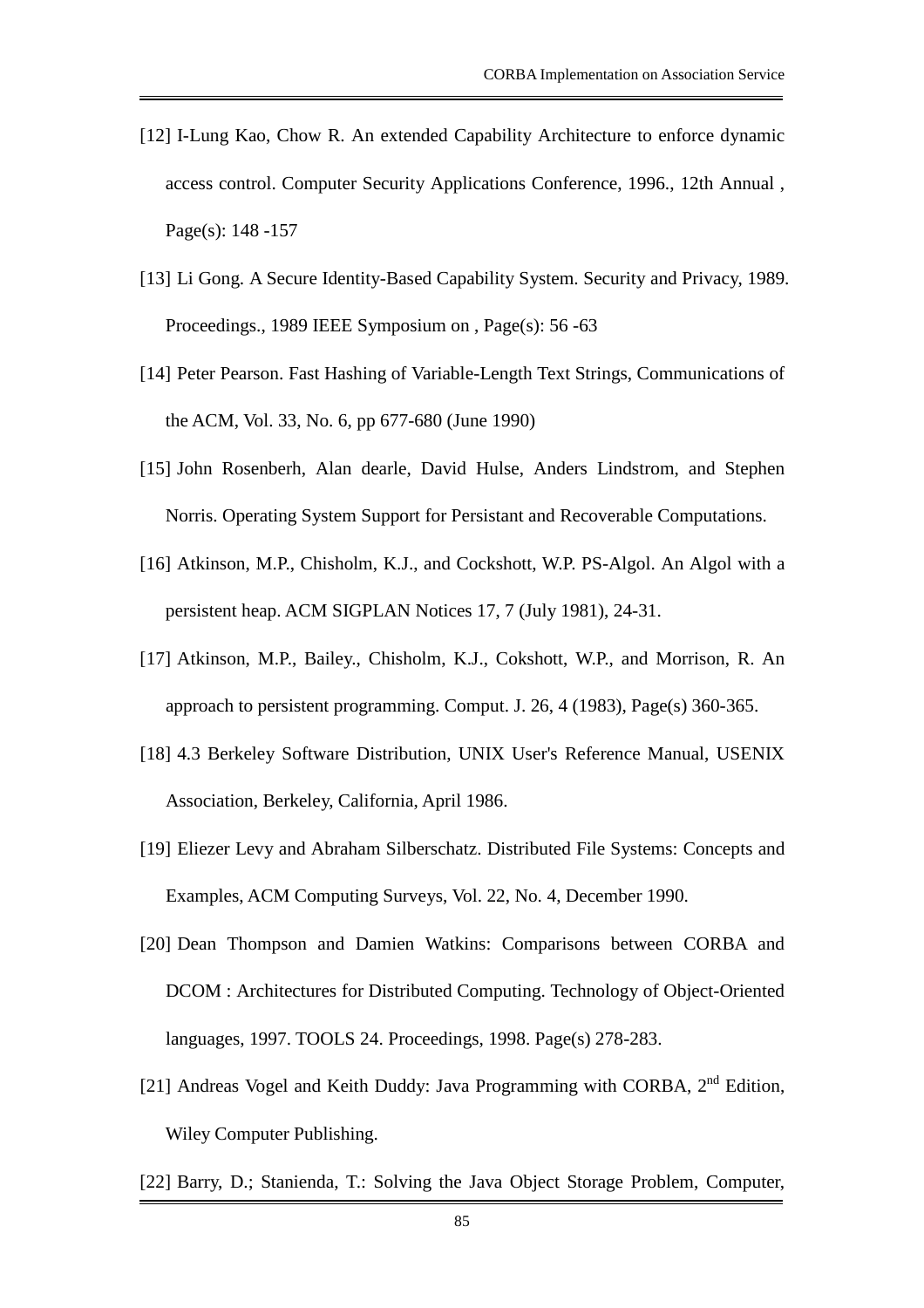Volume: 31 11, Nov 1998, Page(s): 33-40.

- [23] Art Taylor: JDBC Developer's Resource, Informix Press, 1997
- [24] Lefty Leverenz: Oracle8 Concepts, Release 8.0 Oracle Corporation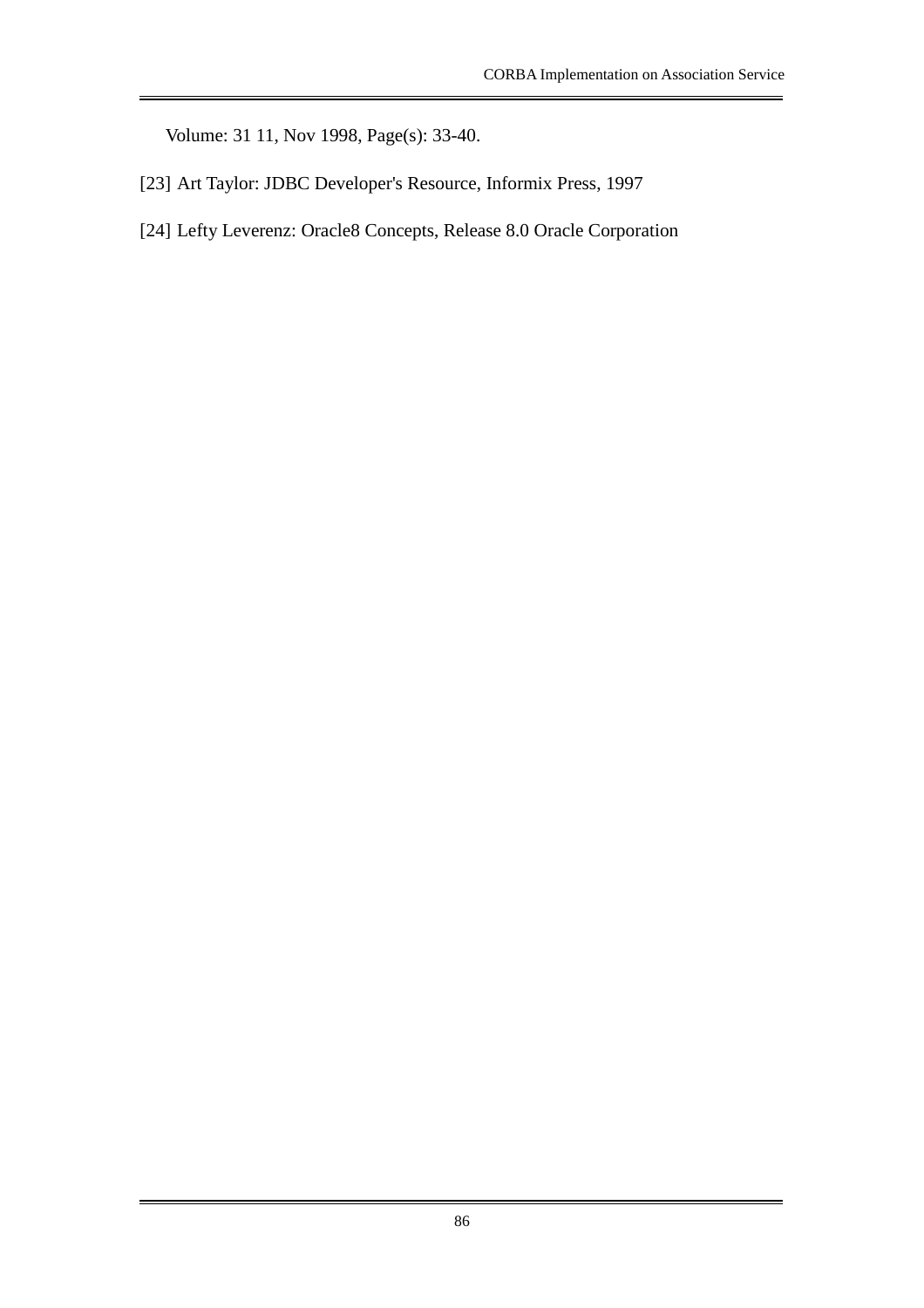# **Appendix I - System Installation Guide**

- 1) Register first (go to Rm903) or send email to Corba administrator with "VisiBroker registration" in the mailsubject.(Without registration, you are unable to run visibroker successfully.)
- 2) Read /usr/local/vbrokerj/README before using VisiBroker for Java.
- 3) To setup the environment for VisiBroker to work properly, you have to
	- a. "/usr/local/vbrokerj/misc/startup -f" to reinitialize everything.
	- b. "source ~/.vbrj/vbroker.csh" if you are using c-style shell, or

". ~/.vbrj/vbroker.sh" if you are using sh-style shell

c. "setenv PATH \${PATH}:/usr/local/JDK/bin" c-stye shell

"PATH=\${PATH}:/usr/local/JDK/bin;export PATH" sh-sytle shell

- 4) "make"
- 5) To setup the environment for Oracle 8 database server (CSE user only), you have to "source /usr/local/oracle8/setup".
- 6) To setup the environment for using the JDBC with Oracle and OCI driver, you have to

"setenv CLASSPATH .:\$ORACLE\_HOME/jdbc/lib/classes111.zip:{\$CLASSPATH}".

7) "osagent &"

If it is unable to bind to default port, you may change the

OSAGENT\_PORT by key in "setenv OSAGENT\_PORT <new port number>

For example: setenv OSAGENT\_PORT 26262 and try to bind osagent again.

8) "vbj Server" (start the server, and wait for the message that indicates the server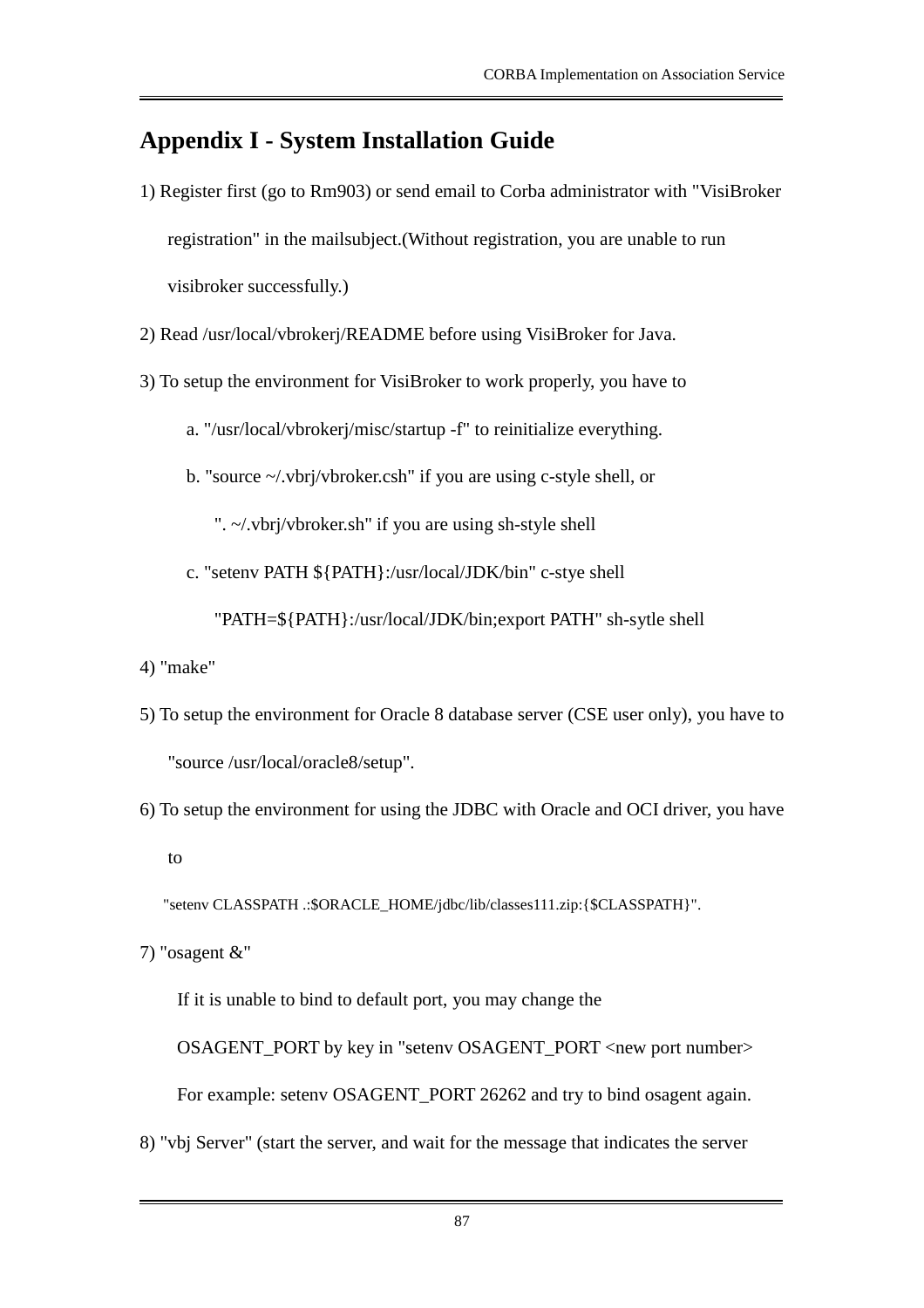being ready)

- 9) Assuming your local machine is <hostname\_a>, and you want to run the client in <hostname\_b>, then
	- a. In  $\alpha$ -hostname\_a>, do "xhost +  $\alpha$ -hostname\_b>" to allow the external host.

b. In the window for <hostname\_b>, do "setenv DISPLAY <hostname\_b>:0.0" csh-style shell "DISPLAY=<hostname\_b>:0.0;export DISPLAY" sh-style shell

(If you are running the client at the local machine, then you don't have to do these step a and b.)

c. Run the client "vbj Client" in the <hostname\_b> window

Note: 1) If your local machine is a PC with MS windows as an OS, you must install a

X server for MS windows for the display.

2) You may refer to the user\_guide.txt for the system operation.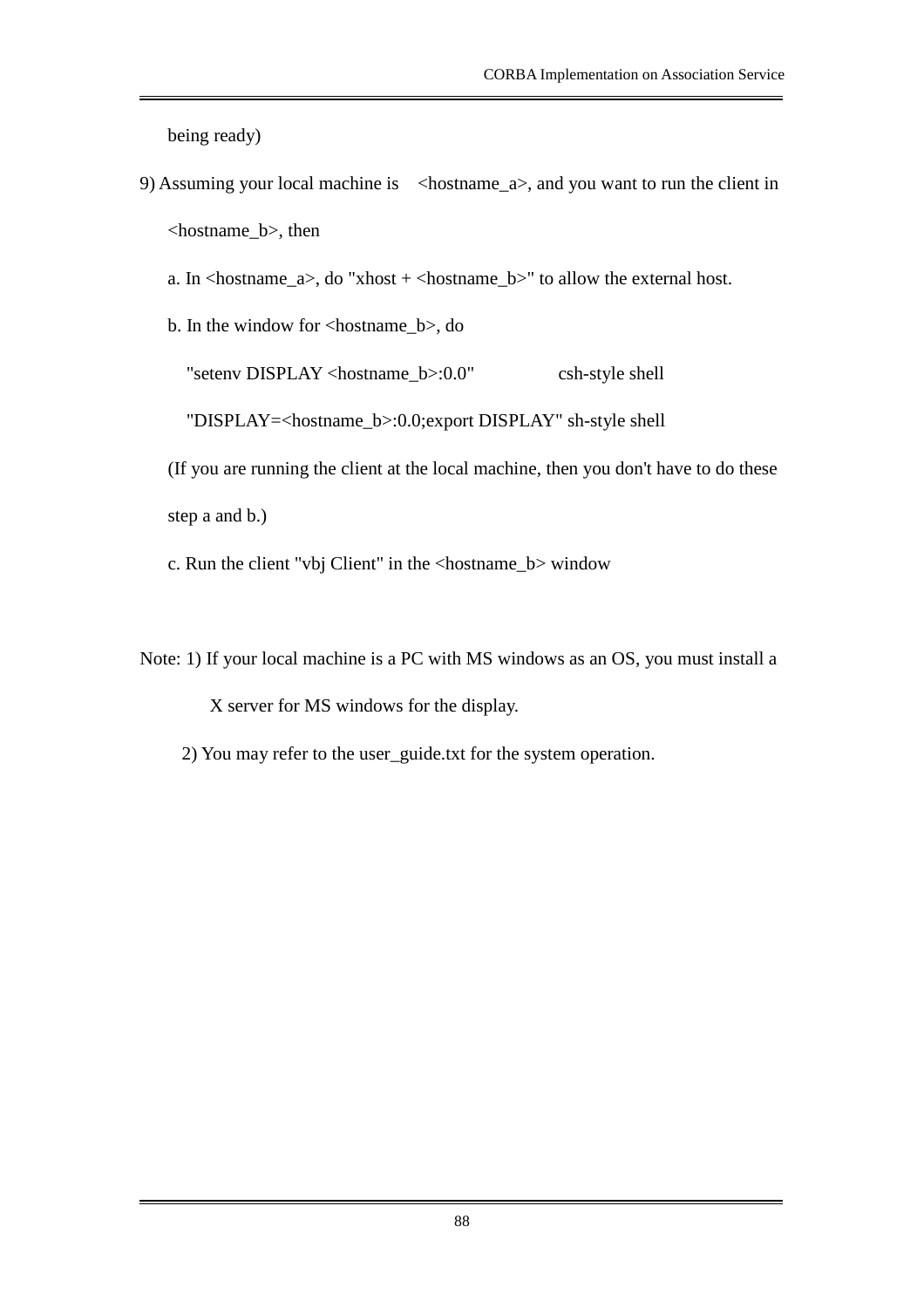# **Appendix II - User Guide**

When you has woken up the Client program based on the instructions of "system installation guide", a "Main Menu" will be invoked" first.

The following content describes the operations of the system:

1) Main Menu

1.1) Get New Capability

It is used to get a new password to enter the system.

You need to enter the wanted login name and then a password

will be generated for you.

1.2) Login the system

You are required to enter the login name and password

#### 2) Association Menu

2.1) Put Association

It is used to add a new association in the system.

When you choose this operation, you will be prompted to enter the "key",

"value", the format of "value" step by step.

There are two formats: text or image.

#### 2.2) Get Association

It is used to retrieve the association from the system.

When you choose this operation, you will be prompted to enter a searching